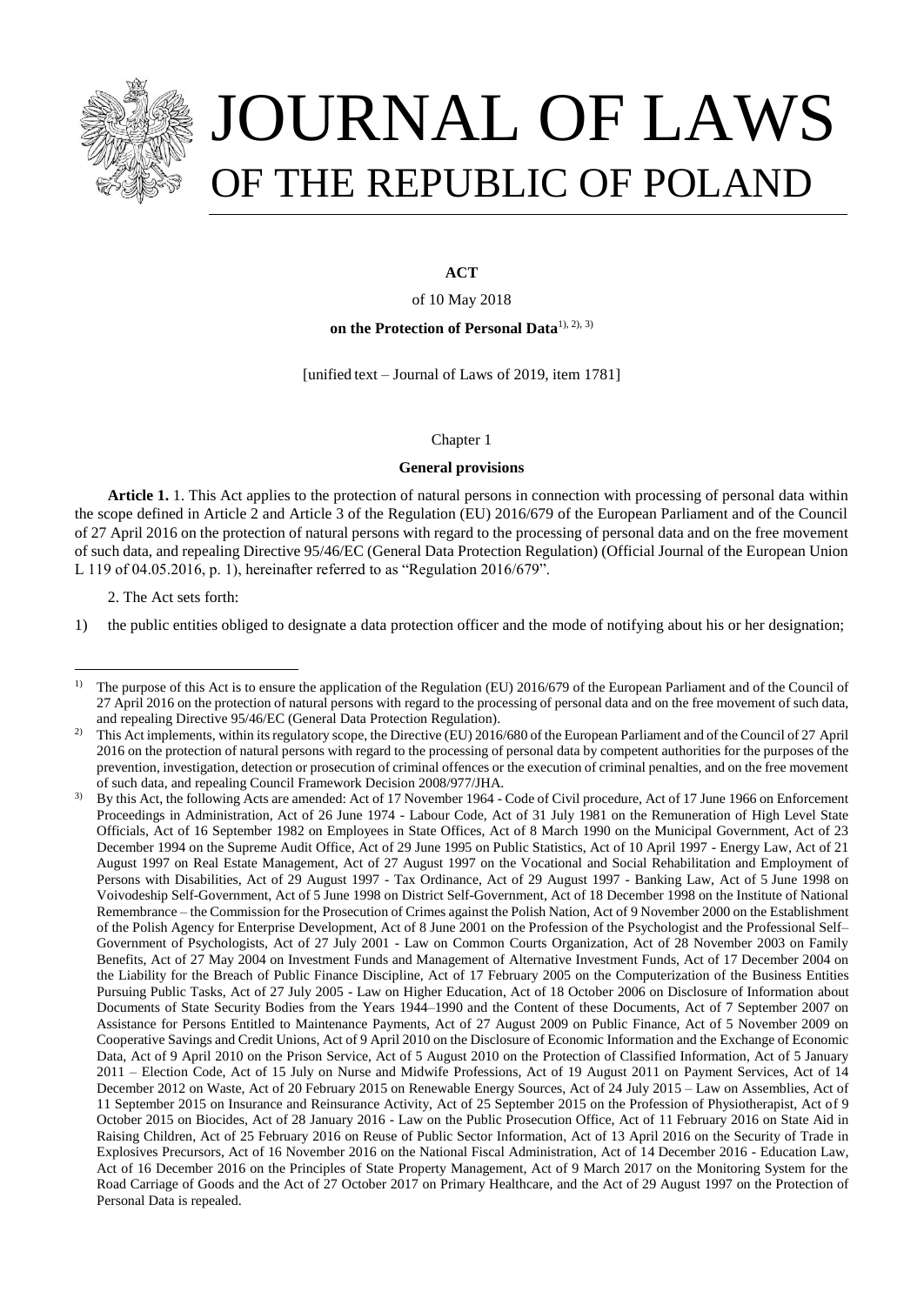- 2) the conditions and mode of accrediting the entity authorized to perform certification with regard to personal data protection, accredited by the Polish Centre for Accreditation, hereinafter referred to as "certification body", body monitoring a code of conduct and certification;
- 3) the mode of approving the code of conduct;
- 4) the authority competent in matters of personal data protection;
- 5) the procedure in case of an infringement of personal data protection provisions;
- 6) the mode of European administrative cooperation;
- 7) inspection of compliance with personal data protection provisions;
- 8) the civil liability for the infringement of personal data protection provisions and proceedings before court;
- 9) the penal liability and administrative fines for the infringement of personal data protection provisions.

**Article 2.** 1. The provisions of Articles 5-9, Article 11, Articles 13-16, Articles 18-22, Article 27, Article 28 para. 2-10 and Article 30 of the Regulation 2016/679 shall not apply to activities consisting in editing, preparing, creating or publishing press materials within the meaning of the Act of 26 January 1984 - Press Law (Journal of Laws, item 24, as amended<sup>4)</sup>), as well as the statements made as part of literary or artistic activities.

2. The provisions of Article 13, Article 15 para. 3 and 4, Article 18, Article 27, Article 28 para. 2-10 and Article 30 of the Regulation 2016/679 shall not apply to academic expression.

**Article 3.** 1. The controller performing a public task shall not convey information referred to in Article 13 para. 3 of the Regulation 2016/679 if a change in the purpose of processing serves the performance of a public task and non-fulfilment of the obligation referred to in Article 13 para. 3 of the Regulation 2016/679 is necessary to fulfil the purposes referred to in Article 23 para. 1 of that Regulation, and conveyance of that information:

- 1) shall make it impossible or shall significantly hinder the performance of a public task, and the interest or fundamental rights or freedoms of the data subject are not superior with respect to the interest ensuing from the performance of that public task or
- 2) shall infringe the protection of classified information.

2. In the case referred to in para. 1, the controller shall implement appropriate measures to protect the interest or fundamental rights and freedoms of the data subject.

3. The controller shall be obliged to inform the data subject at its request, without undue delay, not later though than within one month of the day on which such request is received, about the grounds for not conveying the information referred to in Article 13 para. 3 of the Regulation 2016/679.

**Article 4.** 1. In matters not regulated in Article 14 para. 5 of the Regulation 2016/679, the controller performing a public task shall not convey information referred to in Article 14 para. 1, 2 and 4 of the Regulation 2016/679 if this serves the performance of a public task and non-fulfilment of the obligation referred to in Article 14 para. 1, 2 and 4 of the Regulation 2016/679 is necessary to fulfil the purposes referred to in Article 23 para. 1 of that Regulation, and conveyance of that information:

- 1) shall make it impossible or shall significantly hinder the performance of a public task, and the interest or fundamental rights or freedoms of the data subject are not superior with respect to the interest ensuing from the performance of that public task or
- 2) shall infringe the protection of classified information.

a<br>B

2. In the case referred to in para. 1, the controller shall implement appropriate measures to protect the interest or fundamental rights and freedoms of the data subject.

3. The controller shall be obliged to inform the data subject at its request, without undue delay, not later though than within one month of the day on which such request is received, about the grounds for not conveying the information referred to in Article 14 para. 1, 2 and 4 of the Regulation 2016/679.

**Article 5.** 1. The controller performing a public task shall not convey information referred to in Article 15 para. 1-3 of

<sup>&</sup>lt;sup>4)</sup> Amendments to the said Act were published in the Journal of Laws of 1988, item 324, of 1989, item 187, of 1990, item 173, of 1991, item 442, of 1996, item 542, of 1997, item 554 and 770, of 1999, item 999, of 2001, item 1198, of 2002, item 1271, of 2004, item 1181, of 2005, item 377, of 2007, item 590, of 2010, item 1228 and 1551, of 2011, item 459, 934, 1204 and 1660, of 2012, item 1136, of 2013, item 771 and of 2017, item 2173.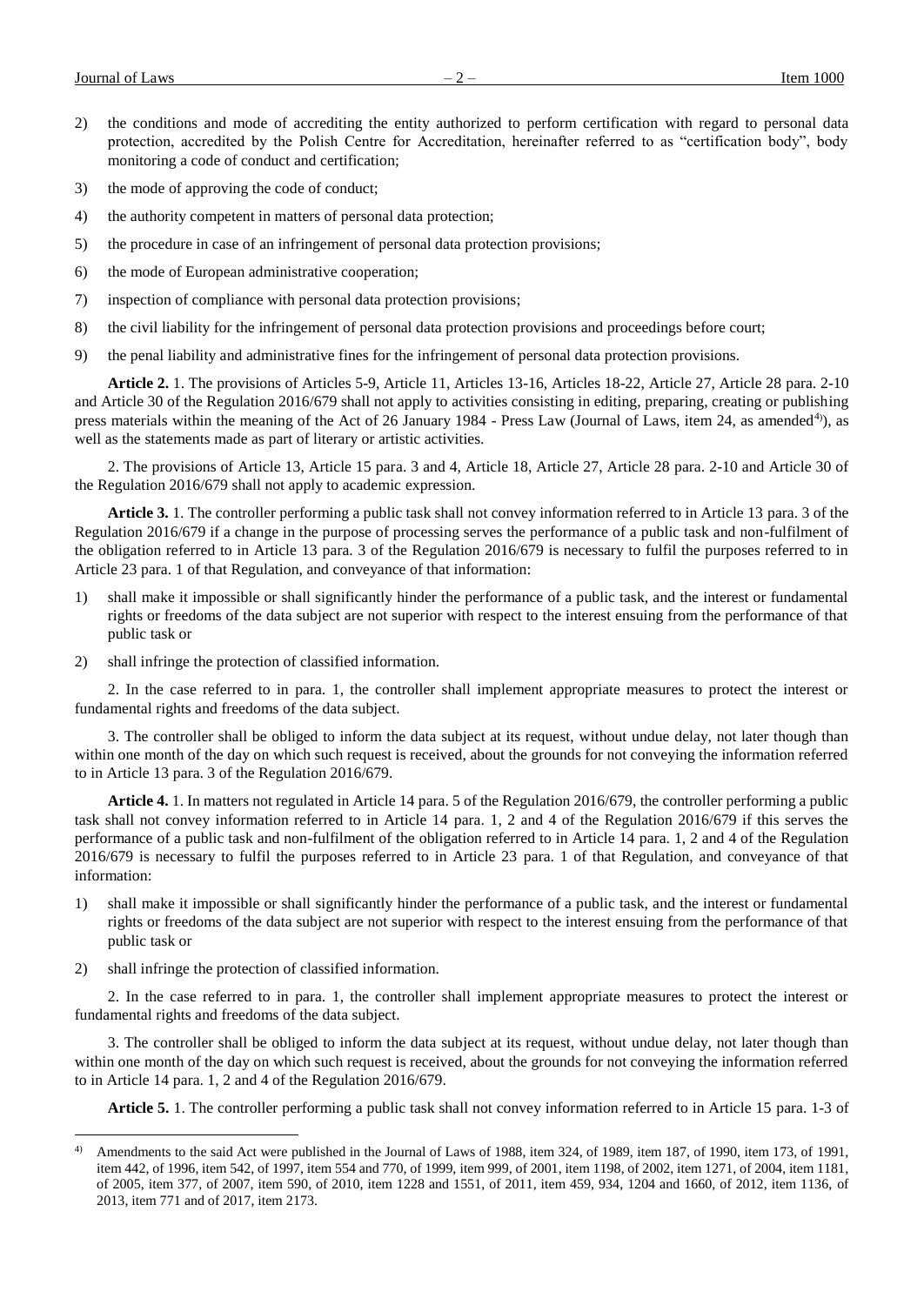the Regulation 2016/679 if this serves the performance of a public task and non-fulfilment of the obligations referred to in Article 15 para. 1-3 of the Regulation 2016/679 is necessary to fulfil the purposes referred to in Article 23 para. 1 of that Regulation, and fulfilment of those obligations:

- 1) shall make it impossible or shall significantly hinder the performance of a public task, and the interest or fundamental rights or freedoms of the data subject are not superior with respect to the interest ensuing from the performance of that public task or
- 2) shall infringe the protection of classified information.

2. In the case where fulfilment of the obligations referred to in Article 15 para. 1 and 3 of the Regulation 2016/679 would involve a disproportionate effort associated with retrieving the personal data, the controller performing a public task shall ask the data subject for information making it possible to retrieve those data. The provision of Article 64 of the Act of 14 June 1960 - Code of Administrative Procedure (Journal of Laws of 2017, item 1257, and of 2018, items 149 and 650) shall apply accordingly.

3. In the cases referred to in para. 1 and 2, the controller shall implement appropriate measures to protect the interest or fundamental rights and freedoms of the data subject.

4. The controller shall be obliged to inform the data subject at its request, without undue delay, not later though than within one month of the day on which such request is received, about the grounds for not fulfilling the obligations referred to in Article 15 para. 1-3 of the Regulation 2016/679.

**Article 5a.** 1. The controller who received personal data from an entity performing a public task does not comply with the obligations referred to in Article 15 para. 1 and 3 of the Regulation 2016/679 in case where the entity transferring personal data made a request in this regard due to the need for proper performance of a public task aimed at:

1) the prevention, detection or prosecution of criminal offences or the execution of criminal penalties, including the safeguarding against and the prevention of threats to public security;

2) the protection of the State's economic or financial interests which includes in particular:

a) realizing and claiming revenues from taxes, payments, tax-exempt budget receivables and other receivables,

b) carrying out administrative enforcement of pecuniary and non-pecuniary receivables as well as securing pecuniary and non-pecuniary receivables,

c) preventing the use of the activities of banks and financial institutions for the purposes related to tax frauds,

d) disclosure and recovery of assets threatened with forfeiture in connection with offences,

e) performing inspections, including customs and fiscal inspections.

2. In the case referred to in para. 1 the controller shall reply to the request lodged on the ground of Article 15 of the Regulation 2016/679 in a way which allows to establish that the controller is processing personal data received from the entity performing a public task.

**Article 6.** The Act and the Regulation 2016/679 shall not apply to:

- 1) processing of personal data by entities of the public finance sector referred to in Article 9 items 1, 3, 5, 6 and 14 of the Act of 27 August 2009 on Public Finance (Journal of Laws of 2017, item 2077 and of 2018, items 62 and 1000), to the extent that processing is necessary to perform tasks aimed at guaranteeing national security, if special provisions stipulate necessary measures of protecting the rights and freedoms of the data subject;
- 2) activities of special forces within the meaning of Article 11 of the Act of 24 May 2002 on the Internal Security Agency and Foreign Intelligence Agency (Journal of Laws of 2017, items 1920 and 2405 and of 2018, items 138, 650, 723 and 730).

**Article 6a.** 1. The provisions of Articles 4-7, Article 11, Article 12, Article 16, Article 17, Article 24 para. 1 and 2, Articles 28-30, Article 32, Article 34, Article 35, Articles 37-39 and Article 86 of the Regulation 2016/679 as well as the provisions of Article 6 and Article 11 of the Act shall apply respectively to the processing of personal data within the exercise of the constitutional and statutory competences of the President of the Republic of Poland, in the scope not covered by national security.

2. The processing of data referred to in Article 9 and Article 10 of the Regulation 2016/679 shall take place in the scope necessary to exercise the constitutional and statutory competences of the President of the Republic of Poland, if the exercise of the tasks resulting from those competences is not overridden by the rights and freedoms of the data subject.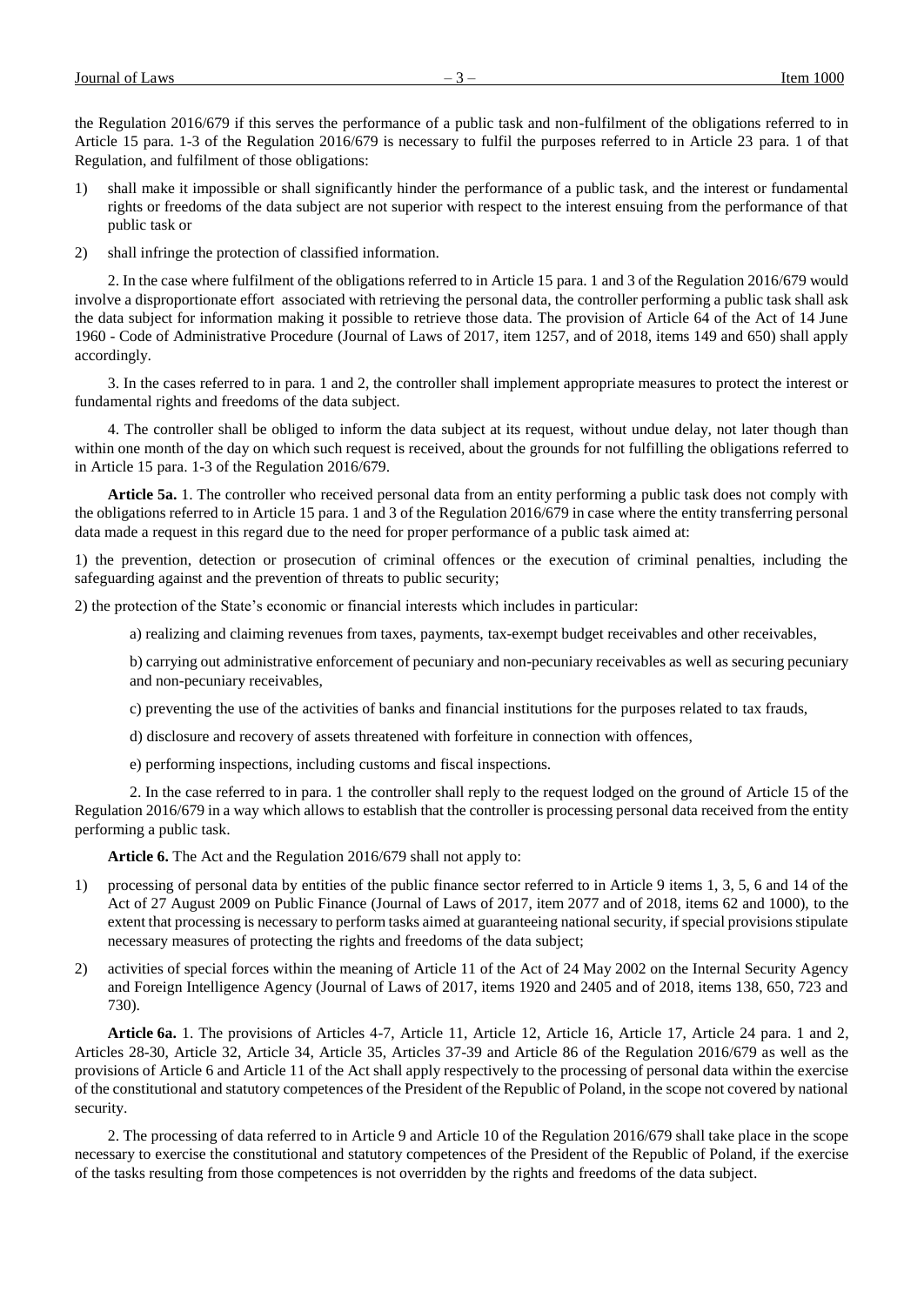**Article 7.** 1. In matters not regulated in the Act, the Act of 14 June 1960 - Code of Administrative Procedure shall apply to administrative procedures before the President of the Personal Data Protection Office, hereinafter referred to as "President of the Office", referred to in chapters 4-7 and 11.

2. The procedure before the President of the Office shall be a single-instance procedure.

3. Appeal provisions shall not apply to resolutions issued in procedures referred to in para. 1 which can be contested in accordance with the Act of 14 June 1960 - Code of Administrative Procedure.

4. The resolutions referred to in para. 3 may be appealed to an administrative court.

# Chapter 2

#### **Designation of the data protection officer**

**Article 8.** The controller and the processor shall be obliged to designate a data protection officer, hereinafter referred to as "officer", in the cases and in accordance with the principles set out in Article 37 of the Regulation 2016/679.

**Article 9.** The public authorities and bodies obliged to designate the officer referred to in Article 37 para. 1(a) of the Regulation 2016/679 shall mean:

- 1) entities of the public finance sector;
- 2) research institutes;
- 3) the National Bank of Poland.

**Article 10.** 1. The entity which has designated an officer shall notify the President of the Office about the designation within 14 days of the day of the designation, indicating the officer's first and last name and the electronic mail address or phone number.

2. The notification can be made by an authorized representative of the body referred to in para. 1. A power of attorney granted in electronic form shall be attached to the notification.

3. Apart from the data referred to in para. 1 the following shall be provided in the notification:

- 1) the first and last name and the residence address if the controller or the processor is a natural person;
- 2) the entrepreneur's business name and the address of the place of business if the controller or the processor is a natural person pursuing a business activity;
- 3) the full name and the address of the registered office if the controller or the processor is an entity other than indicated in items 1 and 2;
- 4) REGON identification number, if such has been assigned to the controller or the processor.

4. The entity which has designated an officer shall notify the President of the Office about every change of data referred to in para. 1 and 3, and about recalling of the officer, within 14 days of the day on which the change occurred or the officer was recalled.

5. In a situation where one officer is designated by public authorities or bodies or by a group of entrepreneurs, each of these entities shall make the notification referred to in para. 1 and 4.

6. The notifications referred to in para. 1 and 4 shall be made in electronic form and shall be affixed with a qualified electronic signature or a signature confirmed by a trusted ePUAP profile.

**Article 11.** The entity which has designated an officer shall provide the officer's data referred to in Article 10 para. 1 immediately after the officer is designated on its website, and if it does not run its own website, in a commonly available manner at the place of business.

**Article 11a.** 1. The entity which has designated an officer can designate a person replacing the officer during his or her absence, considering the criteria referred to in Article 37 para. 5 and 6 of the Regulation 2016/679.

2. In connection with the performance of the officer's obligations during his/her absence, the provisions concerning the officer shall apply respectively to the person replacing him or her.

3. The entity which has designated a person replacing the officer shall inform the President of the Office about his or her designation in the mode specified in Article 10 and provide his or her data in accordance with Article 11.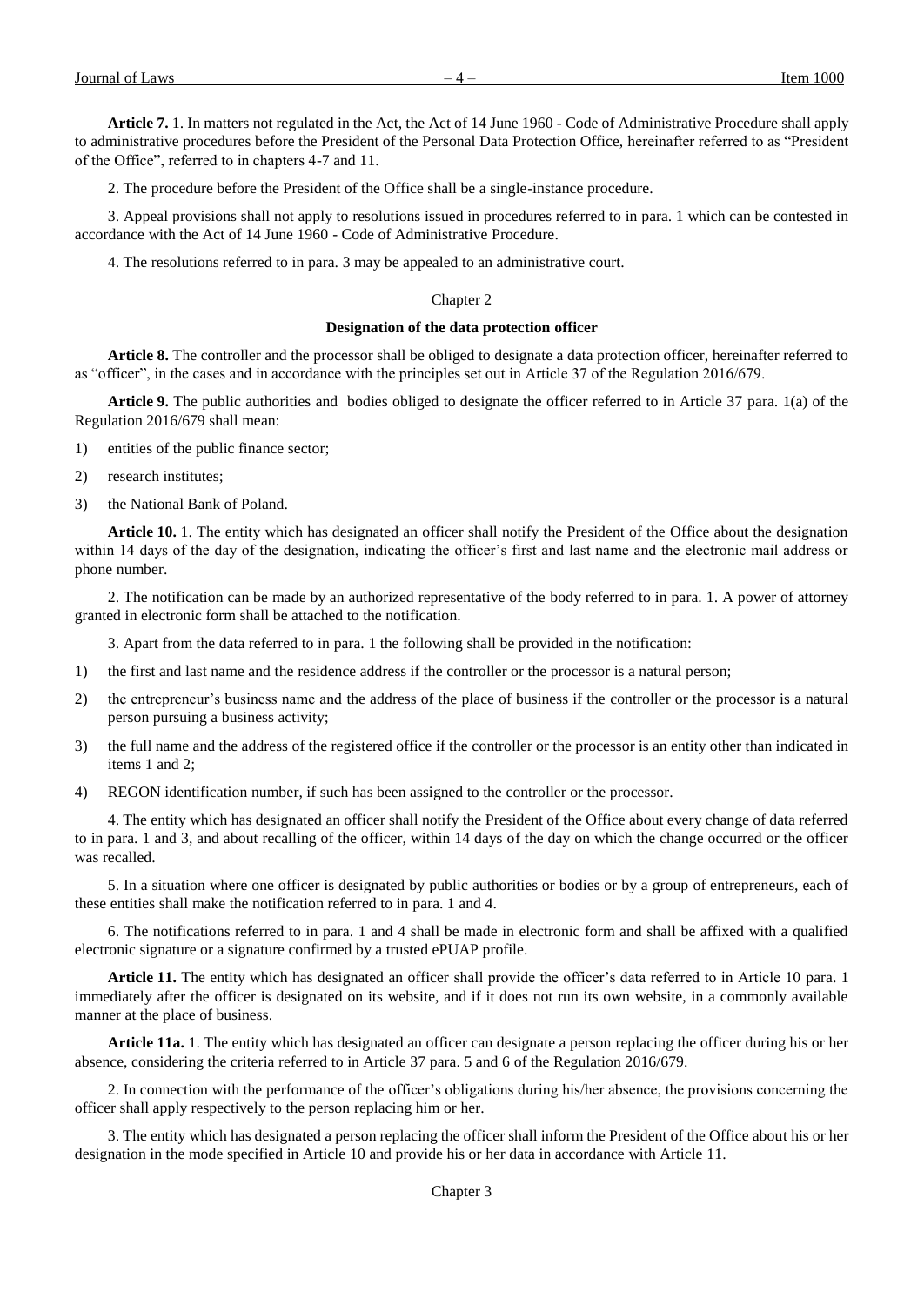## **Conditions and mode of accrediting the certification body**

**Article 12.** 1. Accreditation of bodies applying for a certification license with regard to protection of personal data referred to in Article 43 of the Regulation 2016/679, hereinafter referred to as "accreditation", shall be granted by the Polish Centre for Accreditation.

2. Accreditation shall be granted in accordance with the principles set out in Article 43 para. 1-7 of the Regulation 2016/679.

3. The procedure of granting an accreditation shall be governed by the provisions of Chapter 4 of the Act of 13 April 2016 on Conformity Assessment Systems and Market Surveillance (Journal of Laws of 2017, item 1398 and of 2018, item 650), excluding Article 24 para. 4-7 and Article 25 para. 1 and 2 as regards limitation of the scope of accreditation and suspension thereof.

**Article 13.** The President of the Office shall provide on his or her website, in the Public Information Bulletin, the accreditation criteria referred to in Article 43 para. 3 of the Regulation 2016/679.

**Article 14.** 1. The Polish Centre for Accreditation shall inform the President of the Office about an accreditation being granted.

2. Information about the accreditation granted shall contain:

1) an indication of the entity to which the accreditation was granted;

2) an indication of the scope of the accreditation granted and the period of its validity.

3. The Polish Centre for Accreditation shall inform the President of the Office about an accreditation being revoked.

4. Information about the accreditation revoked shall contain:

1) an indication of the entity whose accreditation was revoked;

2) an indication of the reason justifying the revocation of the accreditation.

5. The President of the Office and the Polish Centre for Accreditation may conclude a cooperation agreement on monitoring of activities of the certification bodies and mutual exchange of information concerning those bodies.

## Chapter 4

## **Conditions and mode of certification**

**Article 15.** 1. The certification referred to in Article 42 of the Regulation 2016/679, hereinafter referred to as "certification", shall be performed by the President of the Office or the certification body, upon the request of the controller, processor, manufacturer or entity marketing a service or product.

2. Certification shall be performed in accordance with the principles set out in the Regulation 2016/679.

3. Any matters concerning certification by the certification body not regulated in the Regulation 2016/679 and the Act shall be governed by the provisions of a civil law contract concluded between the certification body and the entity applying for certification.

**Article 16.** The President of the Office shall provide on his or her website, in the Public Information Bulletin, the certification criteria referred to in Article 42 para. 5 of the Regulation 2016/679.

**Article 17.** 1. The application for certification shall contain at least:

- 1) the name of the entity applying for certification or its first and last name and an indication of the address of its registered office, address of the place of business or residence address;
- 2) information confirming the fulfilment of the certification criteria;
- 3) an indication of the scope of the certification.

2. Documents confirming the fulfilment of the certification criteria or copies thereof and, in case of certification being performed by the President of the Office, a proof of payment of the fee referred to in Article 26, shall be attached to the application.

3. The application shall be submitted in written form on paper or in electronic format, signed with, respectively, a handwritten signature or a qualified electronic signature. Application submitted to the President of the Office in electronic format shall be affixed with a qualified electronic signature or a signature confirmed by a trusted ePUAP profile.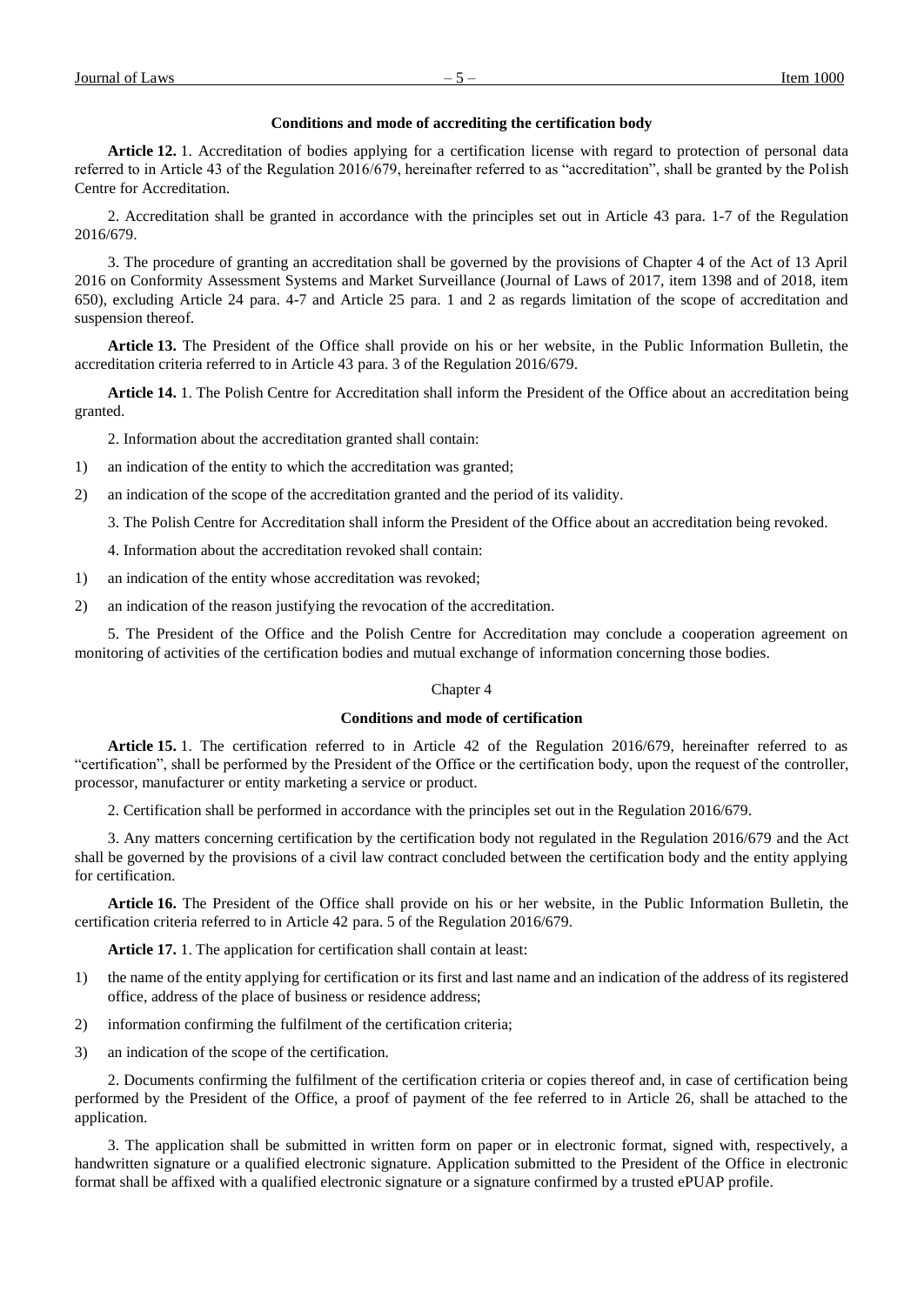**Article 18.** 1. The President of the Office or the certification body shall consider the application for certification and, within a time not exceeding 3 months of the day the application compliant with Article 17 is submitted, after checking whether the certification criteria have been fulfilled, shall notify the applicant about either a successful certification or its refusal.

2. An application submitted to the President of the Office, not containing the information referred to in Article 17 para. 1(1), shall not be considered. Should the application lack the information referred to in Article 17 para. 1(2) or (3), or should it not fulfil the requirements referred to in Article 17 para. 2 or 3, the President of the Office shall call upon the applicant to supplement it, together with an instruction that failure to supplement it within 7 days of the day of delivery of the summons shall cause the application to be left unconsidered.

**Article 19.** Prior to the certification or its refusal, the certification body shall notify the President of the Office about the planned certification or its refusal.

**Article 20.** 1. Should it be determined that the entity applying for certification does not fulfil the certification criteria, the President of the Office or the certification body shall refuse to perform it.

2. The refusal of the President of the Office to perform the certification shall be made by way of a decision.

3. The certification body shall prepare and provide to interested entities a procedure in case of a refusal to perform certification.

**Article 21.** 1. The document confirming certification shall be a certificate.

2. The certificate shall contain, at least:

1) a designation of the entity which received the certificate;

2) the name of the certification body and an indication of its address;

3) the certificate's number or symbol;

4) the scope, including the period for which the certification was performed;

5) the date of issue and signature of the certification body or person authorized by it.

**Article 22.** 1. During the period for which the certification was performed, the entity to which the certificate was granted shall be obliged to fulfil the certification criteria in effect on the day the certificate was issued.

2. The President of the Office or the certification body shall revoke a certificate where the conditions for the certification are not, or are no longer, met.

3. The revocation of a certificate by the President of the Office shall be made by way of a decision.

**Article 23.** 1. The certification body shall convey to the President of the Office the data of the entity to which the certificate was granted as well as the entity whose certificate was revoked, together with an indication of the reason for its revocation.

2. The President of the Office shall keep a publicly available list of entities referred to in para. 1.

3. The President of the Office shall make an entry on the list immediately after certification or receiving information about certification being performed by a certification body.

4. The President of the Office shall publish the list on his or her website, in the Public Information Bulletin, and shall update it.

**Article 24.** 1. Within the time referred to in Article 18 para. 1, as well as after the certification, the President of the Office shall have the right, for the purpose of assessing the entity's fulfilment of the certification criteria, to conduct an inspection at the controller's, processor's, manufacturer's or entity's marketing a service or product.

2. The President of the Office shall notify the entity referred to in para. 1 of the intention to conduct an inspection.

3. The inspection shall be conducted not earlier than after 7 days and not later than within 30 days of the date of delivery of the notification of the intention to conduct an inspection to the entity referred to in para. 1. If the inspection is not conducted within 30 days of the date of delivery of the notification, the initiation of an inspection shall require another notification.

4. The inspection shall be conducted on the basis of a personal authorization issued by the President of the Office, which shall contain:

1) the first and last name of the person conducting the inspection;

2) a designation of the controller, processor, manufacturer or entity marketing a service or product;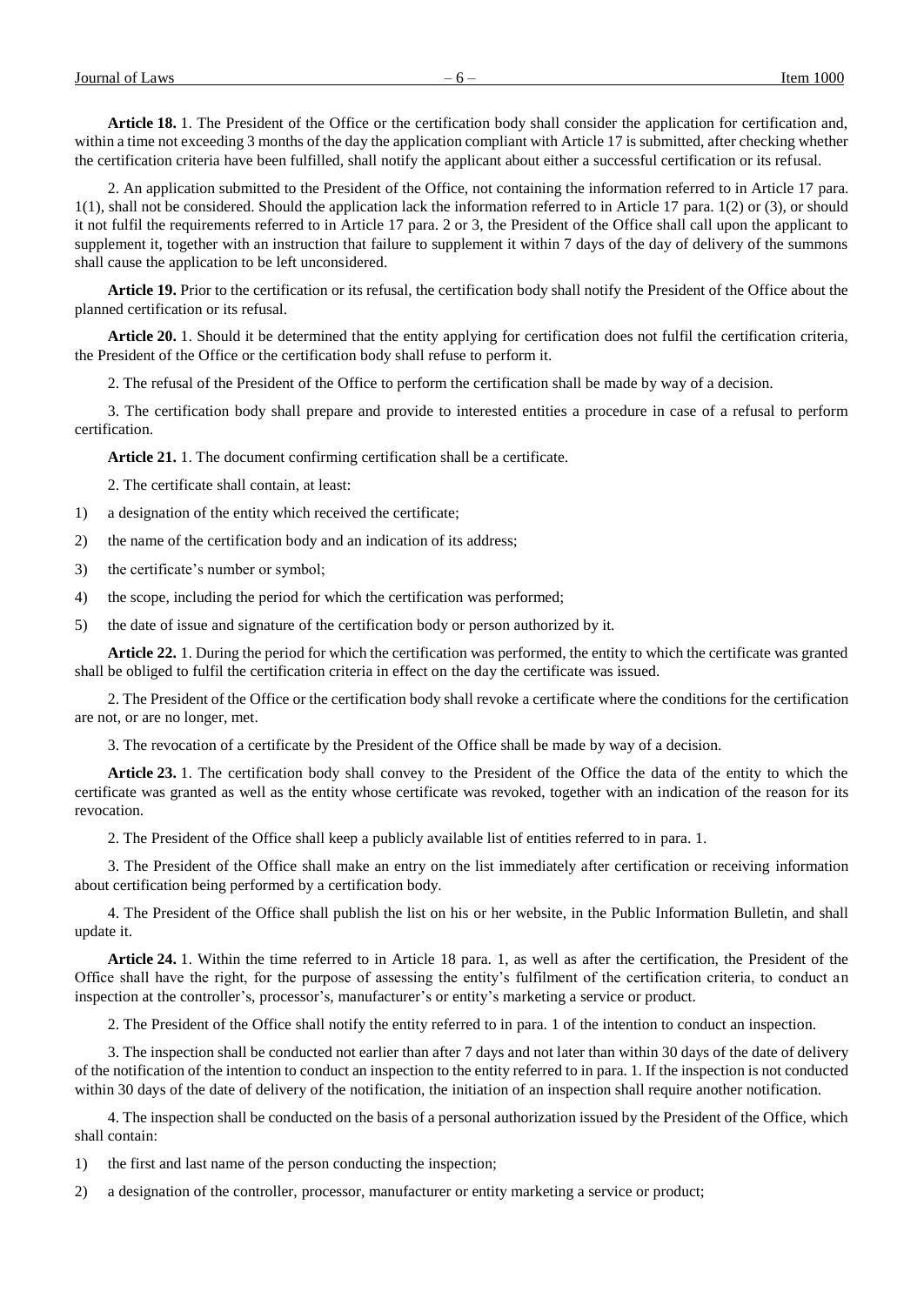a<br>B

3) an indication of the legal basis for conducting the inspection;

- 4) the scope of the inspection;
- 5) the date and place of its issuance;
- 6) the signature of the person authorized to issue the authorization on behalf of the President of the Office.

**Article 25.** 1. The person conducting the inspection shall be authorized to:

- 1) enter any land, buildings, premises, or other spaces on business days and during the business hours of the controller, processor, manufacturer or entity marketing a service or product;
- 2) inspect documents and information directly related to the business operations covered by certification;
- 3) inspect devices, media, IT and ICT systems used in data processing;
- 4) request oral or written clarifications on issues associated with the business operations covered by certification.

2. The inspection shall be performed in the presence of the controller, processor, manufacturer or entity marketing a service or product or a person authorized by it.

3. A protocol shall be drawn up from the inspection which shall be presented to the controller, processor, manufacturer or entity marketing a service or product. The provisions of Article 88 shall apply accordingly.

**Article 26.** 1. The President of the Office shall charge a fee for the activities associated with certification; its value shall correspond to the anticipated costs of these activities.

2. Determining the value of the fee, the President of the Office shall take into account the scope of certification, the anticipated course and duration of the certification procedure and the costs of labour of the employee performing activities associated with certification.

3. The maximum value of the fee cannot exceed a four-fold of the average remuneration in the national economy in the calendar year preceding the year of submission of the application for certification, announced by the President of the Central Statistical Office of Poland pursuant to Article 20 (1) (a) of the Act of 17 December 1998 on Pensions from the Social Insurance Fund (Journal of Laws of 2017, item 1383, as amended<sup>5)</sup>).

4. The President of the Office shall publish on his or her website, in the Public Information Bulletin, the value of the fee which the entity referred to in Article 15 shall be obliged to pay for activities associated with certification.

5. The fee shall constitute income of the State budget.

# Chapter 5

# **Drawing up and approving the code of conduct, conditions and the mode of accrediting the body monitoring compliance therewith**

**Article 27.** 1. The drawing up, issuing an opinion on and approving the code of conduct shall be in accordance with the principles set out in the Regulation 2016/679.

2. Prior to being forwarded to the President of the Office for approval, the code of conduct shall be consulted with interested entities.

3. Information about the consultations and their outcome shall be conveyed to the President of the Office together with the code of conduct.

4. Should the President of the Office find the scope of the consultations to be insufficient, he or she shall call upon the entity to re-consult it, indicating the scope thereof.

5. The party to the procedure concerning approval of the code of conduct shall solely be the applicant applying for its approval. The provisions of Article 31 of the Act of 14 June 1960 - Code of Administrative Procedure - shall not apply.

6. Para. 1-5 shall apply to the process of amending or extending the code of conduct.

**Article 28.** Compliance with the approved code of conduct shall be monitored by a body accredited by the President of the Office in accordance with the principles set out in Article 41 of the Regulation 2016/679.

<sup>5</sup> Amendments to the consolidated text of the said Act were published in the Journal of Laws of 2017, item 1386 and 2120 and of 2018, items 138, 357, 730 and 912.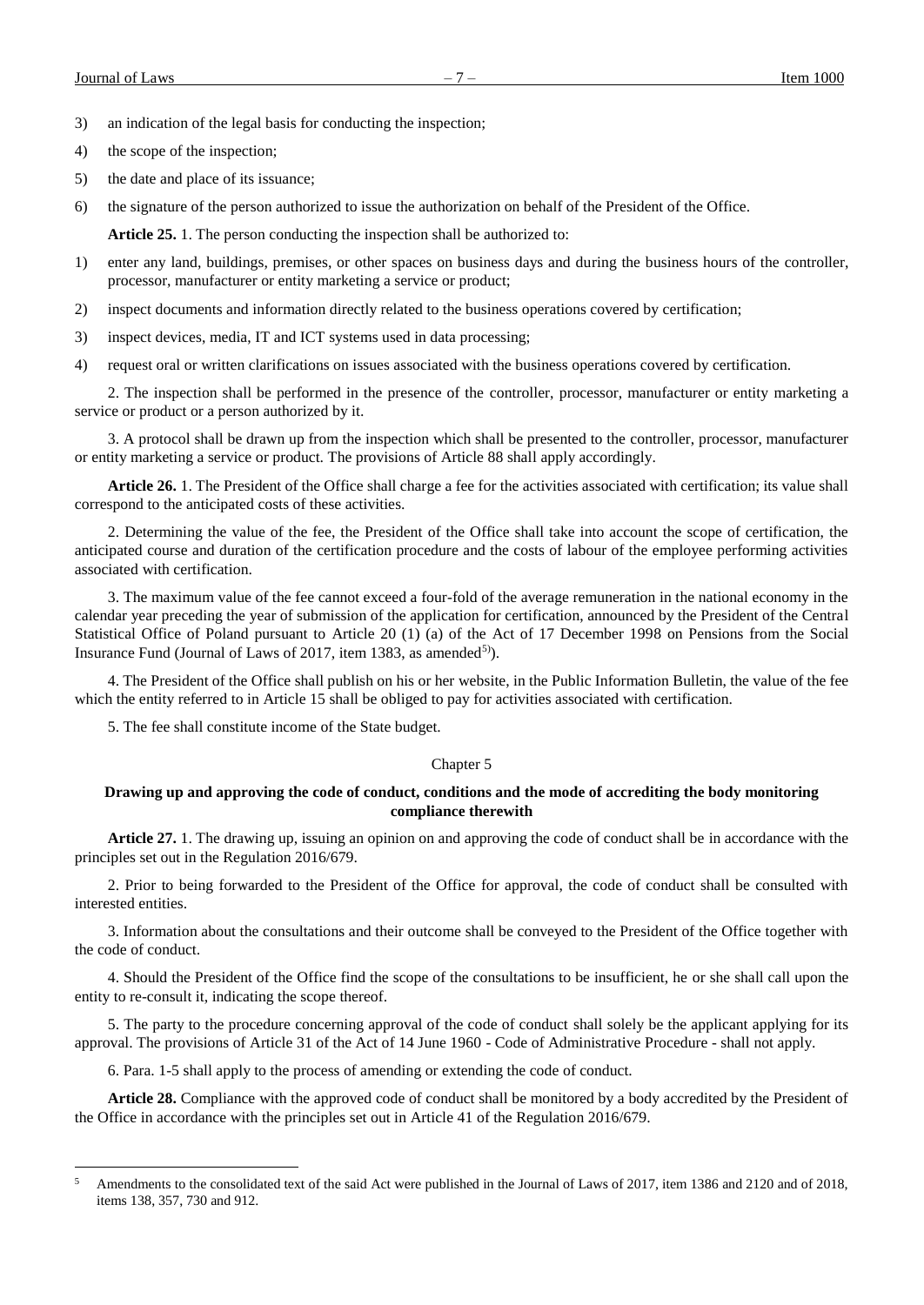**Article 29.** 1. Accreditation of the body referred to in Article 28 shall be granted upon request containing at least:

1) the name of the body applying for accreditation and the address of its registered office;

2) information confirming the fulfilment of the criteria referred to in Article 41 para. 1 and 2 of the Regulation 2016/679.

2. Documents confirming the fulfilment of the criteria referred to in Article 41 para. 1 and 2 of the Regulation 2016/679 or copies thereof shall be attached to the application.

3. The application shall be submitted in written form on paper or in electronic format, signed with, respectively, a handwritten signature or a qualified electronic signature or a signature confirmed by a trusted ePUAP profile.

**Article 30.** 1. The President of the Office shall consider the application referred to in Article 29 para. 1 and, within a time not exceeding 3 months of the day the application compliant with Article 29 is submitted, after checking whether the criteria referred to in Article 41 para. 1 and 2 of the Regulation 2016/679 have been fulfilled, shall notify the body applying for accreditation about either a successful accreditation or its refusal.

2. An application submitted to the President of the Office, not containing the information referred to in Article 29 para. 1(1), shall not be considered. Should the application lack the information referred to in Article 29 para. 1(2), or should it not fulfil the requirements referred to in para. 2 or 3, the President of the Office shall call upon the applicant to supplement it, together with an instruction that failure to supplement it within 7 days of the day of delivery of the summons shall cause the application to be left unconsidered.

3. Should it be determined that the body applying for accreditation does not fulfil the criteria referred to in Article 41 para. 1 and 2 of the Regulation 2016/679, the President of the Office shall refuse accreditation. The refusal to grant an accreditation shall be made by way of a decision.

**Article 31.** 1. The document confirming accreditation shall be an accreditation certificate.

2. The accreditation certificate shall contain, at least:

- 1) designation of the accredited body and the address of its registered office;
- 2) the accreditation certificate's number or symbol;
- 3) the date of issue and signature of the President of the Office or person authorized by him or her.

**Article 32.** 1. During the period for which the accreditation has been granted, the accredited body shall be obliged to fulfil the criteria referred to in Article 41 para. 1 and 2 of the Regulation 2016/679, in effect on the day the accreditation certificate was issued.

2. The President of the Office shall revoke the accreditation by way of a decision should it be determined that the accredited body:

1) does not fulfil or ceased fulfilling the criteria referred to in Article 41 para. 1 and 2 of the Regulation 2016/679;

2) undertakes activities incompliant with the Regulation 2016/679.

**Article 33.** 1. The President of the Office shall keep a publicly available list of accredited bodies.

2. The President of the Office shall make an entry on the list immediately after accreditation.

3. The President of the Office shall publish the list on his or her website, in the Public Information Bulletin, and shall update it.

#### Chapter 6

#### **President of the Office**

**Article 34.** 1. The President of the Office is the authority competent in matters of personal data protection.

2. The President of the Office is a supervisory authority within the meaning of the Regulation 2016/679, within the meaning of the Directive (EU) 2016/680 of the European Parliament and of the Council of 27 April 2016 on the protection of natural persons with regard to the processing of personal data by competent authorities for the purposes of the prevention, investigation, detection or prosecution of criminal offences or the execution of criminal penalties, and on the free movement of such data, and repealing Council Framework Decision 2008/977/JHA (Official Journal of the European Union L 119 of 04.05.2016, p. 89) and within the meaning of the Regulation (EU) 2016/794 of the European Parliament and of the Council of 11 May 2016 on the European Union Agency for Law Enforcement Cooperation (Europol) and replacing and repealing Council Decisions 2009/371/JHA, 2009/934/JHA, 2009/935/JHA, 2009/936/JHA and 2009/968/JHA (Official Journal of the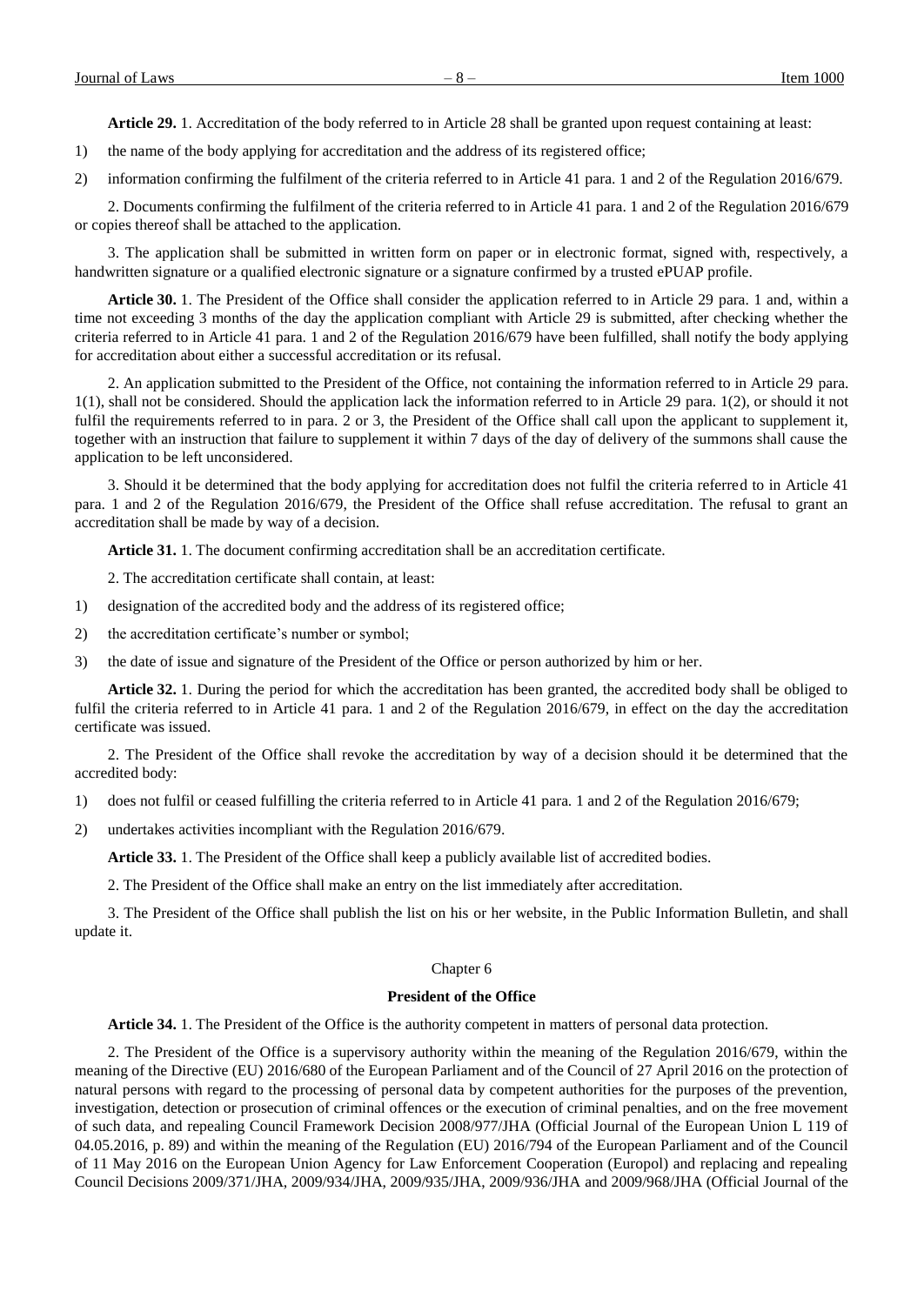European Union L 135 of 24.05.2016, p. 53).

3. The President of the Office shall be appointed and recalled by the Sejm of the Republic of Poland upon the consent of the Senate of the Republic of Poland.

4. The post of the President of the Office can be assumed by a person who:

- 1) is a Polish citizen;
- 2) has higher education;
- 3) has expert legal knowledge and experience in personal data protection;
- 4) enjoys full public rights;
- 5) has not been convicted by a final judgement for intentionally committed criminal or tax offence;
- 6) has good reputation.

5. The President of the Office shall be subject solely to the Act as regards the scope of his or her tasks.

6. The term of office of the President of the Office shall last 4 years, counting from the day on which an oath is taken. After the lapse of the term of office, the President of the Office shall perform his or her duties until the duties are taken up by a new President of the Office.

7. The same person cannot be a President of the Office for more than two terms of office.

8. The term of office of the President of the Office shall expire at the moment of his or her death, recall or loss of Polish citizenship.

9. The President of the Office may be recalled before the lapse of the term of office solely in a situation where:

- 1) he or she renders his or her resignation from the post;
- 2) he or she becomes permanently incapable of performing the duties as a result of an illness confirmed with a medical certificate;
- 3) he or she violated his or her oath of office;
- 4) he or she was convicted by way of a legally binding judgement for an intentional crime or an intentional fiscal crime;
- 5) he or she was deprived of his or her public rights.

10. In case of expiry of the term of office of the President of the Office, his or her duties shall be performed by the deputy of the President of the Office designated by the Marshal of the Sejm of the Republic of Poland.

**Article 35.** 1. Prior to assuming his or her duties, the President of the Office shall take the following oath before the Sejm of the Republic of Poland:

"Assuming the post of the President of the Personal Data Protection Office I hereby solemnly swear to observe the provisions of the Constitution of the Republic of Poland, to safeguard the right for personal data protection, and to perform the duties entrusted to me conscientiously and impartially.".

2. The oath may be taken with the words: "So help me, God".

**Article 36.** 1. The President of the Office may appoint up to three deputies.

2. The post of the deputy President of the Office can be assumed by a person who:

- 1) is a Polish citizen;
- 2) has higher education;
- 3) has expert legal knowledge and experience in personal data protection;
- 4) enjoys full public rights;
- 5) has not been convicted by way of a legally binding judgement for an intentional crime or an intentional fiscal crime;
- 6) has good reputation.

**Article 37.** 1. The President of the Office and his or her deputies may not hold other posts except for a didactic, scientific and didactic or scientific position at a university, at the Polish Academy of Sciences, in a scientific research institute or another scientific establishment, or pursue any other activities, whether gainful or not, inconsistent with the duties of the President of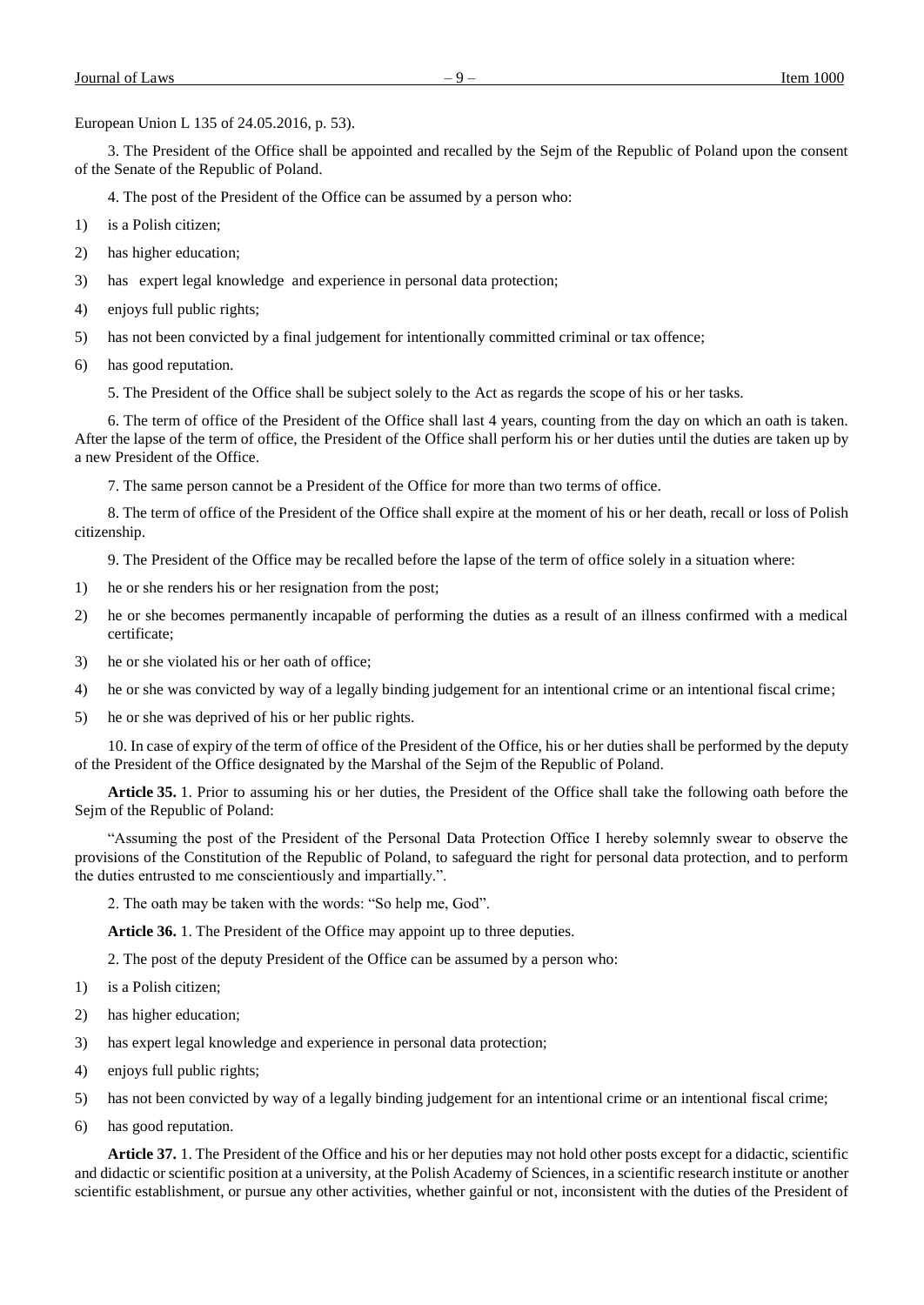the Office.

2. The President of the Office and his or her deputies may not belong to any political party, trade union, or conduct public activity irreconcilable with the dignity of their office.

**Article 38.** 1. The President of the Office may neither be held criminally liable nor deprived of liberty without the prior consent of the Sejm of the Republic of Poland.

2. The President of the Office may express consent to holding him or her criminally liable for petty offences referred to in para. 3, in line with the procedure specified in this provision.

3. If the President of the Office has committed petty offence referred to in Chapter XI of the Act of 20 May 1971 – the Code of Petty Offences (Journal of Laws of 2018, items 618 and 911), the fact of accepting a penalty notice or paying a fine by the President of the Office, in the event of issuing a penalty notice in absentia referred to in Article 98 § 1 (3) of the Act of 24 August 2001 – – the Petty Offences Procedure Code (Journal of Laws of 2018, item 475) shall constitute a statement of his or her consent to hold him or her liable in this way.

4. The President of the Office may not be detained or arrested, except in the act of committing a criminal offence, provided that his or her detention is necessary to secure the due course of proceedings. In such a case the Marshal of the Sejm has to be notified of the detention forthwith and may order that the detainee be immediately released.

**Article 39.** In criminal proceedings, the period of limitation for an act covered by immunity shall not run in the period in which the immunity is valid.

**Article 40.** 1. An application for consent to holding the President of the Office criminally liable in a case concerning a criminal offence prosecuted by public indictment shall be filed through the Prosecutor General.

2. An application for consent to holding the President of the Office criminally liable in a case concerning a criminal offence prosecuted by private indictment shall be filed by a private prosecutor, after the case has been brought to court.

3. The application referred to in para. 2 shall be prepared and signed by an advocate or a legal adviser, with the exception of applications filed in their own cases by judges, public prosecutors, advocates, legal advisers, notaries, and persons holding a degree of professor or habilitated doctor in law sciences.

4. The applications referred to in para. 1 and 2 shall include:

- 1) an indication of the applicant and the authorized representative, if appointed;
- 2) the first and last name and the date and place of birth of the President of the Office;
- 3) an indication of the legal basis for the application;
- 4) a detailed description of the act with an indication of the time, place, manner, and circumstances in which it was committed, as well as of its effects, and in particular of the nature of the resultant damage;
- 5) a substantiation.

**Article 41.** 1. The application for consent to holding the President of the Office criminally liable shall be filed to the Marshal of the Sejm.

2. If the application does not meet the formal requirements referred to in Article 40 para. 3 or 4, the Marshal of the Sejm shall call upon the applicant to correct or supplement the application within 14 days, indicating the required scope of the correction or supplementation. If the application is not corrected or supplemented within the specified time limit and scope, the Marshal of the Sejm shall decide not to consider the application.

3. If the application meets the formal requirements referred to in Article 40 para. 3 and 4, the Marshal of the Sejm shall direct the application for consideration to the competent authority of the Sejm of the Republic of Poland, at the same time informing the President of the Office of the contents of the application.

4. The authority competent to consider the application shall notify the President of the Office of the date of consideration of the application. At least 7 days shall elapse between the service of the notification and the date of consideration of the application, as long as the case is not urgent.

5. At the request of the authority competent to consider the application, the proceedings records shall be made available by the court or the appropriate authority before which the proceedings against the President of the Office are pending.

6. The President of the Office shall present to the authority competent to consider the case explanations and own conclusions related to that case, in written form or orally.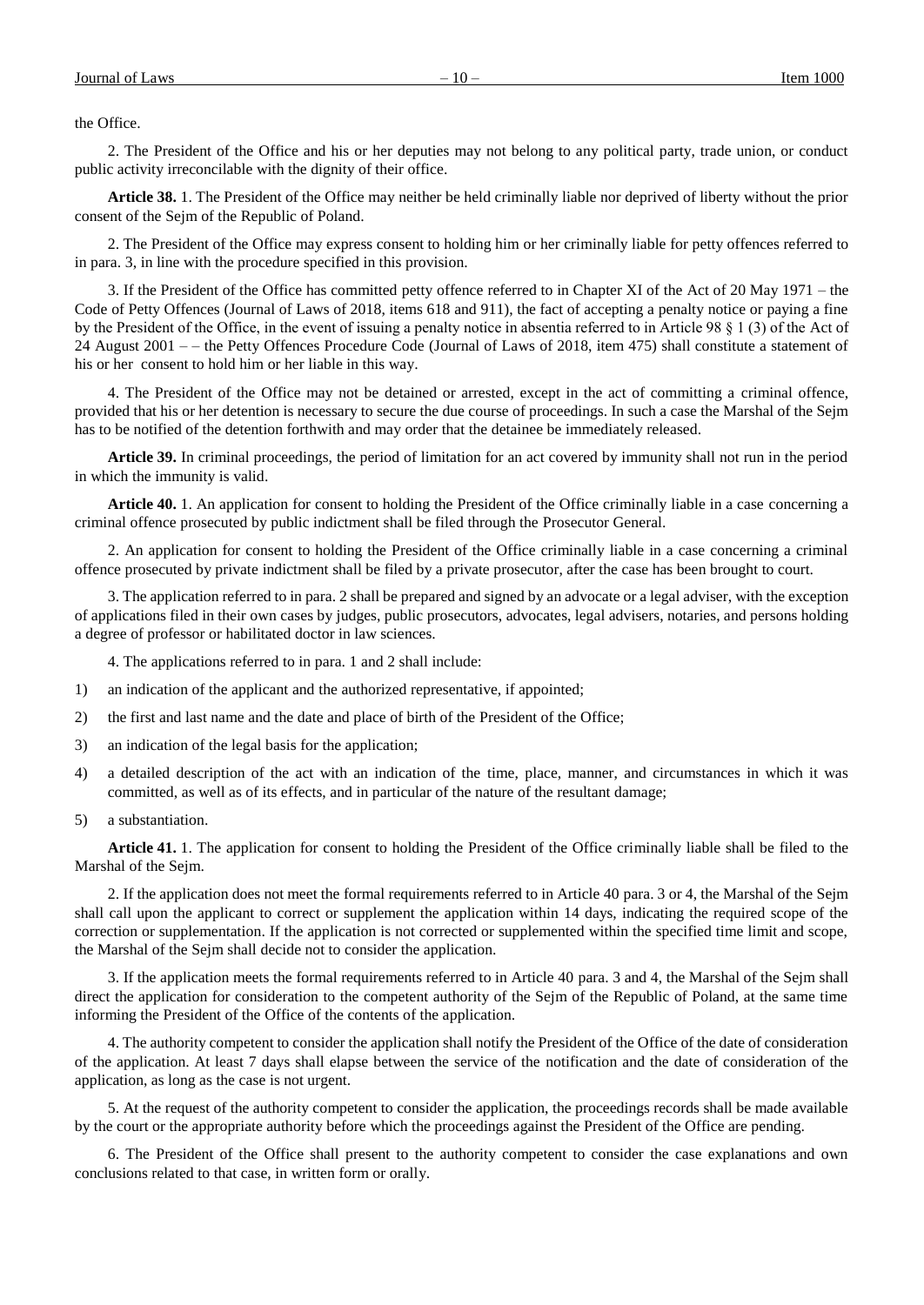7. Having considered the case, the authority competent to consider the application shall adopt a report along with a proposal to accept or reject the application.

8. While the report referred to in para. 7 is being considered by the Sejm of the Republic of Poland, the President of the Office shall have the right to take the floor.

9. The Sejm of the Republic of Poland shall consent to holding the President of the Office criminally liable by way of a resolution adopted by an absolute majority of the statutory number of deputies. If the required majority of votes is not achieved, it shall be considered that a resolution on the absence of consent to hold the President of the Office criminally liable has been adopted.

**Article 42.** 1. The prohibition on detention referred to in Article 38 para. 4 shall cover all and any forms of depriving or restricting the liberty of the President of the Office by authorities authorized to apply coercive measures.

2. The application for consent to detain or arrest the President of the Office shall be filed through the Prosecutor General.

3. The application referred to in para. 2 shall contain:

1) an indication of the applicant;

2) the first and last name and the date and place of birth of the President of the Office;

3) a detailed description of the act and the legal classification of the act;

4) the legal basis for applying the given measure;

5) a statement of reasons, indicating in particular the need to apply the given measure.

4. The provisions of Article 41 para. 1-8 shall apply accordingly to the process of handling the application referred to in para. 2.

5. The Sejm of the Republic of Poland shall consent to detaining or arresting the President of the Office by way of a resolution adopted by an absolute majority of the statutory number of deputies. If the required majority of votes is not achieved, it shall be considered that a resolution on the absence of consent to the detention or arrest of the President of the Office has been adopted.

6. The requirement to obtain the consent of the Sejm of the Republic of Poland shall not apply to the execution of a sentence of imprisonment imposed by a final and binding court judgement.

**Article 43.** 1. The Marshal of the Sejm shall immediately send the resolution referred to in Article 41 para. 9 and Article 42 para. 5 to the applicant.

2. The resolutions referred to in Article 41 para. 9 and Article 42 para. 5 shall be published in the Official Gazette of the Republic of Poland "Monitor Polski".

**Article 44.** The provisions of the Act concerning the criminal liability of the President of the Office shall apply accordingly to liability for petty offences.

**Article 45.** 1. The President of the Office shall perform his or her tasks through the Personal Data Protection Office, hereinafter referred to as "Office".

2. In situations justified by the nature and number of cases pertaining to personal data protection in the given area, the President of the Office may establish local branches of the Office.

3. By way of an order, the President of the Office shall lay down the Office's Statutes defining:

1) the Office's internal organization,

2) the scope of tasks of his or her deputies,

3) the scope of tasks and the mode of operations of the Office's organizational units

- aimed at creating optimum organizational conditions allowing the Office to correctly perform its tasks.

**Article 46.** 1. The President of the Office, the deputies of the President of the Office and the Office's employees shall be obliged to keep confidential any information which they acquired in connection with their duties.

2. The obligation to keep confidential the information referred to in para. 1 shall remain in effect also after the lapse of the term of office or term of employment.

**Article 47.** The Council of Ministers shall define, by way of a regulation, a specimen of the official identity card of the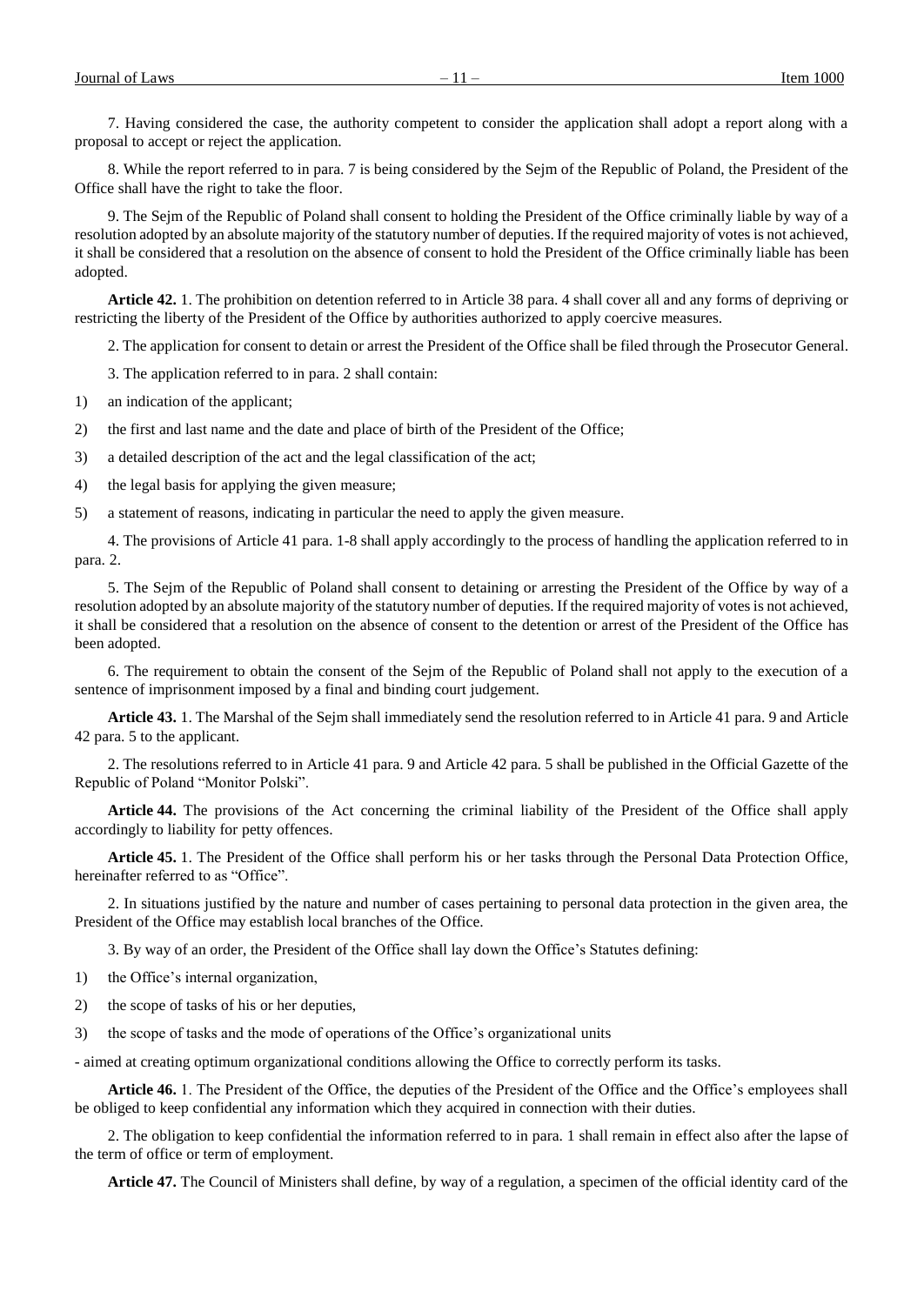Office's employee, taking into account the need to ensure the possibility of identifying persons authorized to perform inspections and other official duties.

**Article 48.** 1. A Personal Data Protection Council, hereinafter referred to as "Council", which is a consulting and advisory body, shall be affiliated to the President of the Office.

2. The tasks of the Council shall include:

- 1) providing opinions on draft documents of the European Union bodies and institutions concerning personal data protection;
- 2) providing opinions on draft legislative measures and other documents concerning personal data protection conveyed by the President of the Office;
- 3) preparing proposals of certification criteria referred to in Article 42 para. 5 of the Regulation 2016/679;
- 4) preparing proposals of recommendations specifying technical and organizational measures applied to ensure the security of personal data processing;
- 5) initiating actions in the area of personal data protection and presenting proposals of changes in the law in this area to the President of the Office;
- 6) providing opinions on issues presented to the Council by the President of the Office;
- 7) performing other tasks set by the President of the Office.

3. The Council shall provide the opinion within 21 days of receiving the drafts or documents referred to in para. 2.

4. The opinions, minutes of the meetings and other documents of the Council shall be published on the Office's website in the Public Information Bulletin of the President of the Office.

5. The Council shall present to the President of the Office a report on activities for every calendar year by 31 March of the following year.

6. The Council shall be comprised of 8 members.

7. The candidates for members of the Council shall be put forward by:

- 1) the Council of Ministers;
- 2) the Commissioner for Human Rights;
- 3) chambers of commerce;
- a) scientific entities within the meaning of the Act of 30 April 2010 on Financing of Science (Journal of Laws of 2018, item 87);
- 5) foundations and associations entered in the National Court Register, whose statutory purpose are activities in the field of personal data protection.

8. The Council's member can be a person who:

- 1) has higher education;
- 2) has not been convicted by way of a legally binding judgement for an intentional crime or an intentional fiscal crime;
- 3) enjoys full public rights;
- 4) agreed to stand as candidate.

9. The Council's member shall be obliged to keep confidential any information which he or she acquired in connection with his or her duties. The President of the Office may release the member from the obligation to maintain confidentiality within the scope defined by him or her.

10. The President of the Office shall appoint the Council's members for a two-year term of office from among the candidates put forward by the entities referred to in para. 7, including 5 members from among the candidates put forward by the entities referred to in para. 7(1) and (2), and 3 members from among the candidates put forward by the entities referred to in para. 7(3)-(5).

11. Prior to the lapse of the term of office, membership in the Council share expire due to:

1) written resignation submitted to the Council's chairperson;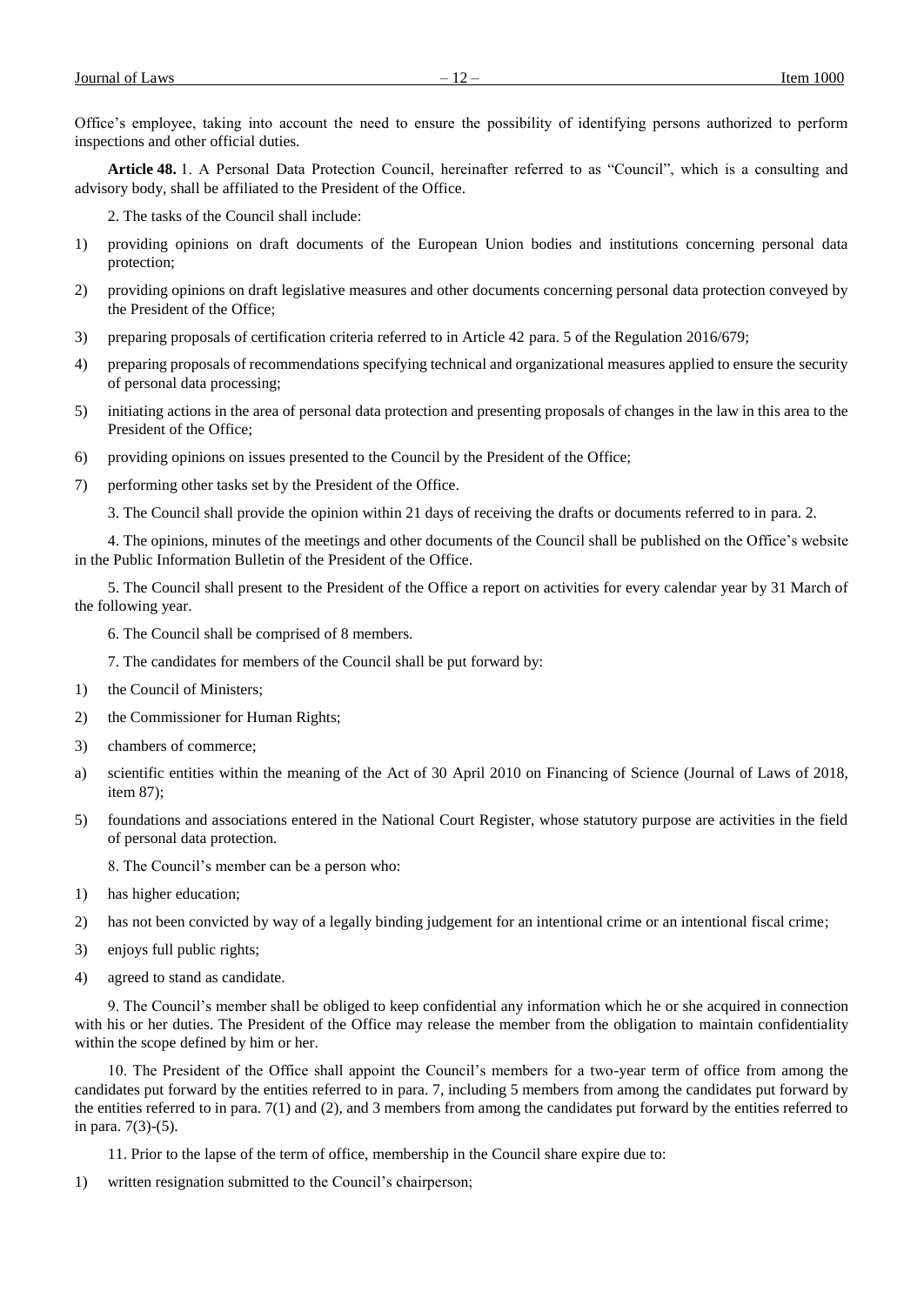3) inability to fulfil the function due to long-term illness confirmed by a medical certificate;

4) conviction by way of a legally binding judgement for an intentional crime or an intentional fiscal crime;

5) deprivation of public rights;

12. In the situation referred to in para. 11, the President of the Office shall appoint a new member of the Council for the time left until the end of the term of office from among the other candidates, after confirming that the candidature still holds, taking into account para. 10.

13. The President of the Office shall appoint and recall the Council's chairperson and deputy chairperson from among its members.

14. The Council's chairperson shall manage the Council's work and shall represent it externally. In case of its absence, it shall be substituted by the Council's deputy chairperson.

15. The Council shall be serviced by the Office.

16. Other persons can be invited to the Council's meeting by the President of the Office and the Council's chairperson, provided that this is justified by the Council's tasks. The provision of para. 9 shall apply accordingly.

17. A detailed operating procedure of the Council shall be set out in the rules of procedure adopted by the President of the Office at the Council's request.

**Article 49.** 1. A remuneration shall be payable to the Council's member for participating in the Council's work. The value of the remuneration shall depend on the scope of duties associated with the function held in the Council and the number of meetings in which the member participated.

2. The remuneration of the Council's member for participating in a single meeting shall account at least 5% of the average remuneration in the national economy in the calendar year preceding the year in which the Council was appointed, announced by the President of the Central Statistical Office of Poland pursuant to Article 20 (1) (a) of the Act of 17 December 1998 on Pensions from the Social Insurance Fund, and cannot exceed 25% of that remuneration.

3. The Council of Ministers shall define, by way of a regulation, the value of the remuneration of the Council's member for participating in the meeting and the number of the Council's meetings during the calendar year, taking into account the scope of duties associated with the function held in the Council and proper performance of the Council's tasks.

4. The Council's members having a place of residence in a location other than the place where the Office has its seat shall be entitled to food allowances and reimbursements of the costs of travel and accommodation on terms set out in the implementing provisions issued on the basis of Article  $77<sup>5</sup>$  § 2 of the Act of 26 June 1974 - Labour Code (Journal of Laws of 2018, items 917 and 1000).

**Article 50.** 1. Once a year, by 31 August, the President of the Office shall present to the Sejm of the Republic of Poland, the Council of Ministers, the Commissioner for Human Rights, the Ombudsperson for Children and the Prosecutor General a report on his or her activities, containing, in particular, information about the number and type of final court judgments taking into account appeals to the decisions or rulings of the President of the Office and the conclusions ensuing from the state of compliance with the personal data protection provisions.

2. The President of the Office shall publish the report referred to in para. 1 on his or her website, in the Public Information Bulletin.

**Article 51.** Assumptions and draft legislative measures concerning personal data shall be presented to the President of the Office for opinion.

**Article 52.** 1. The President of the Office may address representations to the state bodies, local government bodies, state and communal organizational units, non-public bodies performing public tasks, natural and legal persons, organizational units not being legal persons and other entities aimed at ensuring effective personal data protection.

2. The President of the Office can also apply to competent authorities to take legislative initiatives or to issue or amend legislative measures in matters concerning personal data protection.

3. The entity to which the representation or the application referred to in para. 1 and 2 was addressed shall be obliged to reply to that representation or application in writing within 30 days of its receipt.

**Article 53.** 1. On his or her website, in the Public Information Bulletin, the President of the Office shall publish:

1) standard contractual clauses referred to in Article 28 para. 8 of the Regulation 2016/679;

<sup>2)</sup> death;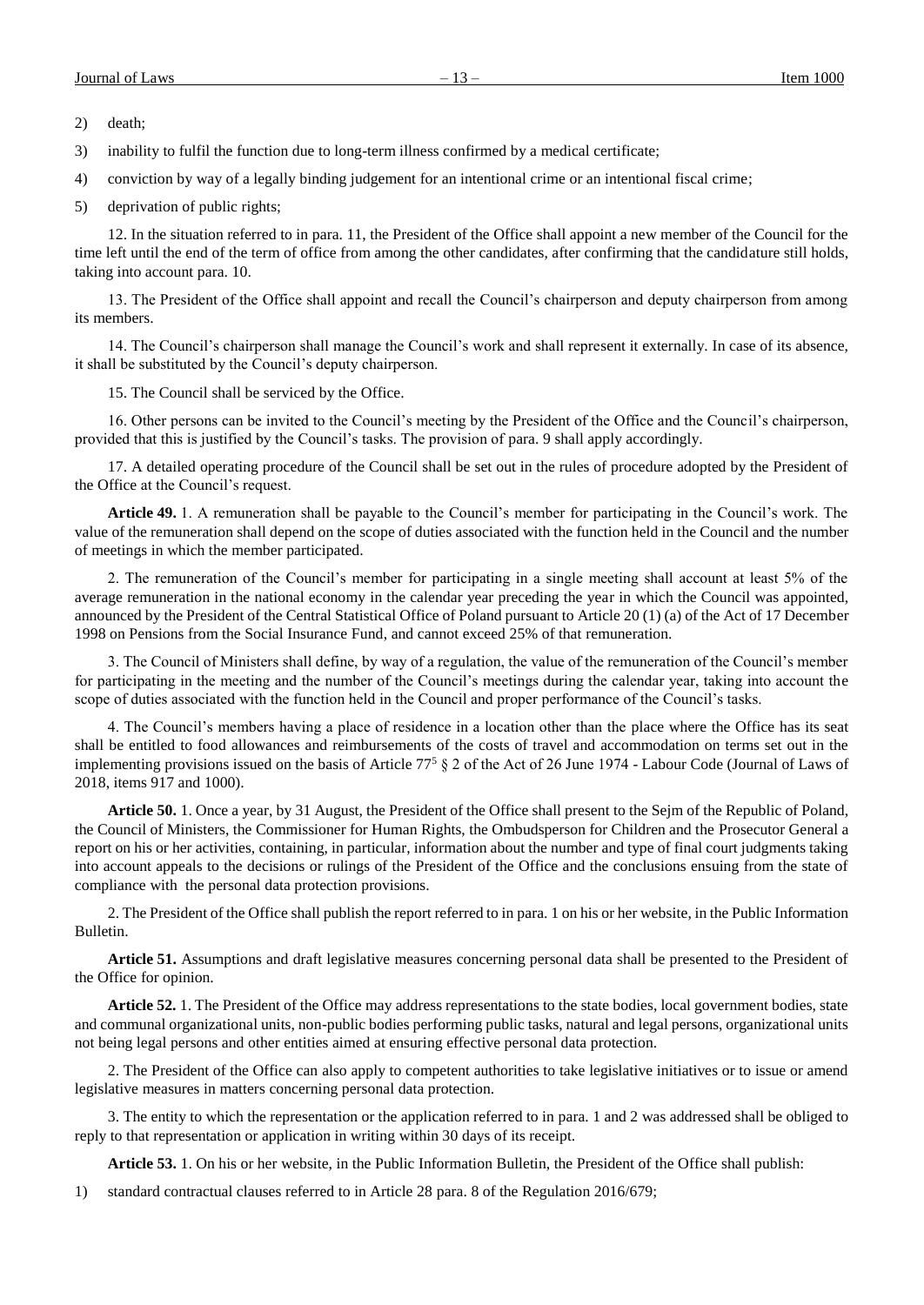- 2) approved codes of conduct referred to in Article 40 of the Regulation 2016/679, as well as amendments to those codes;
- 3) adopted standard contractual data protection clauses referred to in Article 46 para. 2 (d) of the Regulation 2016/679;
- 4) recommendations specifying technical and organizational measures applied to ensure the security of personal data processing.

2. The recommendations referred to in para. 1 (4) shall be prepared taking into account the nature of the given type of activity and shall be periodically updated.

3. The draft recommendations referred to in para. 1 (4) shall be consulted by the President of the Office with interested entities whose scope of activity the given draft pertains to.

**Article 54.** 1. The President of the Office:

- 1) makes public a list of the kind of processing operations which are subject to the requirement for a data protection impact assessment referred to in Article 35 para. 4 of the Regulation 2016/679;
- 2) may make public a list of the kind of processing operations for which no data protection impact assessment is required as referred to in Article 35 para. 5 of the Regulation 2016/679.

2. The announcements referred to in para. 1 shall be published in the Official Gazette of the Republic of Poland "Monitor Polski".

**Article 55.** The President of the Office may operate an ICT system allowing the controllers to report any case of infringement of personal data protection referred to in Article 33 of the Regulation 2016/679.

**Article 56.** By way of a decision, the President of the Office shall:

- 1) approve binding corporate rules referred to in Article 47 of Regulation 2016/679;
- 2) give the authorization referred to in Article 46 para. 3 of Regulation 2016/679.

**Article 57.** 1. The controller may apply to the President of the Office with a request to hold prior consultations referred to in Article 36 of the Regulation 2016/679.

2. The provisions of Article 63 of the Act of 14 June 1960 - Code of Administrative Procedure - shall apply accordingly to the request.

3. Should the request not fulfil the requirements set out in Article 36 para. 3 of the Regulation 2016/679 and Article 63 of the Act of 14 June 1960 - Code of Administrative Procedure, the President of the Office shall inform about not providing consultation, indicating the reasons therefor.

**Article 58.** Should the President of the Office, based on information possessed, deem that provisions concerning personal data processing have been infringed, he or she may request that disciplinary proceedings or other proceedings provided for in the law be initiated against the persons which committed the infringement and that he or she be informed, within a specified deadline, about the outcome of the proceedings and about the measures undertaken.

**Article 59.** 1. In matters of personal data protection, the President of the Office shall cooperate with independent supervisory authorities established under Article 91 of the Regulation 2016/679.

2. The President of the Office may conclude an agreement with the authorities referred to in para. 1 on cooperation and mutual exchange of information.

# Chapter 7

#### **Procedure in case of infringement of the personal data protection provisions**

**Article 60.** The procedure in case of infringement of the personal data protection provisions, hereinafter referred to as "procedure", shall be conducted by the President of the Office.

**Article 61.** The social organization referred to in Article 31 § 1 of the Act of 14 June 1960 - Code of Administrative Procedure, can also participate in the procedure upon the consent of the data subject, in its name and on its behalf.

**Article 62.** In the case referred to in Article 36 of the Act of 14 June 1960 - Code of Administrative Procedure, the President of the Office, notifying the parties about the case not being processed on time, shall also be obliged to inform them about the progress of the case and the actions being taken in its course.

**Article 63.** The President of the Office may request that a party presents a Polish translation of documentation drawn up in a foreign language, submitted by the party. The party shall be obliged to obtain the translation of the documentation at its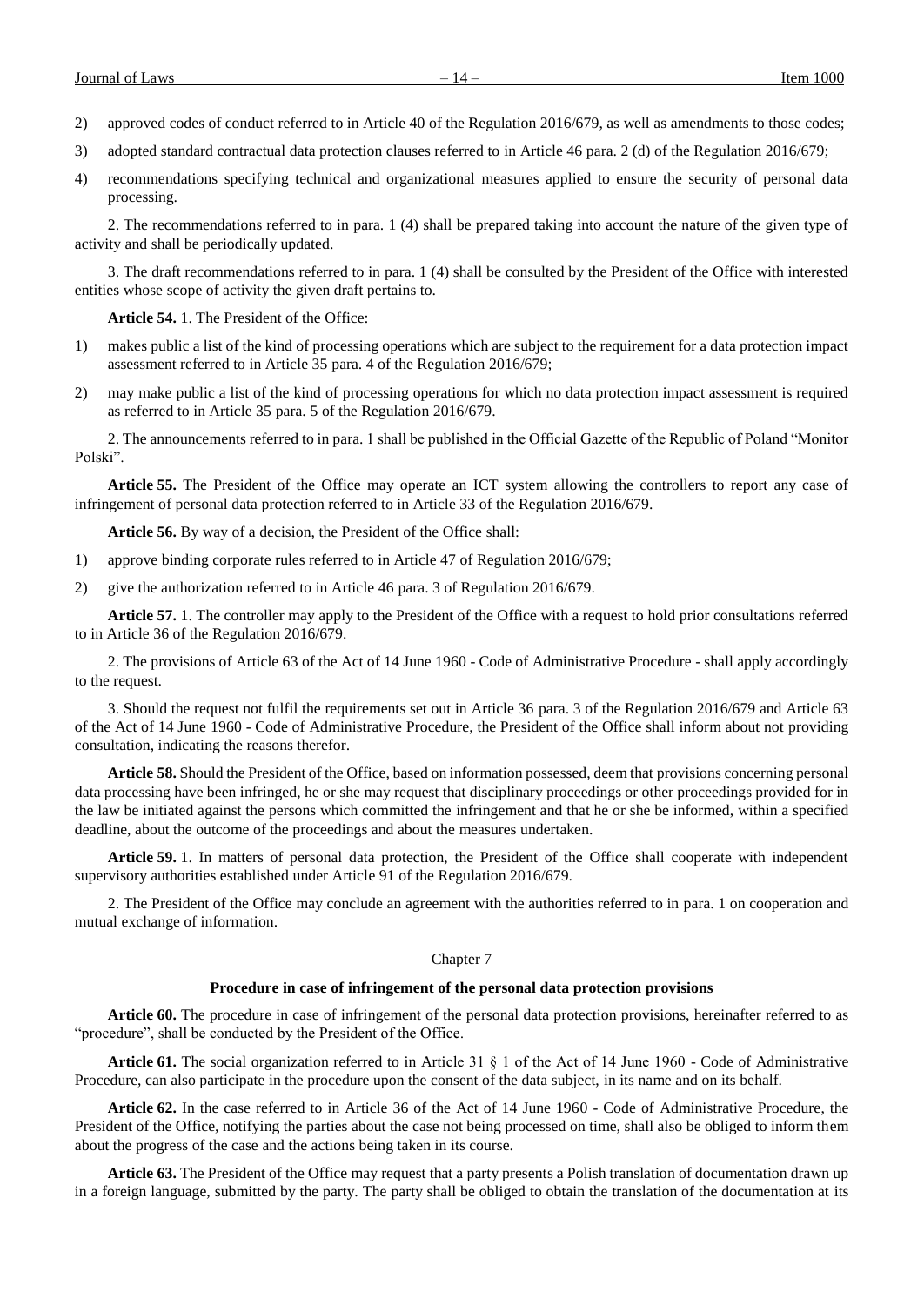own expense.

**Article 64.** To perform his or her duties, the President of the Office shall have the right to access information covered by legally protected secrecy, unless special provisions stipulate otherwise.

**Article 65.** 1. The party may classify information, documents or parts thereof containing a business secret, being presented to the President of the Office. In this case the party shall also be obliged to present to the President of the Office a version of the document not containing classified information.

2. If no version of a document not containing classified information is presented, the classification shall be deemed as ineffective.

3. The President of the Office may rescind the classification by way of a decision should he or she decide that information, documents or parts thereof do not fulfil the prerequisites for covering them with a business secret.

4. In case of a statutory obligation to provide information or documents received from entrepreneurs to other domestic or foreign authorities or institutions, such information and documents shall be conveyed with a reservation that they are classified and on a condition that the classification is observed.

**Article 66.** The President of the Office shall issue the resolution referred to in Article 74 § 2 of the Act of 14 June 1960 - Code of Administrative Procedure, also in a situation where disclosure of information and documents referred to in Article 65 para. 1 may lead to the disclosure of legally protected secrets or company secret, if the request to limit access to the files for the parties to the procedure is filed by the entrepreneur from which the information comes.

**Article 67.** Should the number of parties in the procedure exceed 20, the President of the Office may apply the provisions of Article 49 of the Act of 14 June 1960 - Code of Administrative Procedure.

**Article 68.** 1. Should a need appear in the course of the procedure to supplement the evidence, the President of the Office may conduct a control procedure.

2. The duration of the control procedure shall not count towards the deadlines referred to in Article 35 of the Act of 14 June 1960 - Code of Administrative Procedure.

**Article 69.** 1. In the case referred to in Article 88 of the Act of 14 June 1960 - Code of Administrative Procedure, the President of the Office shall impose a fine ranging from PLN 500.00 to PLN 5,000.00.

2. Imposing the fine, the President of the Office shall take into account:

- 1) in case of a natural person the personal situation of the summoned person and the degree of understanding of the seriousness of its obligations ensuing from the summons or
- 2) the need to adjust the value of the fine to the purpose which is compelling the summoned person to fulfil the summons.

3. The fine referred to in para. 1 can also be imposed if the party refuses to present a Polish translation of documentation drawn up in a foreign language.

**Article 70.** 1. If, in the course of the procedure, it is plausibly demonstrated that processing of personal data infringes personal data protection provisions and further processing thereof may cause serious and hard-to-remove consequences, to prevent such consequences the President of the Office may, by way of a resolution, oblige the entity being challenged with the infringement of the personal data protection provisions to limit processing of personal data, indicating the permissible scope of such processing.

2. In the resolution referred to in para. 1 the President of the Office shall indicate the duration of time for which the limitation of processing of personal data shall apply, which shall not be longer than until the day on which the resolution ending the procedure in the case is issued.

3. The resolution referred to in para. 1 may be appealed to an administrative court.

**Article 71.** 1. If, in the course of the procedure, the President of the Office decides that there are justified doubts to compliance of the decision of the European Commission referred to in Article 40 para. 9 regarding the code of conduct referred to in Article 46 para. 2 (e), and the decision referred to in Article 45 para. 3 and 5 and Article 46 para. 2 (c) of the Regulation 2016/679 with the law of the European Union, the President of the Office shall file a petition with the administrative court to address a legal question on the basis of Article 267 of the Treaty on the Functioning of the European Union regarding the validity of the decision of the European Commission.

2. The petition referred to in para. 1, apart from fulfilling the requirements of a complaint referred to in Article 64 § 2 of the Act of 30 August 2002 - Law on Procedures before Administrative Courts (Journal of Laws of 2017, items 1369, 1370 and 2451 and of 2018, item 650), shall contain, in particular: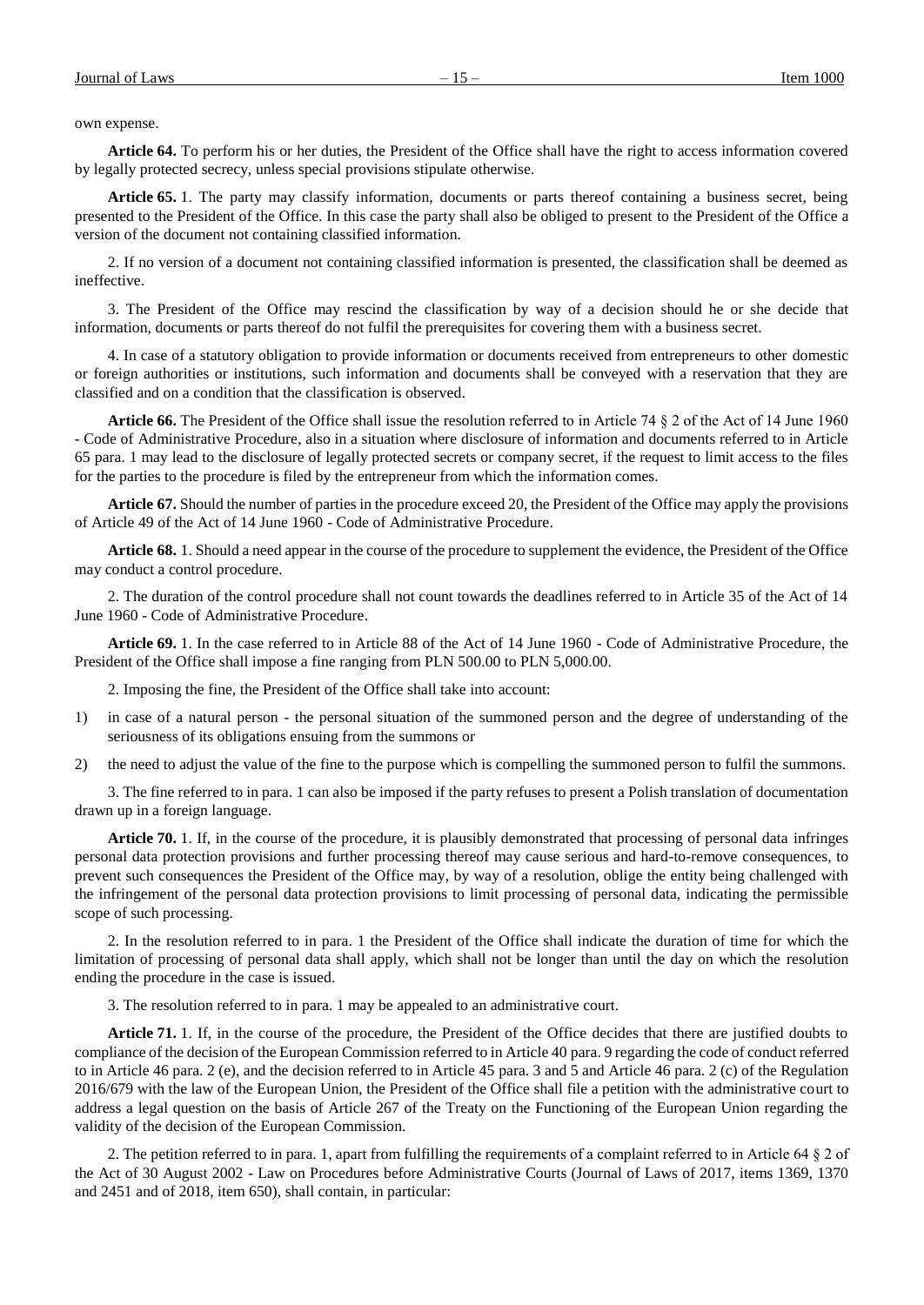- 1) an indication of the decision of the European Commission which the petition concerns;
- 2) presentation of the reasons for which the President of the Office had doubts regarding the validity of the decision of the European Commission and its incompliance with the law;
- 3) the contents of the question or questions which the administrative court is presenting to the Court of Justice of the European Union, containing:
	- a) the subject matter of the dispute and the findings concerning the actual circumstances, including the party's position in the course of the procedure before the authority, if presented by the party,
	- b) an indication of the provisions of the law applicable in the case,
	- c) the operative part of the question or questions proposed to be presented to the Court of Justice of the European Union by the administrative court;
- 4) a declaration of compliance of the wording of the attachment referred to in para. 3 with the petition filed in paper format.

3. The petition referred to in para. 1 shall be accompanied by an attachment containing the wording of the petition in the form of an electronic file saved on a data medium in editable data format.

4. The party to the procedure before the administrative court as regards the petition referred to in para. 1 shall be the President of the Office.

5. The administrative court shall consider the petition referred to in para. 1 during a non-public hearing conducted by 3 judges.

6. The administrative court, recognizing the petition referred to in para. 1 to be justified, shall refer a question to the Court of Justice of the European Union for a preliminary ruling on the basis of Article 267 of the Treaty on the Functioning of the European Union.

7. Should the administrative court resolve that the petition referred to in para. 1 does not contain a sufficient justification to refer a question to the Court of Justice of the European Union for a preliminary ruling, it shall issue a resolution refusing to address the question.

8. The resolution referred to in para. 7 may not be appealed.

9. The administrative court shall draw up a justification of the resolution referred to in para. 7 within 21 days.

10. No fee shall be charged for the petition referred to in para. 1.

**Article 72.** Prerequisites stipulated in Article 83 para. 2 of the Regulation 2016/679, on which the President of the Office based his or her decision imposing the administrative fine and determining its value, shall additionally be presented in the justification of the decision closing the procedure.

**Article 73.** 1. Should the President of the Office deem that this is justified by public interest, after the procedure is closed, he or she shall inform the public about the decision on his or her website, in the Public Information Bulletin.

2. Entities of the public finance sector, research institutes and the National Bank of Poland, with respect to which the President of the Office issued a legally binding decision ascertaining an infringement, shall immediately publish on their websites or the Office's website in the Public Information Bulletin information about measures undertaken to execute the decision.

**Article 74.** Lodging of a complaint by the party to the administrative court shall suspend the execution of the decision within the scope of the administrative fine.

#### Chapter 8

# **European administrative cooperation**

**Article 75.** 1. In the cases referred to in Article 61 para. 8, Article 62 para. 7 and Article 66 para. 1 of the Regulation 2016/679, the President of the Office may issue a resolution on implementing a provisional measure referred to in Article 70 para. 1.

2. In his or her resolution the President of the Office shall specify the period of time during which the provisional measure referred to in Article 70 para. 1 shall apply, which shall not be longer than 3 months.

3. The resolution may be appealed to an administrative court.

**Article 76.** Any information being addressed by the President of the Office to supervisory authorities of other Member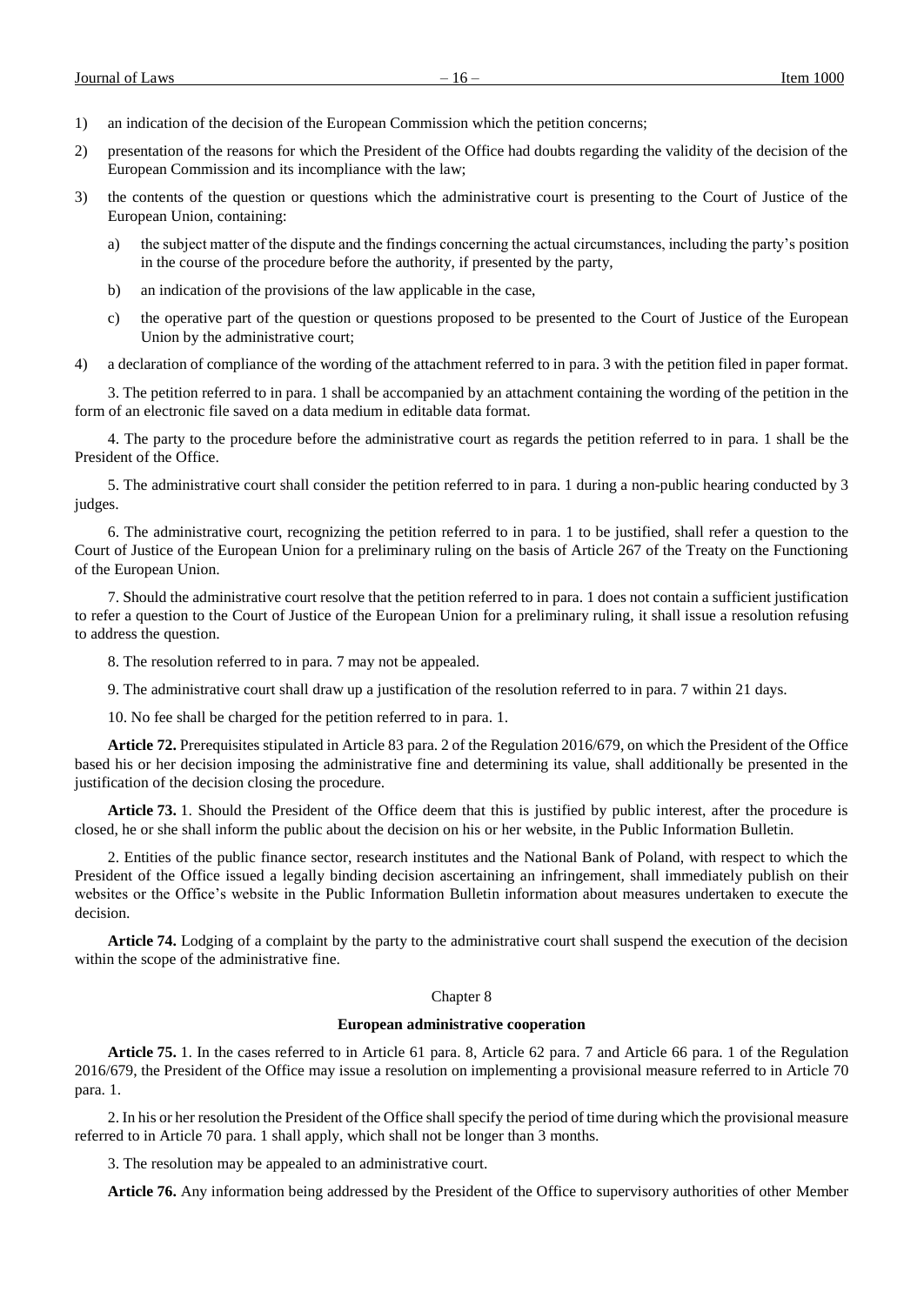States as part of European administrative cooperation shall be translated into one of the official languages of that Member State or to English.

**Article 77.** Should the President of the Office receive an application from the supervisory authority of another EU Member State concerning participation in a joint operation referred to in Article 62 para. 1 of the Regulation 2016/679, or should the President of the Office address such application himself or herself, the President of the Office shall make arrangements with the supervisory authority of another EU Member State concerning the joint operation and shall immediately prepare a list of the arrangements.

# Chapter 9

# **Inspection of compliance with the personal data protection provisions**

**Article 78.** 1. The President of the Office shall inspect the compliance with the personal data protection provisions.

2. The inspection shall be conducted in accordance with the inspection plan approved by the President of the Office or on the basis of information obtained by the President of the Office or as part of the process of monitoring of compliance with the Regulation 2016/679.

**Article 79.** 1. The inspection shall be conducted by the following person authorized by the President of the Office:

- 1) an employee of the Office,
- 2) member or employee of the supervisory authority of the EU Member State in the case referred to in Article 62 of the Regulation 2016/679

- hereinafter referred to as "inspector".

2. The inspector referred to in para. 1 (2) shall be obliged to keep confidential any information which he or she acquired in the course of the inspection.

**Article 80.** 1. The inspector shall be excluded from participation in the inspection, upon request or *ex officio*, if:

- 1) the outcome of the inspection might have impact on his or her own rights and obligations, on the rights and obligations of his or her spouse, cohabitant, relative, next-of-kin to the second degree or person bound to him or her due to adoption, custody, or guardianship;
- 2) there are justified doubts concerning his or her impartiality.

2. The reasons for the exclusion referred to in para. 1 (1) shall be applicable also after the cessation of the marriage, adoption, custody, or guardianship.

3. The inspector or the party being inspected, hereinafter referred to as "inspected party", shall immediately notify the President of the Office about the reasons for the exclusion.

- 4. The President of the Office shall decide about the inspector's exclusion.
- 5. Until the resolution is issued, the inspector shall take measures in situation requiring urgency.

**Article 81.** 1. The inspection shall be conducted after presenting a personalized authorization and an official identity card, and in case of the inspector referred to in Article 79 para. 1 (2), after presenting a personalized authorization and a document confirming identity.

2. The personalized authorization to conduct the inspection shall contain:

- 1) an indication of the legal basis for conducting the inspection;
- 2) a designation of the authority;
- 3) the first and last name, official post of the inspector and the official identity card number, and in case of the inspector referred to in Article 79 para. 1 (2), the first and last name and the number of the document confirming identity;
- 4) an indication of the objective scope of the inspection;
- 5) a designation of the inspected party;
- 6) an indication of the date of commencement of the inspection and the anticipated date of completion of the inspection;
- 7) the signature of the President of the Office;
- 8) advice on the rights and obligations of the inspected party;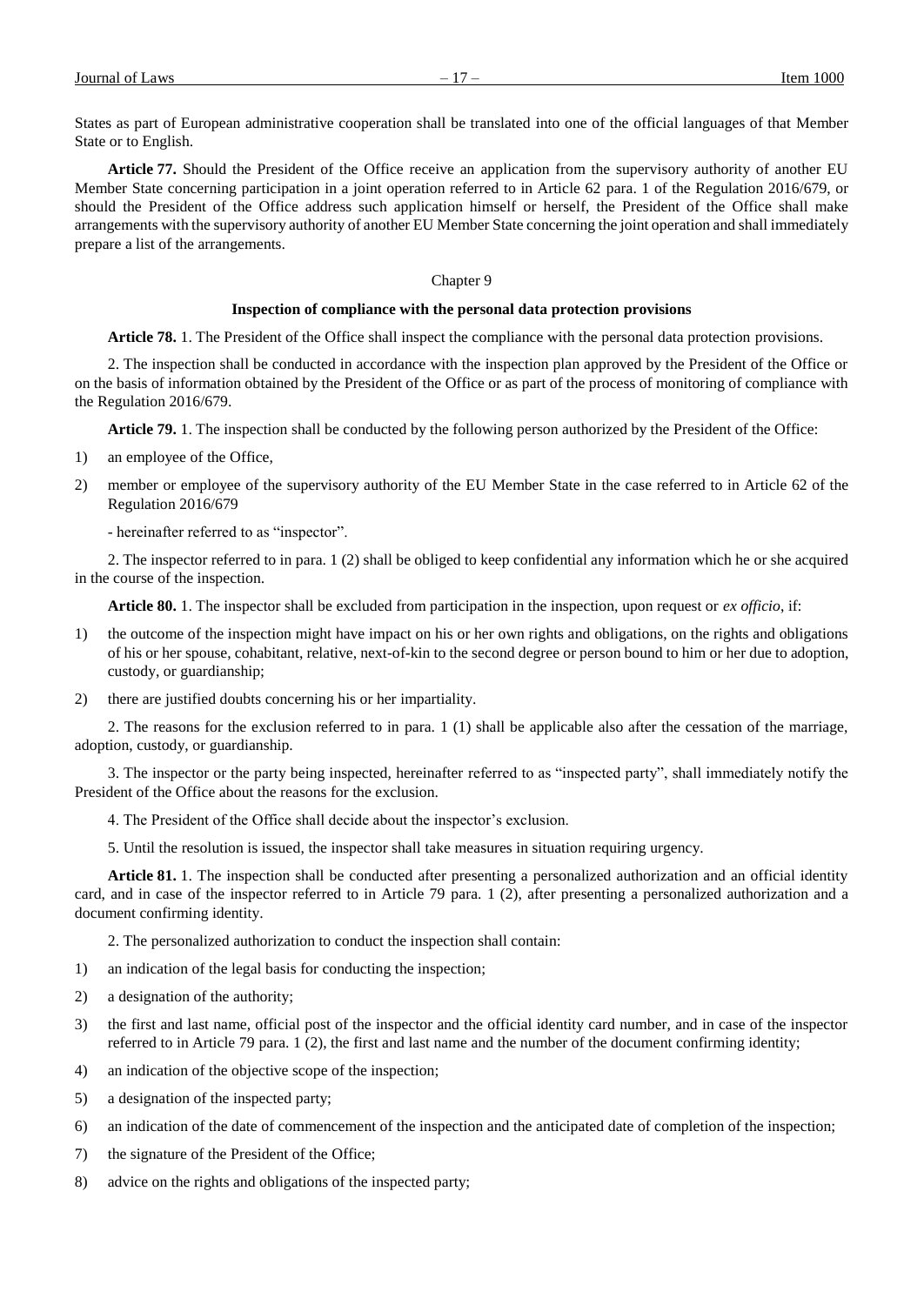9) the date and place of its issuance.

**Article 82.** 1. The President of the Office may authorize a person possessing specialized knowledge to participate in the inspection if inspection requires such knowledge. The provisions of Article 80 and Article 81 para. 2 shall apply accordingly.

2. The scope of the powers of the person referred to in para. 1 shall be determined by the President of the Office in the authorization.

3. The person referred to in para. 1 shall be obliged to keep confidential any information which it acquired in the course of the inspection.

**Article 83.** 1. The inspection shall be conducted in the presence of the inspected party or a person authorized by it.

2. The inspected party shall be obliged to indicate in writing the person authorized to represent it during the course of the inspection.

3. In the event of absence of the inspected party or a person authorized by it, the authorization to conduct the inspection and the official identity card or the document confirming identity can be presented to:

- 1) the person on duty at the entrepreneur's locality within the meaning of Article 97 of the Act of 23 April 1964 Civil Code (Journal of Laws of 2017, items 459, 933 and 1132 and of 2018, items 398 and 650) or
- 2) the summoned witness, if he is a public official within the meaning of Article 115 § 13 of the Act of 6 June 1997 Penal Code (Journal of Laws of 2017, item 2204 and of 2018, items 20, 305 and 663), not being an employee of the Office or the person referred to in Article 80 para. 1.

**Article 84.** 1. The inspector shall have the right to:

- 1) enter any land, buildings, premises, or other spaces between the hours of 6 a.m. and 10 p.m.;
- 2) inspect documents and information directly related to the scope of the inspection;
- 3) inspect places, items, devices, media, IT and ICT systems used in data processing;
- 4) ask for written or oral clarifications and to question, as witnesses, other persons to the extent necessary to determine the current state of affairs;
- 5) order that appraisals and opinions be prepared.

2. The inspected party shall provide the inspector and persons authorized to participate in the inspection with conditions and measures necessary to efficiently conduct the inspection, in particular, it shall prepare, on its own, copies or printouts of documents and information contained on data carriers, devices, or systems referred to in para. 1 (3).

3. The inspected party shall confirm that the copies or printouts referred to in para. 2 are true copies of the original. In case of a refusal to make such confirmation, the inspector shall make note of this fact in the inspection protocol.

4. In justified cases the course of the inspection or specific activities performed as part of the inspection, after informing the inspected party, can be recorded using image or audio recording devices. Electronic data carriers within the meaning of the Act of 17 February 2005 on the Computerization of the Business Entities Pursuing Public Tasks (Journal of Laws of 2017, item 570 and of 2018, item 1000), on which the course of the inspection or specific activities performed as part of the inspection have been recorded, shall constitute an attachment to the inspection protocol.

**Article 85.** 1. The President of the Office or the inspector may ask a local Police chief for assistance if this is necessary to conduct the inspection.

2. The Police shall assist in conducting the inspection after receiving a written request at least 7 days before the date of the inspection.

3. In urgent cases, in particular, if the inspector hits resistance not allowing him or her or hindering him or her from conducting the inspection, assistance shall also be provided upon an oral request of the President of the Office or the inspector, after presenting a personalized authorization and official identity card of the inspector.

4. In the case referred to in para. 3, the President of the Office shall provide a written confirmation of the request not later than within 3 days of the end of the inspection.

5. The Police's assistance in conducting the inspection shall consist in guaranteeing the inspector personal security and access to the place of the inspection and order at that location.

6. Assisting the inspector in conducting the inspection, the Police shall also guarantee security to other persons participating in the inspection, respecting the dignity of the persons participating in the inspection.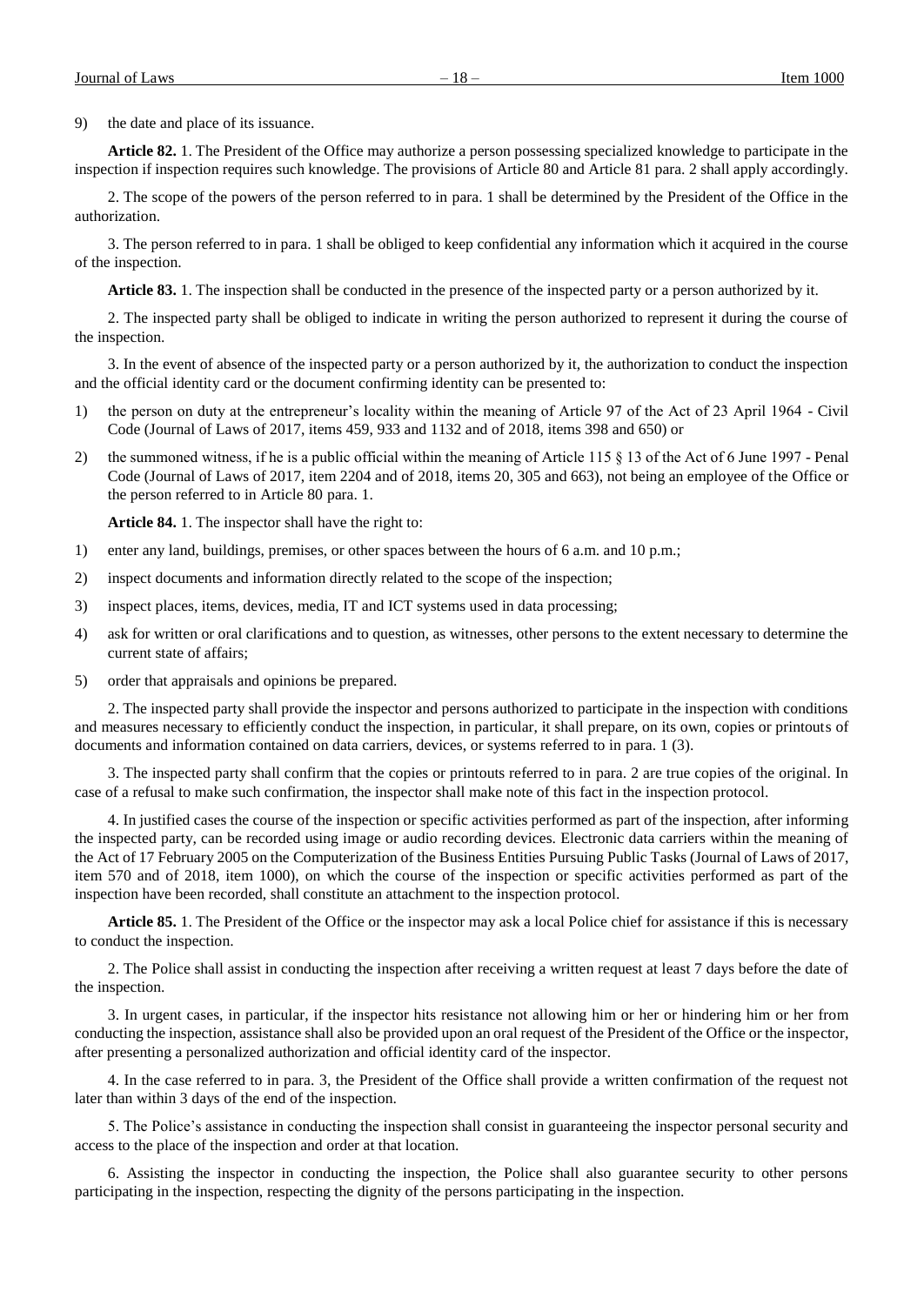7. The costs incurred by the Police for assistance in conducting the inspection shall be reconciled at a fixed rate equal to 1.5% of the average monthly salary in the corporate sector without bonuses paid from the profit in the fourth quarter of the preceding year, published by the President of the Central Statistical Office on the basis of Article 7 para. 1 of the Act of 17 July 1998 on Student Loans and Credits (Journal of Laws of 2017, item 357).

**Article 86.** 1. The inspector may question the inspected party's employee as a witness.

2. The inspected party's employee shall mean a person employed on the basis of an employment relationship or performing work on the basis of a civil law contract.

3. The provision of Article 83 of the Act of 14 June 1960 - Code of Administrative Procedure - shall apply to questioning of the inspected party's employee.

**Article 87.** The inspector shall determine the actual state of affairs on the basis of the evidence gathered in the course of the inspection, in particular, on the basis of documents, items, examinations, oral or written clarifications and declarations.

**Article 88.** 1. The inspector shall present the course of the inspection in the inspection protocol.

2. The inspection protocol shall contain:

- 1) an indication of the name or the first and last name and the address of the inspected party;
- 2) the first and last name of the person representing the inspected party and the name of the authority representing the inspected party;
- 3) the first and last name, official post, the official identity card number and the number of the personalized authorization of the inspector, and in case of the inspector referred to in Article 79 para. 1 (2), the first and last name, the number of the document confirming identity and the number of the personalized authorization;
- 4) the date of the commencement and of the end of the inspection;
- 5) an indication of the objective scope of the inspection;
- 6) description of the factual state determined in the course of the inspection and other information having a significant impact on the assessment of compliance of personal data processing with the personal data protection provisions;
- 7) description of attachments;
- 8) presentation of corrections, deletions and supplements made in the inspection protocol;
- 9) advice on the right of the inspected party to make objections to the inspection protocol and the right to refuse to sign the inspection protocol;
- 10) the date and place the inspection protocol was signed by the inspector and the inspected party.

3. The inspection protocol shall be signed by the inspector and forwarded to the inspected party to be signed.

4. Within 7 days of the day the inspection protocol is presented to the inspected party to be signed, the inspected party shall either sign it or present written objections thereto.

5. Should objections be made, the inspector shall analyze them and, if necessary, shall carry out additional inspection activities, and if the objections are found valid, shall change or supplement the relevant part of the inspection protocol in the form of an annex to the inspection protocol.

6. Should the objections not be recognized in full or in part, the inspector shall inform the inspected party about this fact and shall present a justification.

7. Failure to send the signed inspection protocol to the inspector and to present objections thereto within the deadline referred to in para. 4 shall be treated as a refusal to sign the inspection protocol.

8. The inspector shall record in the inspection protocol the fact of refusal to sign the protocol, together with the date on which this fact was recorded. In the case referred to in para. 7, the fact shall be recorded after the lapse of the deadline referred to in para. 4.

9. The inspection protocol shall be drawn up in electronic format or in paper format in duplicate. The inspector shall send the inspection protocol to the inspected party.

**Article 89.** 1. The inspection shall be conducted for not longer than 30 days of the day on which the personalized authorization to conduct the inspection and the official identity card or another document confirming identity are presented to the inspected party or another person indicated in the provisions. The above time period shall not include the deadlines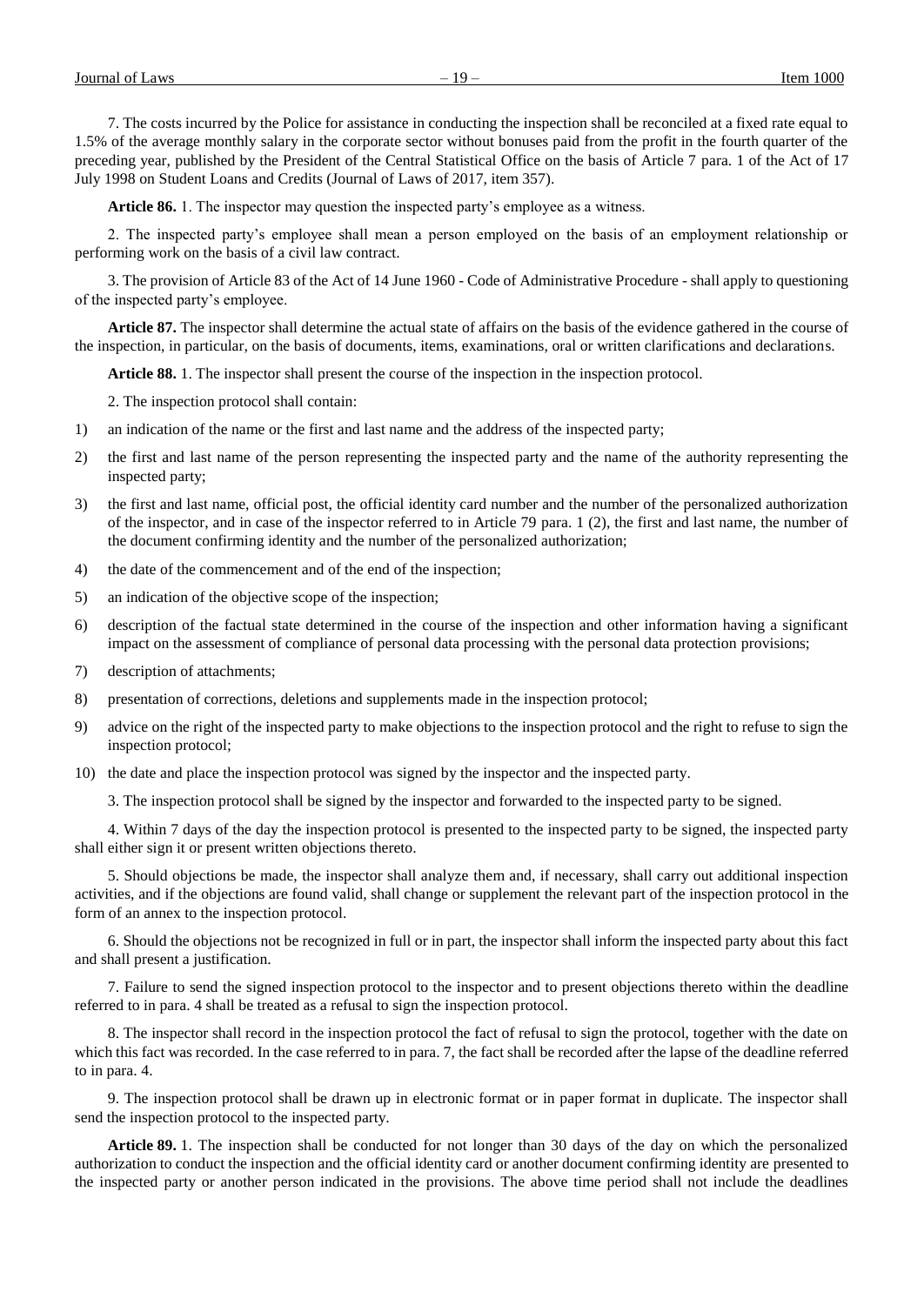a<br>B

envisaged for presenting objections to the inspection protocol or for the inspection protocol being signed and delivered by the inspected party.

2. The date the inspection ends shall be the day on which the inspection protocol is signed by the inspected party or the day on which the fact referred to in Article 88 para. 8 is recorded.

**Article 90.** If, based on the information gathered in the course of the inspection, the President of the Office deems that the personal data protection provisions could have been infringed, he or she shall be obliged to immediately commence the procedure referred to in Article 60.

**Article 91.** The provisions of Articles 63-65 shall apply accordingly.

# Chapter 10

#### **Third party liability and proceedings before a court**

**Article 92.** In matters not regulated in the Regulation 2016/679, the provisions of the Act of 23 April 1964 - Civil Code - shall apply to claims related to the infringement of the personal data protection provisions referred to in Article 79 and Article 82 of that Regulation.

**Article 93.** In matters concerning claims related to the infringement of the personal data protection provisions referred to in Article 79 and Article 82 of the Regulation 2016/679, the competent court shall be the regional court.

**Article 94.** 1. The court shall immediately notify the President of the Office about the fact of a statement of claim being lodged and about the final ruling ending the proceedings concerning claims related to the infringement of the personal data protection provisions referred to in Article 79 or Article 82 of the Regulation 2016/679.

2. The President of the Office, notified of the pending proceedings, shall immediately inform the court about every case concerning this same infringement of the personal data protection provisions that is pending before the President of the Office or administrative court or that has ended. The President of the Office shall also immediately inform the court about commencement of any proceedings concerning the same infringement.

**Article 95.** The court shall stay the proceedings if the action concerning the same infringement of the personal data protection provisions was brought before the President of the Office.

**Article 96.** The court shall discontinue the proceedings within the scope in which the legally binding decision of the President of the Office ascertaining an infringement of the personal data protection provisions or a legally binding sentence passed as a result of lodging the complaint referred to in Article 145a § 3 of the Act of 30 August 2002 - Law on Procedures before Administrative Courts - includes the claim being pursued in court.

**Article 97.** The findings of the legally binding decision of the President of the Office ascertaining an infringement of the personal data protection provisions or of the legally binding sentence passed as a result of lodging the complaint referred to in Article 145a § 3 of the Act of 30 August 2002 - Law on Procedures before Administrative Courts - bind the court in the proceedings for indemnification of damage caused by the infringement of the personal data protection provisions as regards ascertainment of infringement of those provisions.

**Article 98.** 1. In matters concerning claims related to the infringement of the personal data protection provisions which can be pursued solely in proceedings before the court, the President of the Office may bring legal proceedings for the benefit of the data subject, upon its consent, and participate in all stages of the proceedings, also upon the plaintiff's consent.

2. In other matters concerning claims related to the infringement of the personal data protection provisions, the President of the Office may participate, upon the plaintiff's consent, in all stages of the proceedings before the court, unless proceedings concerning the same infringement of the personal data protection provisions are pending before this court.

3. In the cases referred to in para. 1 and 2, the President of the Office shall accordingly apply the provisions of the Act of 17 November 1964 - Code of Civil Procedure (Journal of Laws of 2018, item 155, as amended<sup>6)</sup>) referring to the prosecutor.

**Article 99.** If the President of the Office considers it favourable to the public interest, he shall present to court a view significant for the case in matters relating to the claim for the infringement of the personal data protection provisions.

**Article 100.** In matters not regulated herein, the provisions of the Act of 17 November 1964 - Code of Civil Procedure - shall apply to proceedings in the case of claims related to the infringement of the personal data protection provisions referred to in Article 79 and Article 82 of the Regulation 2016/679.

 $6$  Amendments to the consolidated text of the said Act were published in the Journal of Laws of 2017, item 2491 and of 2018, item 5, 138, 398, 416, 650, 730, 756, 770, 771 and 1000.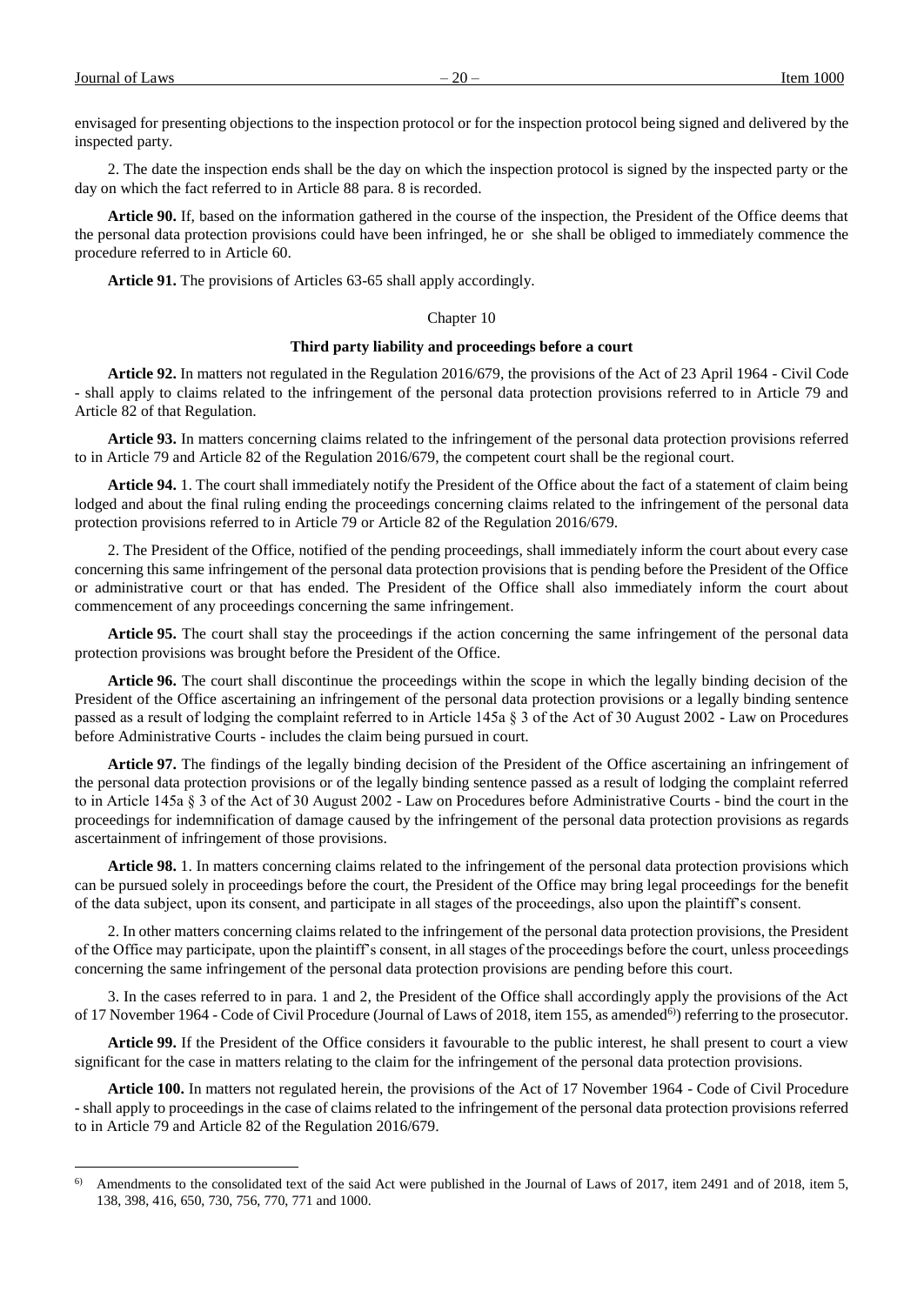# Chapter 11

# **Laws on administrative fines and criminal laws**

**Article 101.** The President of the Office may impose on the entity obliged to comply with the provisions of the Regulation 2016/679, other than:

- 1) entity of the public finance sector,
- 2) research institute,
- 3) the National Bank of Poland

- by way of a decision, an administrative fine on the basis of and on terms and conditions stipulated in Article 83 of the Regulation 2016/679.

**Article 101a.** 1. In connection with a pending proceedings in the case of imposing an administrative fine, the entity referred to in Article 10 shall be obliged to provide to the President of the Office, upon each request of the President of the Office, within 30 days from the date of receipt of the request, the data necessary to determine the basis of assessment of administrative fine.

2. In case of failure to provide the data by the entity referred to in Art. 101 or in case where the data provided by that entity make it impossible to determine the basis of assessment of administrative fine, the President of the Office shall estimate the basis of assessment of administrative fine considering the entity's size, the specific nature of its activity or publicly available financial data on the entity.

**Article 102.** 1. The President of the Office may, by way of a decision, impose administrative fines in the amount of up to PLN 100,000.00 on:

- 1) entities of the public finance sector referred to in Article 9 (1-12) and 14 of the Act of 27 August 2009 on Public Finance;
- 2) research institute,
- 3) the National Bank of Poland.

2. The President of the Office may, by way of a decision, impose administrative fines in the amount of up to PLN 10,000.00 on entities of the public finance sector referred to in Article 9 (13) of the Act of 27 August 2009 on Public Finance.

3. The administrative fines referred to in para. 1 and 2 shall be imposed by the President of the Office on the basis of and on terms and conditions stipulated in Article 83 of the Regulation 2016/679.

**Article 103.** The equivalent of amounts expressed in euro as referred to in Article 83 of the Regulation 2016/679 shall be calculated in Polish zlotys and converted at the average euro exchange rate published by the National Bank of Poland in the exchange rate table in effect on 28 January of every year, and in the situation where in the given year the National Bank of Poland does not publish the average euro exchange rate on 28 January - at the average euro exchange rate published by the National Bank of Poland in the next exchange rate table following that date.

**Article 104.** Money from the administrative fines shall constitute income of the State budget.

**Article 105.** 1. The administrative fine shall be paid within 14 days of the lapse of the deadline for lodging a complaint or of the day on which the ruling of the administrative court becomes final.

2. At the request of the fined entity, the President of the Office may defer the payment of the administrative fine or arrange for the payment in instalments for an important interest of the requesting entity.

3. A justification shall be attached to the request referred to in para. 2.

4. If the payment of the administrative fine is deferred or is arranged into instalments, the President of the Office shall charge annual interest on the amount not paid using a discounted late interest rate published on the basis of Article 56d of the Act of 29 August 1997 - Tax Ordinance (Journal of Laws of 2018, item 800, 650, 723, 771 and 1000), as of the next day after the submission of the request.

5. If the payment of the administrative fine is arranged into instalments, the interest referred to in para. 4 shall be calculated separately for each instalment.

6. Should the deferred deadline for paying the administrative fine or the deadline for paying its instalments not be met, interest shall be calculated for the period from the date of expiry of the deferred deadline for paying the administrative fine or the deadline for paying each instalment.

7. The President of the Office may repeal the deferral of the payment of the administrative fine or its payment arranged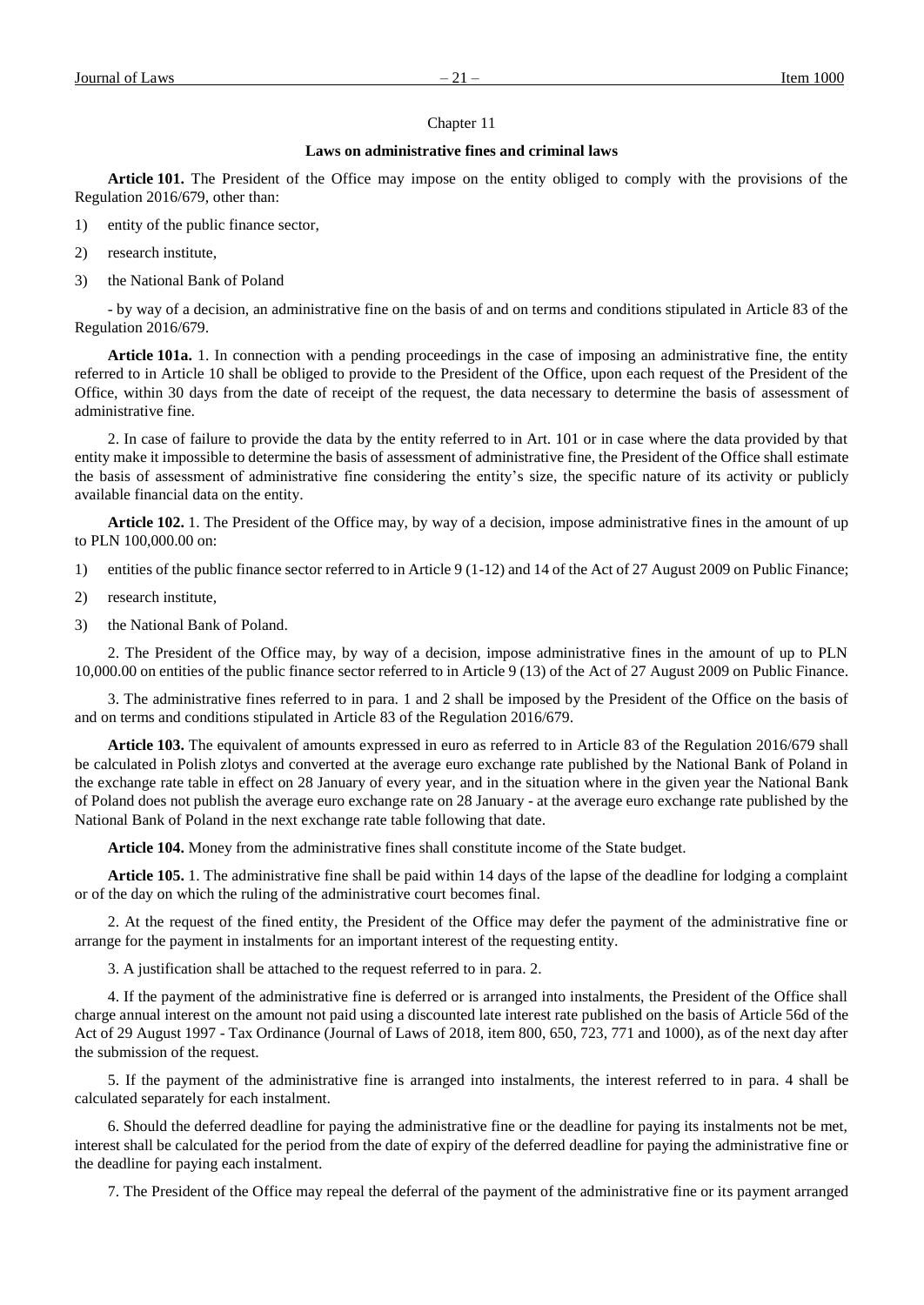into instalments if new or previously unknown circumstances occur, important in terms of the decision, or if any instalment was not paid on time.

8. The decision of the President of the Office as regards the deferral of the payment of the administrative fine or its arrangement into instalments shall take place by way of a resolution.

9. At the request of the fined entity pursuing a business activity, the President of the Office may grant a relief in executing the administrative fine specified in para. 2, which:

- 1) shall not constitute public aid;
- 2) shall constitute de minimis aid or de minimis aid in agriculture or fisheries within the scope and in accordance with the principles defined in the directly-applicable laws of the European Union concerning de minimis aid;
- 3) shall constitute public aid compliant with the rules of the internal market of the European Union, whose admissibility has been defined by competent authorities of the European Union.

**Article 106.** The provisions of Articles 189d-189f and Article 189k of the Act of 14 June 1960 - Code of Administrative Procedure - shall not apply.

**Article 107.** 1. Any person who processes personal data, although processing thereof is not permitted, or is not authorized to process them,

shall be subject to a fine, restriction of personal liberty or imprisonment for up two years.

2. If the act referred to in para. 1 pertains to data revealing racial or ethnic origin, political opinions, religious or philosophical beliefs, or trade union membership, genetic data, biometric data for the purpose of uniquely identifying a natural person, data concerning health or data concerning a natural person's sex life or sexual orientation,

shall be subject to restriction of personal liberty or imprisonment for up three years.

**Article 108.** 1. Any person who prevents or hinders the inspector from checking the compliance with the personal data protection provisions shall be subject to a fine, restriction of personal liberty or imprisonment for up to two years.

2. The same sanctions shall apply to any person who in connection with the pending proceedings in the case of imposing an administrative fine does not provide the data necessary to determine the basis of assessment of administrative fine or who provides the data which make it impossible to determine the basis of assessment of administrative fine.

## Chapter 12

# **Amendments to legal provisions**

**Article 109.** In the Act of 17 November 1964 - Code of Civil Procedure (Journal of Laws of 2018, item 155, as amended<sup>7</sup>) in Article 17 in point 4<sup>4</sup> the period shall be replaced by a semicolon and point 4<sup>5</sup> shall be added in the following wording:

"45) claims arising from the infringement of the rights under the personal data protection provisions.".

**Article 110.** The following amendment shall be introduced in the Act of 17 June 1966 on Enforcement Proceedings in Administration (Journal of Laws of 2017, items 1201, 1475, 1954 and 2491 and of 2018, items 138 and 398):

- 1) the wording "Inspector General for Personal Data Protection" used in various cases in Article 2 in § 1 in point 12 and in Article 20 in § 2 shall be replaced by the wording "President of the Personal Data Protection Office" used in appropriate cases;
- 2) in Article 18i, § 12 shall have the following wording:

a<br>B

"§ 12. Procedure in case of an objection shall not exclude liability for the infringement of the obligations arising from the personal data protection provisions.".

Article 111. In the Act of 26 June 1974 - Labour Code (Journal of Laws of 2018, item 917), after Article 22<sup>1</sup>, Article  $22<sup>2</sup>$  and Article  $22<sup>3</sup>$  shall be added in the following wording:

"Article 22<sup>2</sup>. § 1. Where necessary to ensure the safety of employees or protect property or control production or keep confidential information the disclosure of which might be detrimental to the employer, the employer may implement special supervision over the area of the work establishment or the area around the work establishment in the

Amendments to the consolidated text of the said Act were published in the Journal of Laws of 2017, item 2491 and of 2018, item 5, 138, 398, 416, 650, 730, 756, 770 and 771.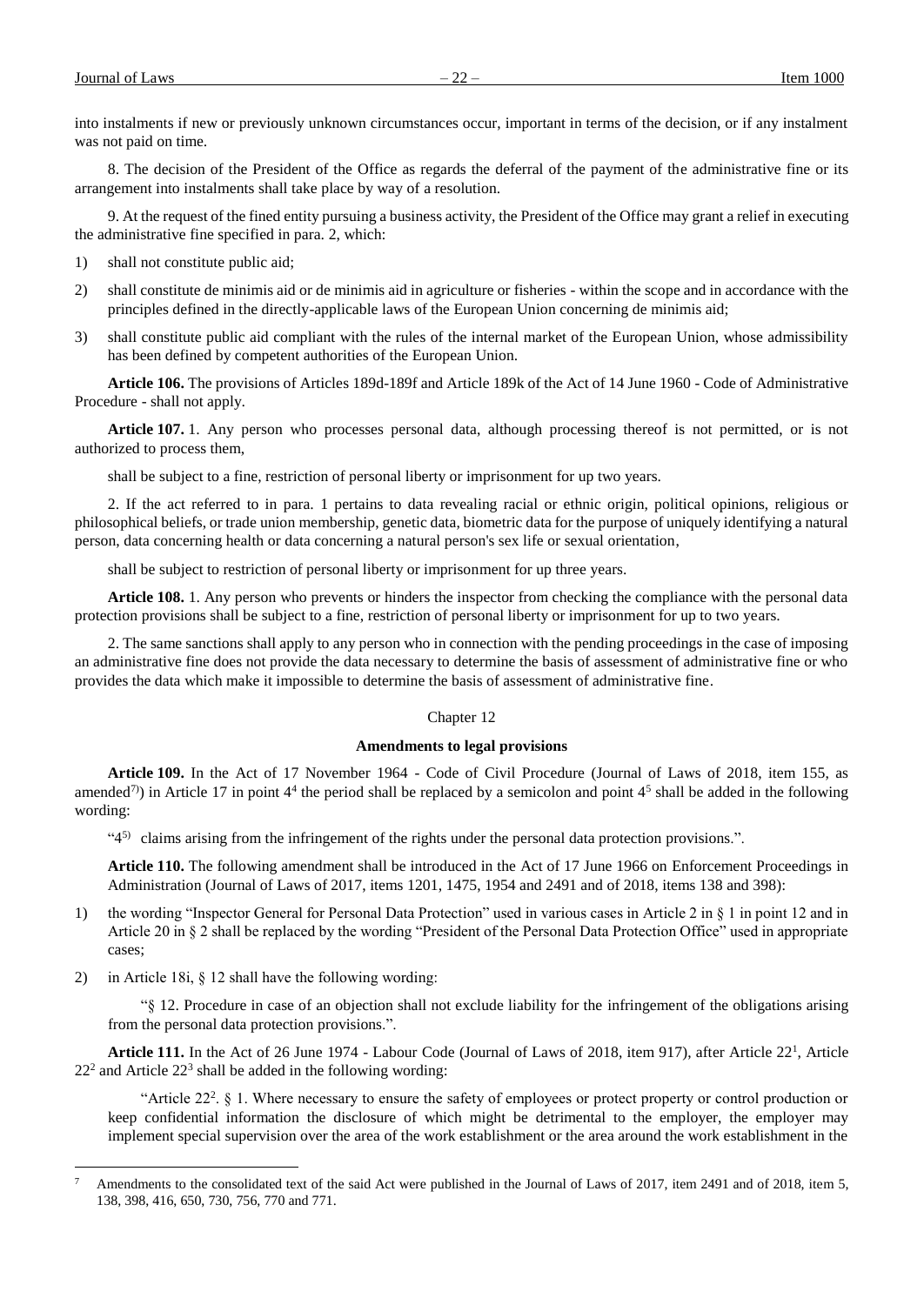form of technical measures making it possible to record images (monitoring).

§ 2. Monitoring shall not cover sanitary rooms, locker rooms, canteens, smoking rooms or rooms made available to the company trade union, unless the use of monitoring in those rooms is necessary to fulfil the objective specified in § 1 and does not infringe the dignity and other personal rights of the employee, as well as the principles of liberty and independence of trade unions, in particular, by using techniques making it impossible to recognize the persons in those rooms.

§ 3. The employer shall process the recorded images solely for the purposes for which they were collected and shall keep them for a period not exceeding 3 months of the day on which they were recorded.

§ 4. In a situation where the recorded images constitute evidence in proceedings pending under applicable laws or the employer learned that they might constitute evidence in proceedings, the time specified in § 3 shall be extended until the final conclusion of the proceedings.

§ 5. After the lapse of the period of time referred to in § 3 or 4, the recorded images obtained as a result of monitoring, containing personal data, shall be destroyed, unless separate provisions stipulate otherwise.

§ 6. The purposes, scope and usage of monitoring shall be defined in the collective labour agreement or in the work regulations or in the notice, if the employer is not covered by the collective labour agreement or is not obliged to establish work regulations.

§ 7. The employer shall inform the employees about the implementation of monitoring in the manner in effect at a given employer's, not later than 2 weeks before its activation.

§ 8. Prior to admitting the employee to work, the employer shall give the employee written information referred to in § 6.

§ 9. Should monitoring be implemented, the employer shall visibly and clearly identify the rooms and the area being monitored using appropriate signs or audio announcements, not later than one day before its activation.

§ 10. The provision of § 9 shall not infringe the provisions of Article 12 and Article 13 of the Regulation (EU)2016/679 of the European Parliament and of the Council of 27 April 2016 on the protection of natural persons with regard to the processing of personal data and on the free movement of such data, and repealing Directive 95/46/EC (General Data Protection Regulation) (Official Journal of the European Union L 119 of 04.05.2016, p. 1).

Article 22<sup>3</sup>. § 1. Where necessary to ensure work organization making it possible to fully use the working time and to properly use the work tools made available to the employee, the employer may implement control of the employee's electronic correspondence at work (monitoring of electronic mail).

§ 2. Monitoring of electronic mail cannot infringe the secrecy of correspondence and other personal rights of the employee.

§ 3. The provisions of Article 22<sup>2</sup> § 6-10 shall apply accordingly.

§ 4. The provisions of § 1-3 shall apply accordingly to forms of monitoring other than defined in § 1, if application thereof is necessary to fulfil the purposes specified in § 1.".

**Article 112.** In the Act of 31 July 1981 on the Remuneration of High Level State Officials (Journal of Laws of 2017, item 1998 and of 2018, item 650), the wording "Inspector General for Personal Data Protection" used in Article 2 in point 2 and 4 shall be replaced by the wording "President of the Personal Data Protection Office".

**Article 113.** In the Act of 16 September 1982 on Employees in State Offices (Journal of Laws of 2017, item 2142 and 2203 and of 2018, item 106 and 650), the wording "Bureau of the Inspector General for Personal Data Protection" used in various cases in Article 1 in para. 1 in point 13, in Article 36 in para. 5 in point 1 and Article 48 in para. 2 shall be replaced by the wording "Personal Data Protection Office".

**Article 114.** The following amendments shall be introduced in the Act of 8 March 1990 on Municipal Government (Journal of Laws of 2018, item 994):

1) after Article 9, Article 9a shall be added in the following wording:

"Article 9a. 1. The municipality, for the purpose of ensuring public order and safety of the citizens and for the purpose of fire and flood protection, may implement technical measures making it possible to record images (monitoring) in the area of public space upon the consent of the entity managing that area or holding the legal title to that area or on the premises of the real property and in construction works constituting the property of the municipality or the municipality's organizational units, as well as in the area around such real properties and construction works, if this is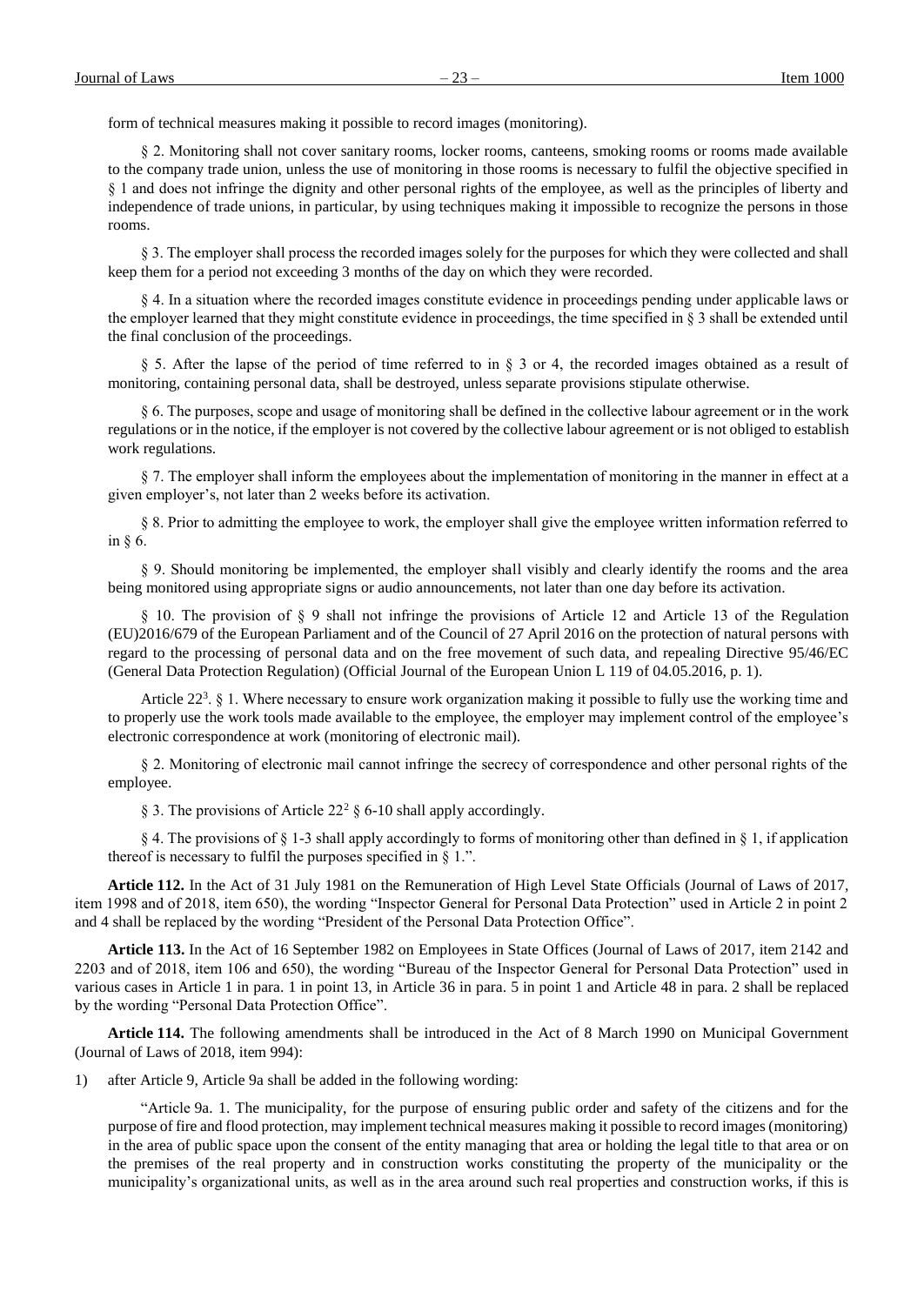necessary for the purpose of ensuring public order and safety of the citizens and for the purpose of fire and flood protection.

2. Monitoring shall not cover sanitary rooms, locker rooms, canteens, smoking rooms and social rooms.

3. The recorded images containing personal data shall be processed solely for the purposes for which they were collected and shall be kept for a period not exceeding 3 months of the day on which they were recorded, unless separate provisions stipulate otherwise.

4. After the lapse of the period of time referred to in para. 3, the recorded images obtained as a result of monitoring, containing personal data, shall be destroyed, excluding situations where the recordings have been secured in accordance with separate provisions.

5. Real properties and construction works covered by monitoring shall be visibly and clearly labelled with information about monitoring, in particular, using appropriate signs.

6. Monitoring, as part of which personal data are processed, requires applying measures protecting processing of those data, in particular, measures making it impossible to lose or unlawfully distribute them, as well as measures preventing unauthorized access to such data.";

2) the existing content of Article 50 shall become para. 1 and para. 2 shall be added in the following wording:

"2. Protection of property shall include, in particular, monitoring at real properties and construction works constituting the property of the municipality as well as in the area around such real properties and construction works. The provisions of Article 9a para. 2-6 shall apply accordingly.".

**Article 115.** The following amendments shall be introduced in the Act of 23 December 1994 on the Supreme Audit Office (Journal of Laws of 2017, item 524):

- 1) the wording "Inspector General for Personal Data Protection" used in Article 4 in para. 1 and 2 shall be replaced by the wording "President of the Personal Data Protection Office";
- 2) in Article 29 in para. 1 in point 2 letter i shall have the following wording:
	- "i) processing of personal data, excluding data revealing political opinions,, religious or philosophical beliefs, as well as genetic data, data on addictions, data concerning a natural person's sex life or sexual orientation.".

**Article 116.** In the Act of 29 June 1995 on Public Statistics (Journal of Laws of 2018, item 997), the wording "Inspector General for Personal Data Protection" used in Article 44 in para. 2 in point 2 shall be replaced by the wording "President of the Personal Data Protection Office".

**Article 117.** In the Act of 10 April 1997 - Energy Law (Journal of Laws of 2018, items 755, 650, 685 and 771), para. 5a in Article 9c shall have the following wording:

"5a. Distribution system operators installing automatic meters at end consumers connected to their grids shall be obliged to protect the readout data of those consumers on terms and conditions specified in the personal data protection provisions.".

**Article 118.** In the Act of 21 August 1997 on Real Estate Management (Journal of Laws of 2018, item 121, 50 and 650), the wording "Inspector General for Personal Data Protection" used in Article 60 in para. 1 in point 1 shall be replaced by the wording "President of the Personal Data Protection Office".

**Article 119.** In the Act of 27 August 1997 on the Vocational and Social Rehabilitation and Employment of Persons with Disabilities (Journal of Laws of 2018, item 511), para. 4b in Article 6d shall have the following wording:

"4b. Entities indicated in para. 4a shall process data available from the system for the purpose for which these data were made available to them, on terms and conditions specified in the personal data protection provisions.".

**Article 120.** In the Act of 29 August 1997 - Tax Ordinance (Journal of Laws of 2018, item 800, 650, 723 and 771) the following amendments shall be made:

1) in Article 14, § 4 shall have the following wording:

"§ 4. The minister responsible for public finance shall ensure operation of the tax portal and act as a controller of data of taxpayers, tax remitters, and tax collectors, as well as their legal successors and third persons using the portal.";

2) in Article 119zt, point 4 shall have the following wording:

"4) President of the Personal Data Protection Office - within the scope necessary to perform statutory tasks specified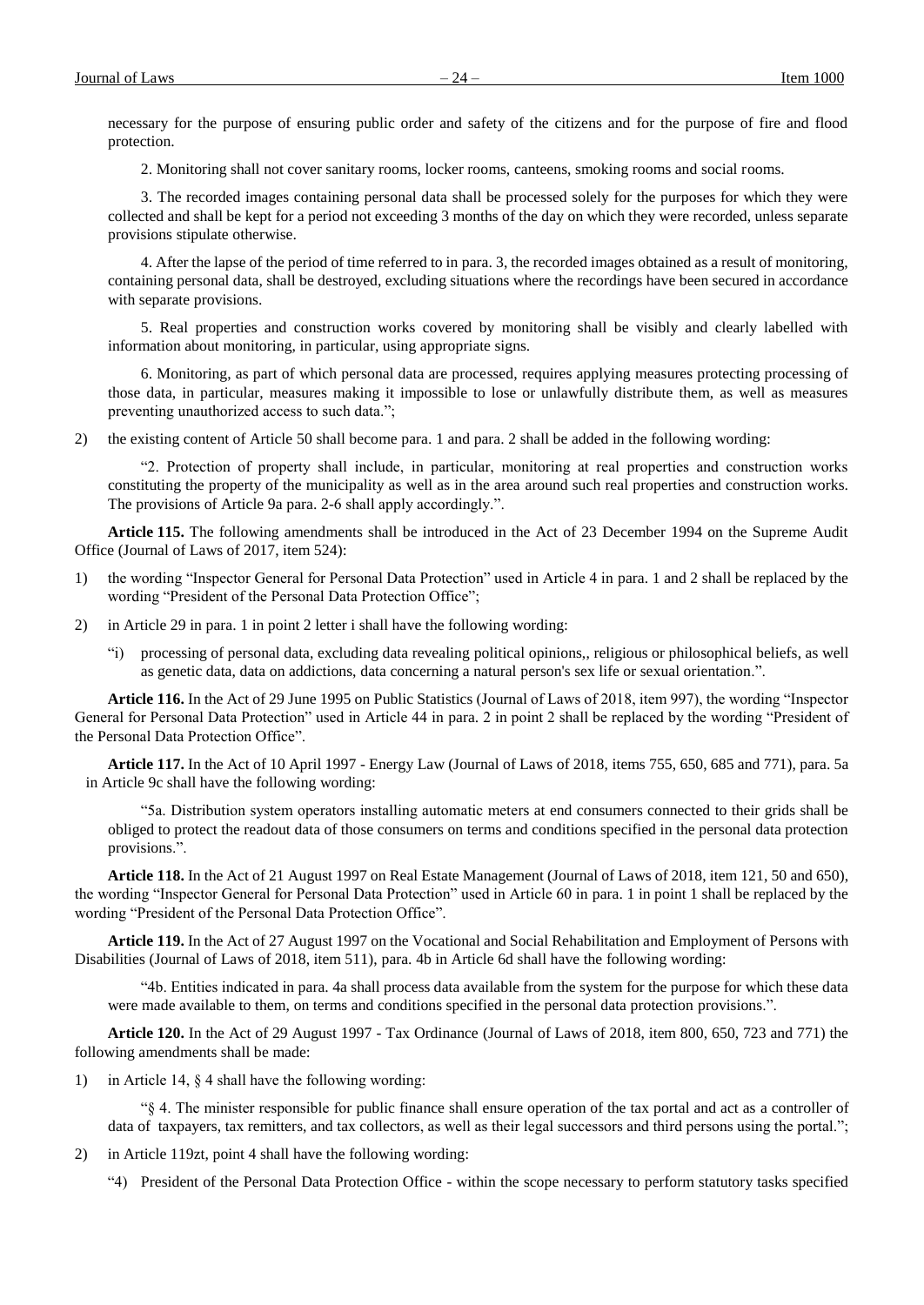a<br>B

in the personal data protection provisions;";

3) the wording "Inspector General for Personal Data Protection" used in Article 119zzg shall be replaced by the wording "President of the Personal Data Protection Office".

Article 121. In the Act of 29 August 1997 - Banking Law (Journal of Laws of 2017, item 1876, as amended<sup>8)</sup>), letter n in Article 105 in para. 1 in point 2 shall have the following wording:

"n) President of the Personal Data Protection Office - within the scope necessary to perform statutory tasks,".

**Article 122.** In the Act of 5 June 1998 on Voivodeship Self-Government (Journal of Laws of 2018, item 913), after Article 60 Article 60a shall be added in the following wording:

"Article 60a. 1. It shall be the obligation of the persons participating in the management of the voivodeship's property to take utmost care in exercising management in accordance with the purpose of that property and to protect it.

2. Protection of property shall include, in particular, a possibility to use technical measures making it possible to record images (monitoring) at real properties and construction works constituting the property of the voivodeship as well as in the area around such real properties and construction works.

3. Monitoring shall not cover sanitary rooms, locker rooms, canteens, smoking rooms and social rooms.

4. The recorded images containing personal data shall be processed solely for the purposes for which they were collected and shall be kept for a period not exceeding 3 months of the day on which they were recorded, unless separate provisions stipulate otherwise.

5. After the lapse of the period of time referred to in para. 4, the recorded images obtained as a result of monitoring, containing personal data, shall be destroyed, excluding situations where the recordings have been secured in accordance with separate provisions.

6. Real properties and construction works covered by monitoring shall be visibly and clearly labelled with information about monitoring, in particular, using appropriate signs.

7. Monitoring, as part of which personal data are processed, requires applying measures protecting processing of those data, in particular, measures making it impossible to lose or unlawfully distribute them, as well as measures preventing unauthorized access to such data.".

**Article 123.** The following amendments shall be introduced in the Act of 5 June 1998 on District Self-Government (Journal of Laws of 2018, item 995):

1) after Article 4a, Article 4b shall be added in the following wording:

"Article 4b. 1. The district, for the purpose of ensuring public order and safety of the citizens and for the purpose of fire and flood protection, may implement technical measures making it possible to record images (monitoring) in the area of public space upon the consent of the entity managing that area or holding the legal title to that area or on the premises of the real property and in construction works constituting the property of the district or the district's organizational units, as well as in the area around such real properties and construction works, if this is necessary for the purpose of ensuring public order and safety of the citizens and for the purpose of fire and flood protection.

2. Monitoring shall not cover sanitary rooms, locker rooms, canteens, smoking rooms and social rooms.

3. The recorded images containing personal data shall be processed solely for the purposes for which they were collected and shall be kept for a period not exceeding 3 months of the day on which they were recorded, unless separate provisions stipulate otherwise.

4. After the lapse of the period of time referred to in para. 3, the recorded images obtained as a result of monitoring, containing personal data, shall be destroyed, excluding situations where the recordings have been secured in accordance with separate provisions.

5. Real properties and construction works covered by monitoring shall be visibly and clearly labelled with information about monitoring, in particular, using appropriate signs.

6. Monitoring, as part of which personal data are processed, requires applying measures protecting processing of those data, in particular, measures making it impossible to lose or unlawfully distribute them, as well as measures preventing unauthorized access to such data.";

<sup>&</sup>lt;sup>8)</sup> Amendments to the consolidated text of the said Act were published in the Journal of Laws of 2017, item 2361 and 2491 and of 2018, item 62, 106, 138, 650, 685, 723 and 864.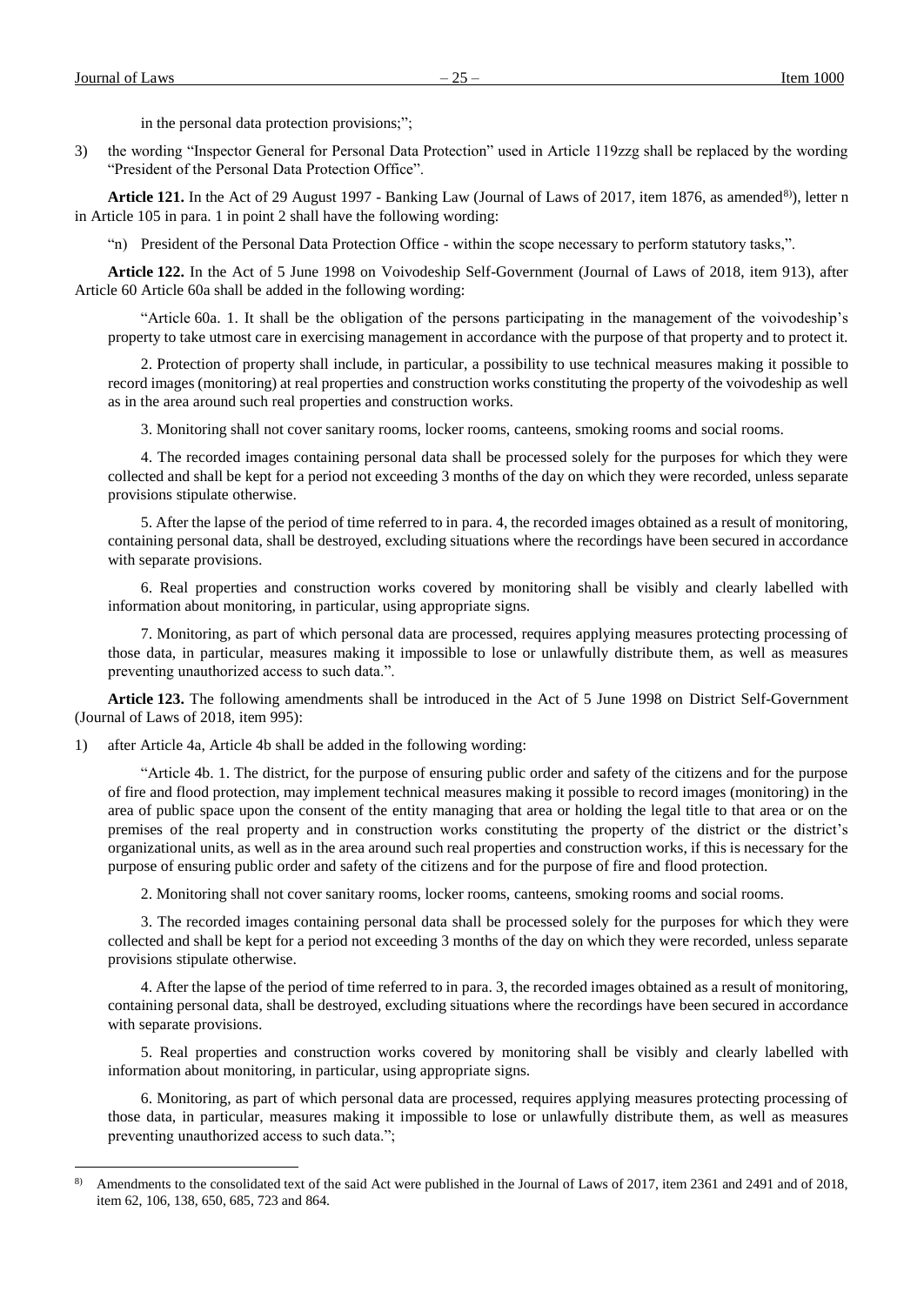2) the existing content of Article 50 shall become para. 1 and para. 2 shall be added in the following wording:

"2. Protection of property shall include, in particular, monitoring at real properties and construction works constituting the property of the district as well as in the area around such real properties and construction works. The provisions of Article 4b para. 2-6 shall apply accordingly.".

**Article 124.** The following amendments shall be introduced in the Act of 18 December 1998 on the Institute of National Remembrance – the Commission for the Prosecution of Crimes against the Polish Nation (Journal of Laws of 2018, item 5 and 369):

1) para. 1 in Article 53f shall have the following wording:

"1. For the purposes of conducting the exploration works and of identifying the persons mentioned in Article 53b, the Institute of Remembrance shall establish a Database of Genetic Material, hereinafter referred to as the Database, whose controller shall be the President of the Institute of Remembrance.";

2) para. 3 in Article 53h shall have the following wording:

"3. The entity referred to in para. 2 submits to the Institute of Remembrance the information and details referred to in para. 1 and the samples of the genetic and biological material held in case of termination of activity associated with determination of identity of the persons referred to in Article 53b.";

3) Article 71 shall have the following wording:

"Article 71. In the activity of the Institute of Remembrance specified in Article 1 the provisions of the Regulation (EU) 2016/679 of the European Parliament and of the Council of 27 April 2016 on the protection of natural persons with regard to the processing of personal data and on the free movement of such data, and repealing Directive 95/46/EC (General Data Protection Regulation) (Official Journal L 119 of 04.05.2016, p. 1) shall apply to running the Database.".

**Article 125.** In the Act of 9 November 2000 on the Establishment of the Polish Agency for Enterprise Development (Journal of Laws of 2018, items 110 and 650), para. 5 in Article 6aa shall have the following wording:

"5. The Agency shall act as controller of the data referred to in para. 2 and 3.".

**Article 126.** In the Act of 8 June 2001 on the Profession of the Psychologist and the Professional Self–Government of Psychologists (Journal of Laws item 763 and 1798 and of 2009, item 120 and 753), para. 2 in Article 13 shall have the following wording:

"2. Should the results of examinations be intended not only for the knowledge of the client, the provisions of personal data protection shall apply.".

**Article 127.** In the Act of 27 July 2001 - Law on Common Courts Organisation (Journal of Laws of 2018, item 23, as amended $^{(9)}$ ) the following amendments shall be made:

1) § 2 in Article 175a shall be repealed;

a<br>B

2) the second sentence in Article 175c in § 1 shall be repealed.

**Article 128.** In the Act of 28 February 2003 on Family Benefits (Journal of Laws of 2017, item 1952 and of 2018, item 107, 138, 650, 730 and 912), in Article 23, para. 9 shall have the following wording:

"9. Information referred to in para. 8 may be processed by the minister competent for family matters and by the voivode for the purpose of monitoring the fulfilment of family benefits and for the purpose of allowing competent authorities and the voivode to verify the right to family benefits and by the entities referred to in para. 10 for the purpose for which this information was provided to them, on terms and conditions specified in the personal data protection provisions. Competent authorities and the voivode shall submit the data to the central register using the software referred to in para. 7.".

**Article 129.** In the Act of 27 May 2004 on Investment Funds and Management of Alternative Investment Funds (Journal of Laws of 2018, item 56, as amended<sup>10)</sup>) para. 16 in Article 286b shall have the following wording:

"16. The Commission may submit to the supervisory authority of the third country information concerning individual cases carried out by the Commission, if the conditions are met, referred to in the Regulation (EU) 2016/679 of the European Parliament and of the Council of 27 April 2016 on the protection of natural persons with regard to the

Amendments to the consolidated text of the said Act were published in the Journal of Laws of 2018, item 3, 5, 106, 138, 771 and 848.

<sup>&</sup>lt;sup>10)</sup> Amendments to the consolidated text of the said Act were published in the Journal of Laws of 2017, item 2491 and of 2018, item 106, 138, 650, 685 and 771.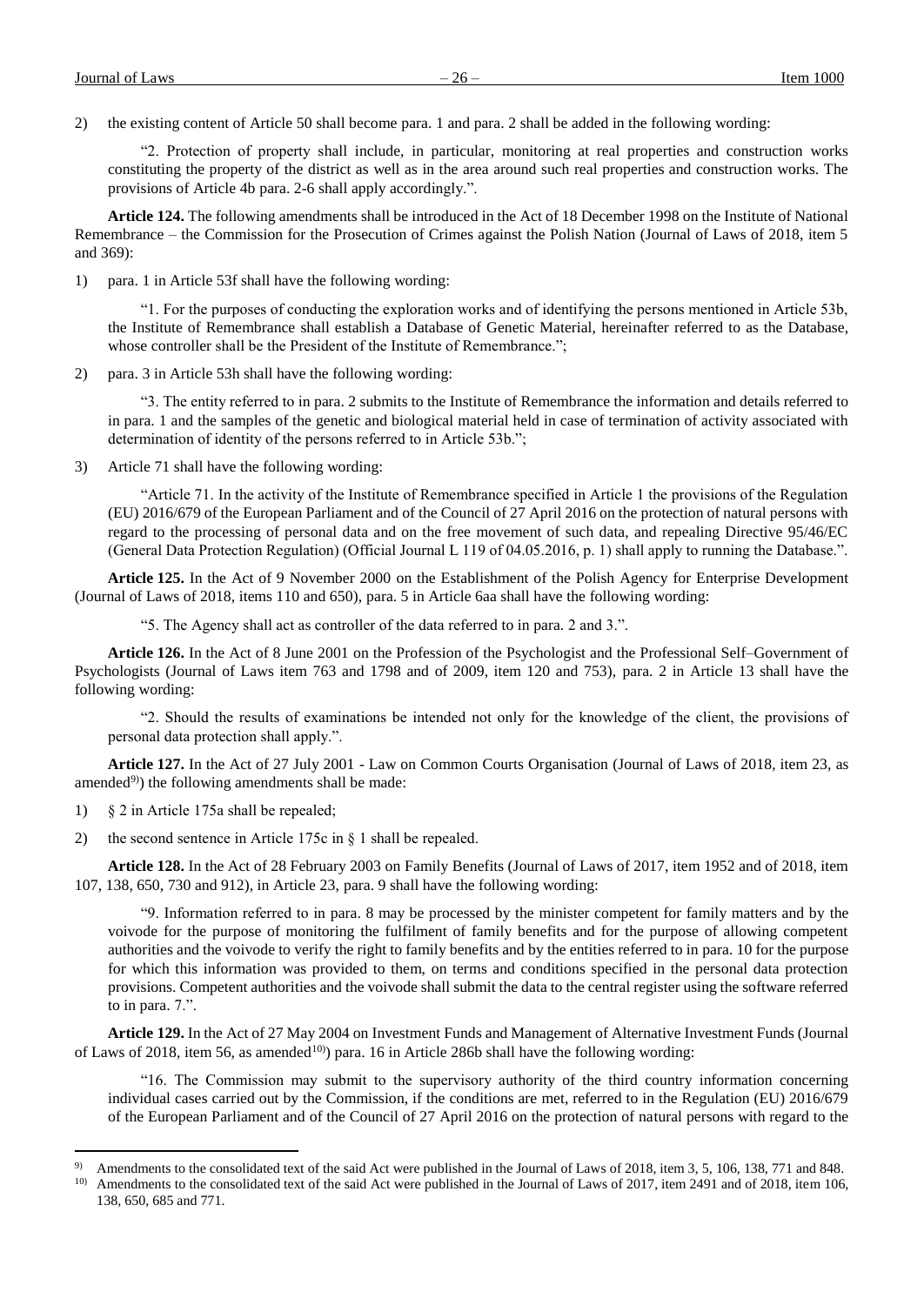Journal of Laws  $-27 -$  Item 1000

processing of personal data and on the free movement of such data, and repealing Directive 95/46/EC (General Data Protection Regulation) (Official Journal of the European Union L 119 of 04.05.2016, p. 1) - in the case of personal data, and if the transfer is necessary to perform the tasks referred to by the Act. The Commission may, in such a case, give consent to the further transfer of this information to the supervisory authority of another third country.".

**Article 130.** In the Act of 17 December 2004 on the Liability for the Breach of Public Finance Discipline (Journal of Laws of 2017, item 1311 and 2110), the wording "Inspector General for Personal Data Protection" used in various cases in Article 47 in para. 1 in point 11 and in Article 52 in point 8 shall be replaced by the wording "President of the Personal Data Protection Office".

**Article 131.** The following amendments shall be introduced in the Act of 17 February 2005 on the Computerization of the Business Entities Pursuing Public Tasks (Journal of Laws of 2017, item 570):

- 1) the wording "Inspector General for Personal Data Protection" used in Article 2 in para. 4 shall be replaced by the wording "President of the Personal Data Protection Office";
- 2) point 1 in Article 4 shall have the following wording:
	- "1) personal data protection provisions;";
- 3) para. 2 in Article 19a shall have the following wording:
	- "2. The competent minister in charge of informatization is the data controller of the ePUAP users.".

Article 132. In the Act of 27 July 2005 - Law on Higher Education (Journal of Laws of 2017, item 2183, as amended<sup>11)</sup>), para. 5 shall be repealed in Article 88.

**Article 133.** In the Act of 18 October 2006 on Disclosure of Information about Documents of State Security Bodies from the Years 1944–1990 and the Content of these Documents (Journal of Laws of 2017, item 2186 and of 2018, item 538, 650, 651 and 730), the wording "Inspector General for Personal Data Protection" used in Article 22 in para. 1 in point 8c shall be replaced by the wording "President of the Personal Data Protection Office".

**Article 134.** In the Act of 7 September 2007 on Assistance for Persons Entitled to Maintenance Payments (Journal of Laws of 2018, item 554 and 650), para. 8b in Article 15 shall have the following wording:

"8b. Information contained in the central register referred to in para. 8a may be processed by the minister competent for family matters and by the voivode for the purpose of monitoring the fulfilment of benefits from the maintenance fund and for the purpose of allowing competent authorities of the debtor and competent authorities of the creditor to verify the right to benefits from the maintenance fund and by the entities referred to in para. 8c for the purpose for which this information was provided to them, on terms and conditions specified in the personal data protection provisions. Competent authorities of the creditor and competent authorities of the debtor shall submit the data to the central register using the software referred to in para. 8.".

**Article 135.** In the Act of 27 August 2009 on Public Finance (Journal of Laws of 2017, item 2077 and of 2018, item 62), the wording "Inspector General for Personal Data Protection" used in Article 139 in para. 2 shall be replaced by the wording "President of the Personal Data Protection Office".

**Article 136.** In the Act of 5 November 2009 on Cooperative Savings and Credit Unions (Journal of Laws of 2017, item 2065, as amended<sup>12</sup>), point 18 in Article 9f in para. 1 shall have the following wording:

"18) at the request of the President of the Personal Data Protection Office - within the scope of performance of his or her tasks specified in the personal data protection provisions;".

**Article 137.** In the Act of 9 April 2010 on the Disclosure of Economic Information and the Exchange of Economic Data (Journal of Laws of 2018, 470, 650, 723, 730 and 771), the wording "Inspector General for Personal Data Protection" used in Article 11 in para. 2 shall be replaced by the wording "President of the Personal Data Protection Office".

**Article 138.** In the Act of 9 April 2010 on the Prison Service (Journal of Laws of 2017, item 631 and 1321 and of 2018, item 138, 730 and 912), point 6 in Article 18 para. 2 shall have the following wording:

"6) President of the Personal Data Protection Office;".

a<br>B

**Article 139.** In the Act of 5 August 2010 on the Protection of Classified Information (Journal of Laws of 2018, item 412

<sup>&</sup>lt;sup>11)</sup> Amendments to the consolidated text of the said Act were published in the Journal of Laws of 2017, item 2201 and of 2018, item 138, 398, 650, 730 and 912.

<sup>&</sup>lt;sup>12)</sup> Amendments to the consolidated text of the said Act were published in the Journal of Laws of 2017, item 2486 and 2491 and of 2018, item 62, 106, 138, 650, 723, 771 and 864.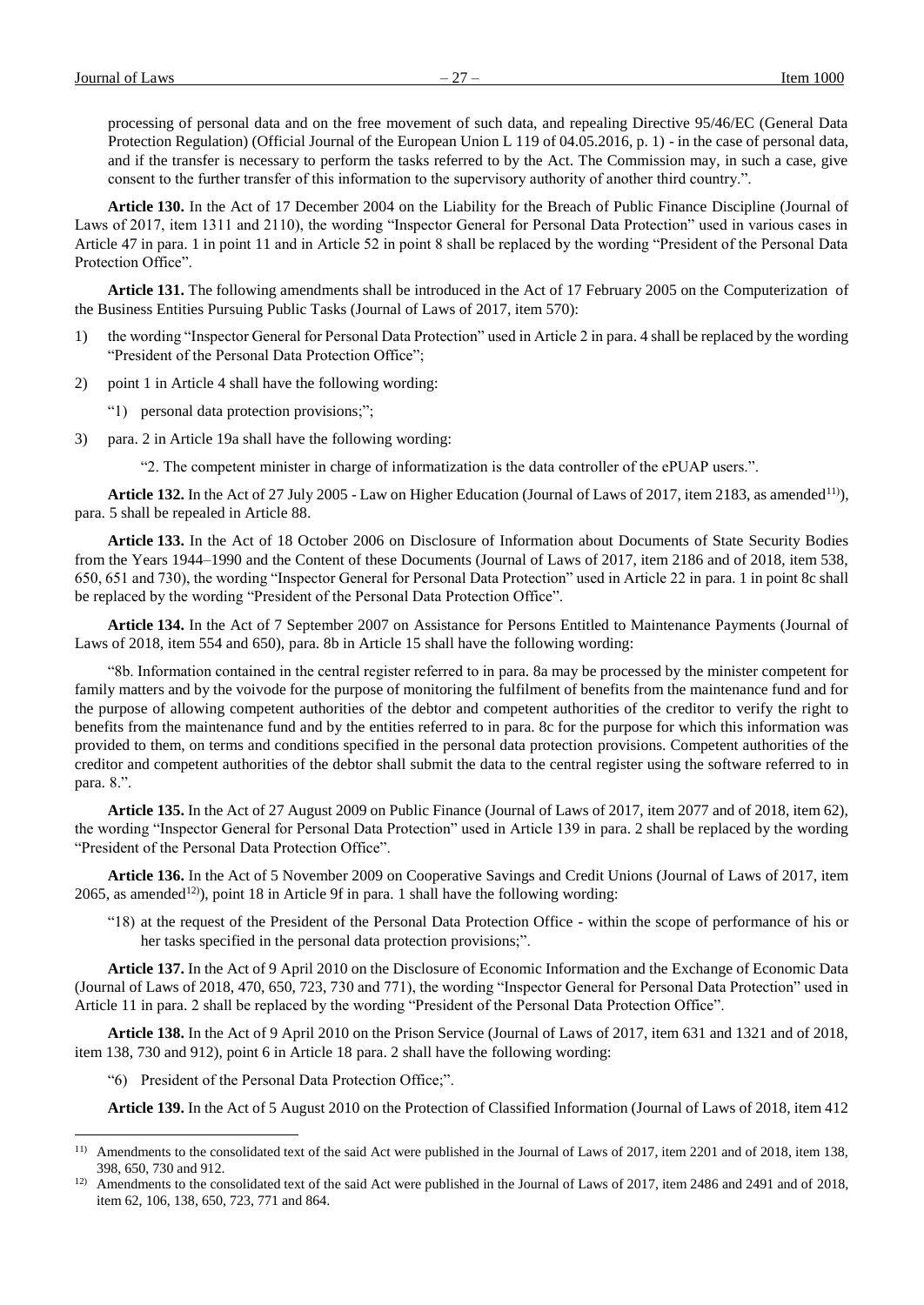and 650), point 9 in Article 34 para. 10 shall have the following wording:

"9) President of the Personal Data Protection Office;".

**Article 140.** In the Act of 5 January 2011 - Election Code (Journal of Laws of 2018, item 754), § 4 in Article 143 shall have the following wording:

"§ 4. The record of deposits made by Polish citizens to the elections commissions of organizations and election commissions of voters shall be made available by the National Electoral Commission upon request, in the mode and manner prescribed by the personal data protection provisions.".

**Article 141.** In the Act of 15 July 2011 on Nurse and Midwife Professions (Journal of Laws of 2018, item 1952 and of 2018, item 123 and 650), para. 9 in Article 27 shall have the following wording:

"9. Procedure in the cases referred to in para. 1-6 shall be confidential and shall be conducted in accordance with the personal data protection provisions.".

**Article 142.** In the Act of 19 August 2011 on Payment Services (Journal of Laws of 2017, item 2003 and of 2018, item 62, 650, 723 and 864), Article 10 shall have the following wording:

"Article 10. Providers and operators of payment systems may process personal data to the extent necessary to prevent fraud associated with the execution of payment services or with the operation of a payment system and the investigation and detection of this type of fraud by the competent authorities, with the exception of the data spoken of in Article 9 para. 1 of the Regulation (EU) 2016/679 of the European Parliament and of the Council of 27 April 2016 on the protection of natural persons with regard to the processing of personal data and on the free movement of such data, and repealing Directive 95/46/EC (General Data Protection Regulation) (Official Journal of the European Union L 119 of 04.05.2016, p. 1).".

**Article 143.** In the Act of 14 December 2012 on Waste (Journal of Laws of 2018, item 992), point 3 in Article 80 para. 1 shall have the following wording:

"3) ensures the safety of the data and information collected and processed and the documents, which he or she received in connection with the carrying out of the BDO (public waste register), in accordance with the personal data protection provisions.".

**Article 144.** In the Act of 20 February 2015 on Renewable Energy Sources (Journal of Laws of 2017, item 1148, 1213 and 1593 and of 2018, item 9 and 650), para. 1 in Article 159 shall have the following wording:

"1. The President of the Office of Technical Inspection administers and processes the data contained in the register referred to in Article 158 para. 1 in accordance with the personal data protection provisions.".

**Article 145.** In the Act of 24 July 2015 - Law on Assemblies (Journal of Laws of 2018, item 408), para. 3 in Article 15 shall have the following wording:

"3. A decision banning an assembly shall be published in the Public Information Bulletin, taking into account the personal data protection provisions, for 3 months of it being issued.".

**Article 146.** In the Act of 11 September 2015 on Insurance and Reinsurance Activity (Journal of Laws of 2018, item 999), point 10 in Article 35 in para. 2 shall have the following wording:

"10) President of the Personal Data Protection Office - within the scope of performance of his or her tasks specified in the personal data protection provisions;".

**Article 147.** In the Act of 25 September 2015 on the Profession of Physiotherapist (Journal of Laws of 2018, item 505), para. 9 in Article 12 shall have the following wording:

"9. Procedure in the cases referred to in para. 1-7 shall be confidential and shall be conducted in accordance with the personal data protection provisions.".

**Article 148.** In the Act of 9 October 2015 on Biocides (Journal of Laws of 2018, item 122, 138 and 650), para. 2 in Article 42 shall have the following wording:

"2. The report and the data referred to in para. 1 may not include data protected under the personal data protection provisions.".

**Article 149.** The following amendment shall be introduced in the Act of 28 January 2016 - Law on the Public Prosecution Office (Journal of Laws of 2017, item 1767 and of 2018, item 5):

1) in Article 13: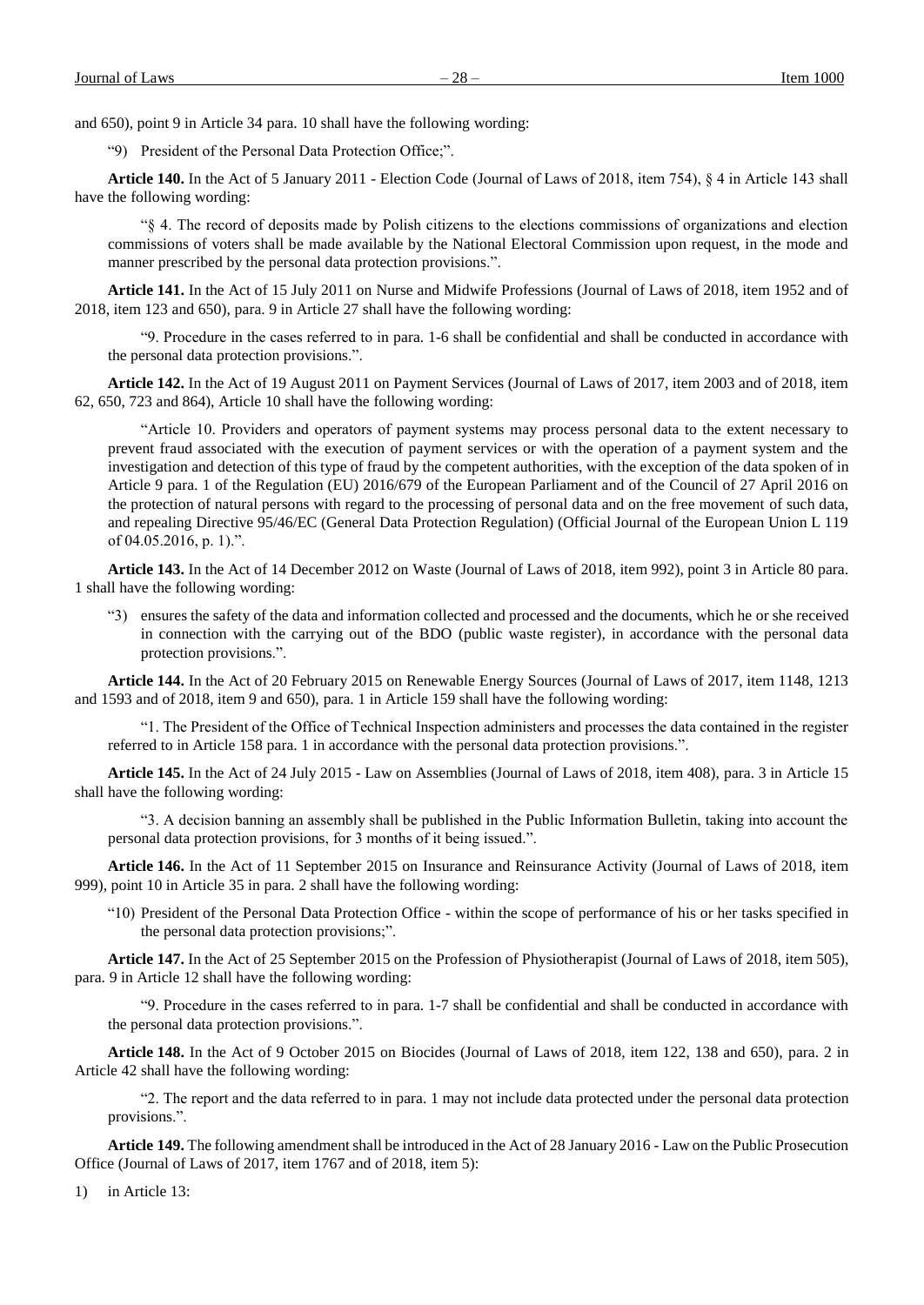a) § 5 shall have the following wording:

"§ 5. The State Public Prosecutor's Office is the controller of data processed in systems of common organizational units of the Public Prosecutor's Office.

b) § 6 and 7 shall be added in the following wording:

"§ 6. The common organizational units of the Public Prosecutor's Office are the controllers of data processed as part of the tasks being performed, excluding data referred to in § 5.

§ 7. The provisions of Articles 12-16, Articles 18-22 of the Regulation (EU) 2016/679 of the European Parliament and of the Council of 27 April 2016 on the protection of natural persons with regard to the processing of personal data and on the free movement of such data, and repealing Directive 95/46/EC (General Data Protection Regulation) (Official Journal of the European Union L 119 of 04.05.2016, p. 1) shall not apply to processing of personal data in proceedings or computerized systems as part of performance of tasks referred to in para. 2.";

2) § 2 in Article 191 shall be repealed.

**Article 150.** In the Act of 11 February 2016 on State Aid in Raising Children (Journal of Laws of 2017, item 1851 and of 2018, item 107, 138, and 650), para. 3 in Article 14 shall have the following wording:

"3. Information referred to in para. 2 may be processed by the minister competent for family matters and by the voivode for the purpose of monitoring the fulfilment of child benefits and for the purpose of allowing competent authorities and the voivodes to verify the right to child benefits and by the entities referred to in para. 4 for the purpose for which this information was provided to them, on terms and conditions specified in the personal data protection provisions. Competent authorities and the voivodes shall submit the data to the central register using the computerized systems referred to in para. 1.".

**Article 151.** In the Act of 25 February 2016 on Reuse of Public Sector Information (Journal of Laws, item 352 and of 2017, item 60), para. 2 in Article 7 shall have the following wording:

"2. The provisions of the Act do not infringe the personal data protection provisions.".

**Article 152.** In the Act of 13 April 2016 on the Security of Trade in Explosives Precursors (Journal of Laws of 2018, item 410), Article 9 shall have the following wording:

"Article 9. The personal data protection provisions shall apply to the personal data collected in the registration system.".

**Article 153.** In the Act of 16 November 2016 on the National Fiscal Administration (Journal of Laws of 2018, item 508, 650 and 723), para. 1 in Article 45 shall have the following wording:

"1. To carry out their statutory tasks in the scope referred to in Article 2 para. 1 points 1, 2, 6 and 8, the National Fiscal Administration authorities may collect and use information, including personal data, from legal persons, organizational units without legal personality, and natural persons running business activity, about events directly giving rise to or affecting the amount of tax or customs liability, and to process them, and ask those entities for documents containing information, including personal data, also without knowledge and consent of the data subject.".

**Article 154.** In the Act of 14 December 2016 - Education Law (Journal of Laws of 2018, item 996), after Article 108 Article 108a shall be added in the following wording:

"Article 108a. 1. Where necessary to ensure the safety of students and staff or to protect property, the principal of the school or institution, in concert with the authority running the school or institution and after consulting the teachers' council, the parents' council and the students' council, may implement special supervision over the school's or institution's premises or the area around the school or institution in the form of technical measures making it possible to record images (monitoring).

2. Monitoring should not constitute a means of supervision over the quality of work being performed by the school's or institution's staff.

3. Monitoring shall not cover rooms in which educational, parenting and caregiving classes are held, in which psychological assistance and counselling are offered to students, rooms intended for staff's rest and recreation, sanitary and hygiene rooms, health prevention rooms, locker rooms and change rooms, unless the use of monitoring in those rooms is necessary due to the existing threat to the fulfilment of the objective specified in para. 1 and does not infringe the dignity and other personal rights of the students, staff and other persons, in particular, by using techniques making it impossible to recognize the persons in those rooms.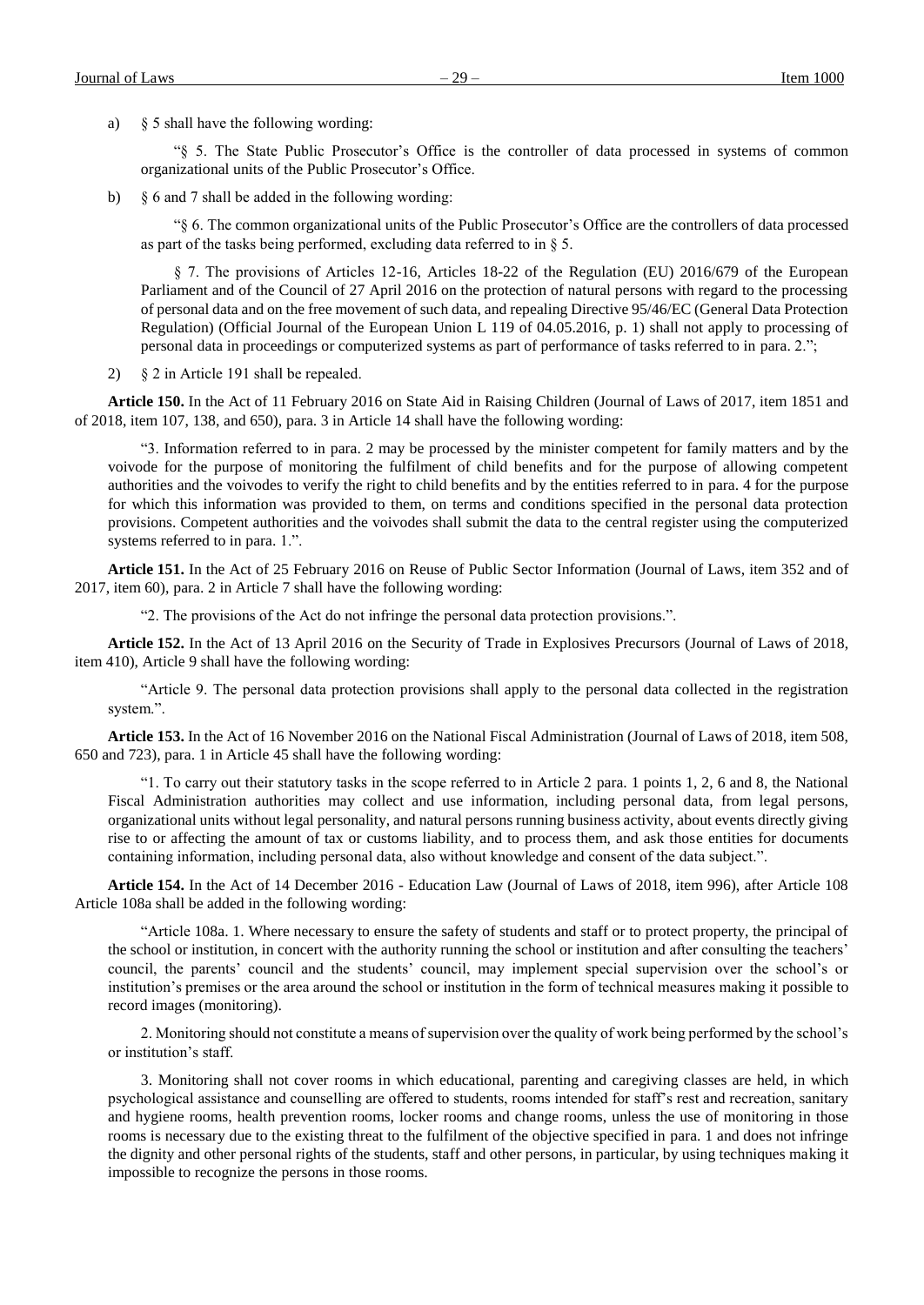4. The recorded images containing personal data of the students, staff and other persons who can be identified in those recordings shall be processed by the school or institution solely for the purposes for which they were collected and shall be kept for a period not exceeding 3 months of the day on which they were recorded.

5. After the lapse of the period of time referred to in para. 4, the recorded images obtained as a result of monitoring, containing personal data of the students, staff and other persons who can be identified in those recordings, shall be destroyed, unless separate provisions stipulate otherwise.

6. The principal of the school or institution shall inform the students and staff of the school or institution about the implementation of monitoring in the manner in effect at a given school or institution, not later than 14 days before activation of monitoring.

7. Prior to admitting any person to performing its official tasks, the principal of the school or institution shall inform such person in writing about monitoring being used.

8. Should monitoring be implemented, the principal of the school or institution shall visibly and clearly identify the rooms and the area being monitored using appropriate signs or audio announcements, not later than one day before its activation.

9. The principal of the school or institution agrees with the authority running the school or institution upon appropriate technical and organizational measures protecting the recorded images and personal data of the students, staff and other persons who can be identified in those recordings, obtained as a result of monitoring.".

**Article 155.** In the Act of 16 December 2016 on the Principles of State Property Management (Journal of Laws item 2259, of 2017, item 624, 1491 and 1529 and of 2018, item 538 and 702), after Article 5 Article 5a shall be added in the following wording:

"Article 5a. 1. State property management shall also include ensuring the safety of the property as part of which it is possible to apply security measures, including, in particular, physical measures and technical measures making it possible to record images (monitoring) at real properties and construction works constituting state property as well as in the area around such real properties and objects, if necessary to ensure safety to the state property being managed.

2. Monitoring shall not cover sanitary rooms, locker rooms, canteens, smoking rooms and social rooms.

3. The recorded images containing personal data shall be processed solely for the purposes for which they were collected and shall be kept for a period not exceeding 3 months of the day on which they were recorded, unless separate provisions stipulate otherwise.

4. After the lapse of the period of time referred to in para. 3, the recorded images obtained as a result of monitoring, containing personal data, shall be destroyed, excluding situations where the recordings have been secured in accordance with separate provisions.

5. Real properties and construction works covered by monitoring shall be visibly and clearly labelled with information about monitoring, in particular, using appropriate signs.

6. Monitoring, as part of which personal data are processed, requires applying measures protecting processing of those data, in particular, measures making it impossible to lose or unlawfully distribute them, as well as measures preventing unauthorized access to such data.".

**Article 156.** In the Act of 9 March 2017 on the Monitoring System for the Road Carriage of Goods (Journal of Laws, item 708 and of 2018, item 138), para. 3 in Article 4 shall have the following wording:

"3. The register shall be kept by the Head of the National Fiscal Administration, who shall be the controller of the data processed in the register.".

**Article 157.** In the Act of 27 October 2017 on Primary Healthcare (Journal of Laws, item 2217), para. 5 in Article 10 shall have the following wording:

"5. The completed statements of choice referred to in para. 1 point 1 shall be stored by the healthcare provider at his or her premises or at the place of provision of the primary healthcare services, ensuring access to the statements to the beneficiaries who have submitted them, subject to the requirements resulting from the personal data protection provisions.".

# Chapter 13

# **Transitional and alignment provisions**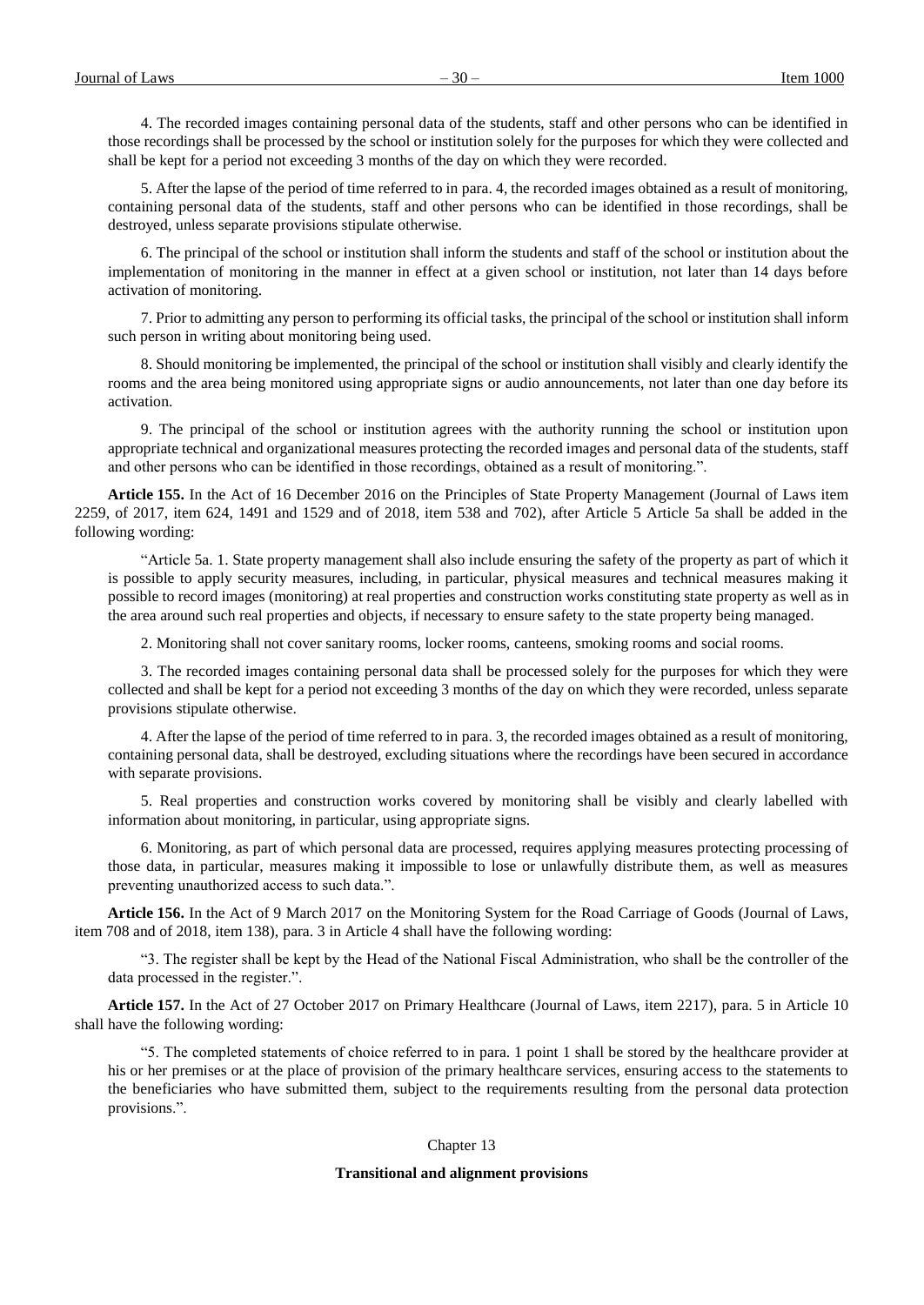**Article 158.** 1. The person holding on 24 May 2018 the function administrator of information security referred to in the Act being repealed in Article 175 shall become a data protection officer and shall fulfil this function starting on 1 September 2018, unless before that date the controller informs the President of the Office about designating a different person for the post of the data protection officer, in a manner stipulated in Article 10 para. 1.

2. The person who becomes a data protection officer under para. 1 shall fulfil its function also after 1 September 2018 if, by that date, the controller informs the President of the Office about its designation in a manner stipulated in Article 10 para. 1.

3. The person referred to in para. 1 may be recalled by the controller without informing the President of the Office about designating a different person for the post of the data protection officer if the controller is not obliged to designate a data protection officer.

4. The controller who, prior to the date of entry into force of this Act, did not designate an administrator of information security referred to in the Act being repealed in Article 175, shall be obliged to designate a data protection officer under Article 37 of the Regulation 2016/679 and to notify the President of the Office about designation thereof by 31 July 2018.

5. The processor obliged to designate a data protection officer under Article 37 of the Regulation 2016/679 shall designate a data protection officer and shall notify the President of the Office about designation thereof, in the manner stipulated in Article 10 para. 1, by 31 July 2018.

**Article 159.** 1. Inspections commenced under the Act being repealed in Article 175 and not completed before the effective date hereof shall be governed by the hitherto provisions.

2. Authorizations and official identity cards issued before the effective date of this Act shall remain valid until the end of the inspections referred to in para. 1.

**Article 160.** 1. Proceedings conducted by the Inspector General for Personal Data Protection, commenced and not finished before the effective date of this Act, shall be conducted by the President of the Office.

2. Proceedings referred to in para. 1 shall be conducted on the basis of the Act repealed in Article 175, in accordance with the principles set out in the Act of 14 June 1960 - Code of Administrative Procedure (Journal of Laws of 2017, item 1257, and of 2018, items 149 and 650).

3. Measures taken in the course of the proceedings referred to in para. 1 shall remain in force.

4. Proceedings conducted on the basis of chapter 6 of the Act repealed in Article 175 shall be discontinued. No decision discontinuing the proceedings shall be issued.

**Article 161.** The subject to which the address or request referred to in Article 19a of the Act repealed in Article 175 was served before the effective date of this Act shall be obliged to provide to the President of the Office a reply to the address or request within 30 days of the effective date of this Act.

**Article 162.** 1. In case of enforcement proceedings conducted on the basis of an enforcement title issued by the Inspector General for Personal Data Protection before the effective date of this Act and not finished before the effective date of this Act, the creditor shall be the President of the Office.

2. Measures taken by the Inspector General for Personal Data Protection in the course of the proceedings referred to in para. 1 shall remain in force.

**Article 163.** In enforcement proceedings commenced on the basis of the provisions of the Act amended in Article 110 and not finished before the effective date of this Act, enforcement titles, rulings containing the position of the Inspector General for Personal Data Protection and other measures taken by the Inspector General for Personal Data Protection, as the creditor, shall remain in force.

**Article 164.** Proceedings concerning the position of the Inspector General for Personal Data Protection, as the creditor, commenced on the basis of Article 34 of the Act amended in Article 110 and not finished before the effective date of this Act, shall be conducted by the President of the Office.

**Article 165.** Existing implementing rules issued on the basis of Article 22a of the Act repealed in Article 175 shall remain in force until the day of entry into force of the implementing rules issued on the basis of Article 47 of this Act, no longer though than 12 months of its effective date.

**Article 166.** 1. On the day this Act comes into force, the Inspector General for Personal Data Protection shall become the President of the Office.

2. Based on the Act repealed in Article 175, the person appointed to the post of the Inspector General for Personal Data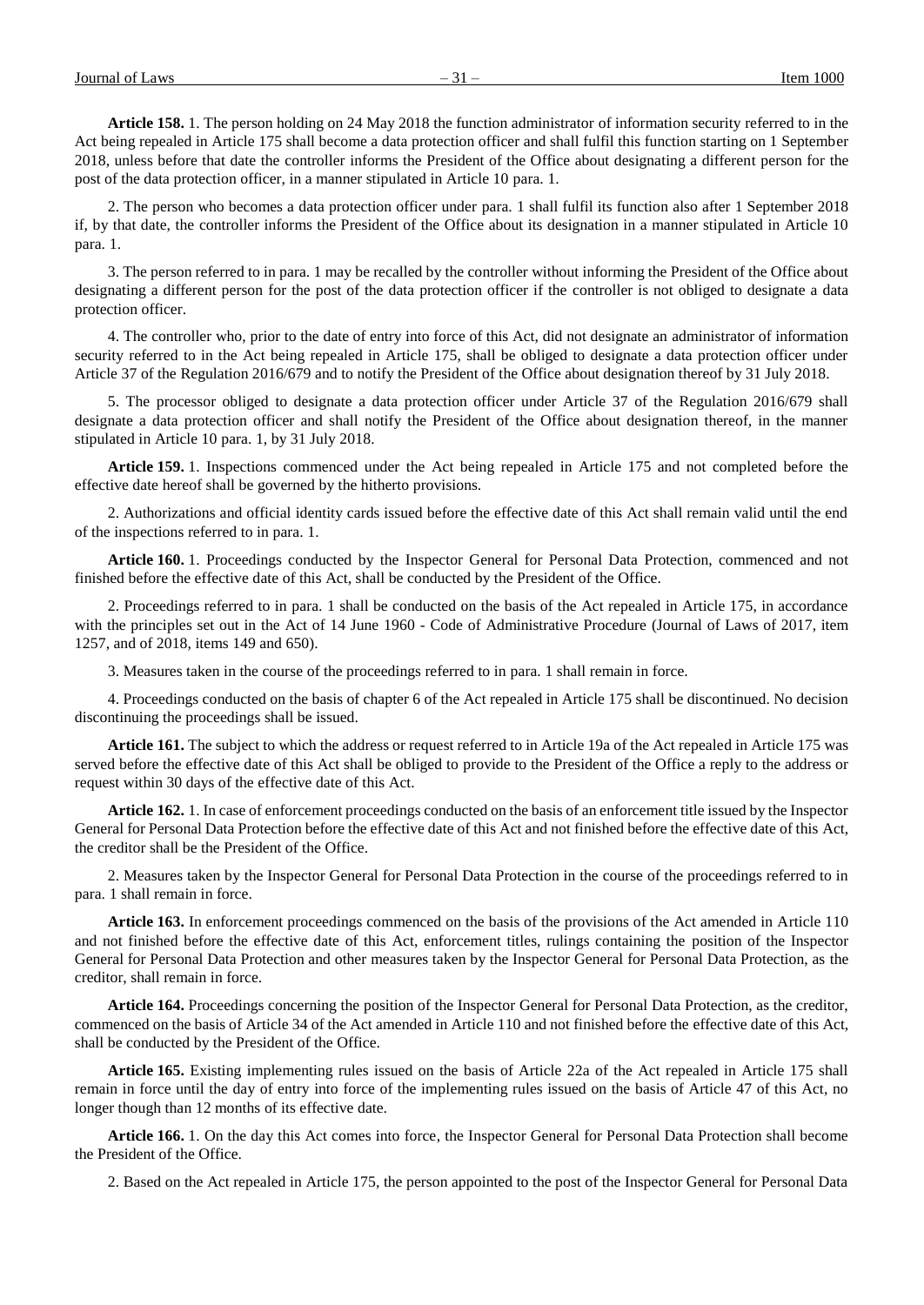Protection shall remain in that post until the lapse of the term of office for which it was appointed.

3. The deputy Inspector General for Personal Data Protection appointed before the effective date of this Act shall become, on the effective date of this Act, the deputy President of the Office referred to in Article 36 para. 1.

**Article 167.** 1. On the effective date of this Act, the Bureau of the Inspector General for Personal Data Protection shall become the Office.

2. On the effective date of this Act, the employees of the Bureau of the Inspector General for Personal Data Protection shall become the employees of the Office. The provision of Article 23<sup>1</sup> of the Act of 26 June 1974 - Labour Code (Journal of Laws of 2018, items 917 and 1000) shall apply accordingly.

**Article 168.** On the effective date of this Act, the property of the State Treasury in possession of the Bureau of the Inspector General for Personal Data Protection shall become the property in possession of the Office.

**Article 169.** Receivables and liabilities of the Bureau of the Inspector General for Personal Data Protection shall become, on the effective date of this Act, the receivables and liabilities of the Office.

**Article 170.** In a situation where the Inspector General for Personal Data Protection does not submit the report referred to in Article 20 of the Act repealed in Article 175 by the effective date of this Act, the report shall be submitted by the President of the Office by 31 July 2018.

**Article 171.** 1. In court proceedings, court and administrative proceedings or administrative proceedings commenced and not finished before the effective date of this Act, in which the Inspector General for Personal Data Protection was a party or participant, the President of the Office shall become the party or participant as of the effective date of this Act.

2. In court proceedings, court and administrative proceedings or administrative proceedings commenced and not finished before the effective date of this Act, in which the Bureau of the Inspector General for Personal Data Protection was a party or participant, the President of the Office shall become the party or participant as of the effective date of this Act.

**Article 172.** The President of the Office shall issue the first statement referred to in Article 54 para. 1 point 1 within 3 months of the effective date of this Act.

**Article 173.** A Council shall be created.

**Article 174.** 1. The maximum limit of expenses from the State Budget intended for performing the activities envisaged under this Act shall amount to:

- 1) year 2018 PLN 19,639,000.00;
- 2) year 2019 PLN 13,541,000.00;
- 3) year 2020 PLN 13,860,000.00;
- 4) year 2021 PLN 13,860,000.00;
- 5) year 2022 PLN 13,860,000.00;
- 6) year 2023 PLN 13,860,000.00;
- 7) year 2024 PLN 13,860,000.00;
- 8) year 2025 PLN 13,860,000.00;
- 9) year 2026 PLN 13,860,000.00;
- 10) year 2027 PLN 13,860,000.00.

2. The President of the Office shall monitor the spending of the limit of expenses referred to in para. 1 and shall assess the consumption of that limit as at the end of every quarter.

3. In case of exceedance or risk of exceedance of the maximum limit of expenses specified in para. 1 adopted for the given budget year and in case when, during the period from the beginning of the calendar year until the day the last assessment referred to in para. 2 is performed, a part of the annual limit falling proportionally for that period is exceeded by at least 10%, an adjustment mechanism shall be applied where the State Budget expenses being the financial consequence of this Act shall be reduced.

4. The authority competent to implement the adjustment mechanism referred to in para. 3 shall be the President of the Office.